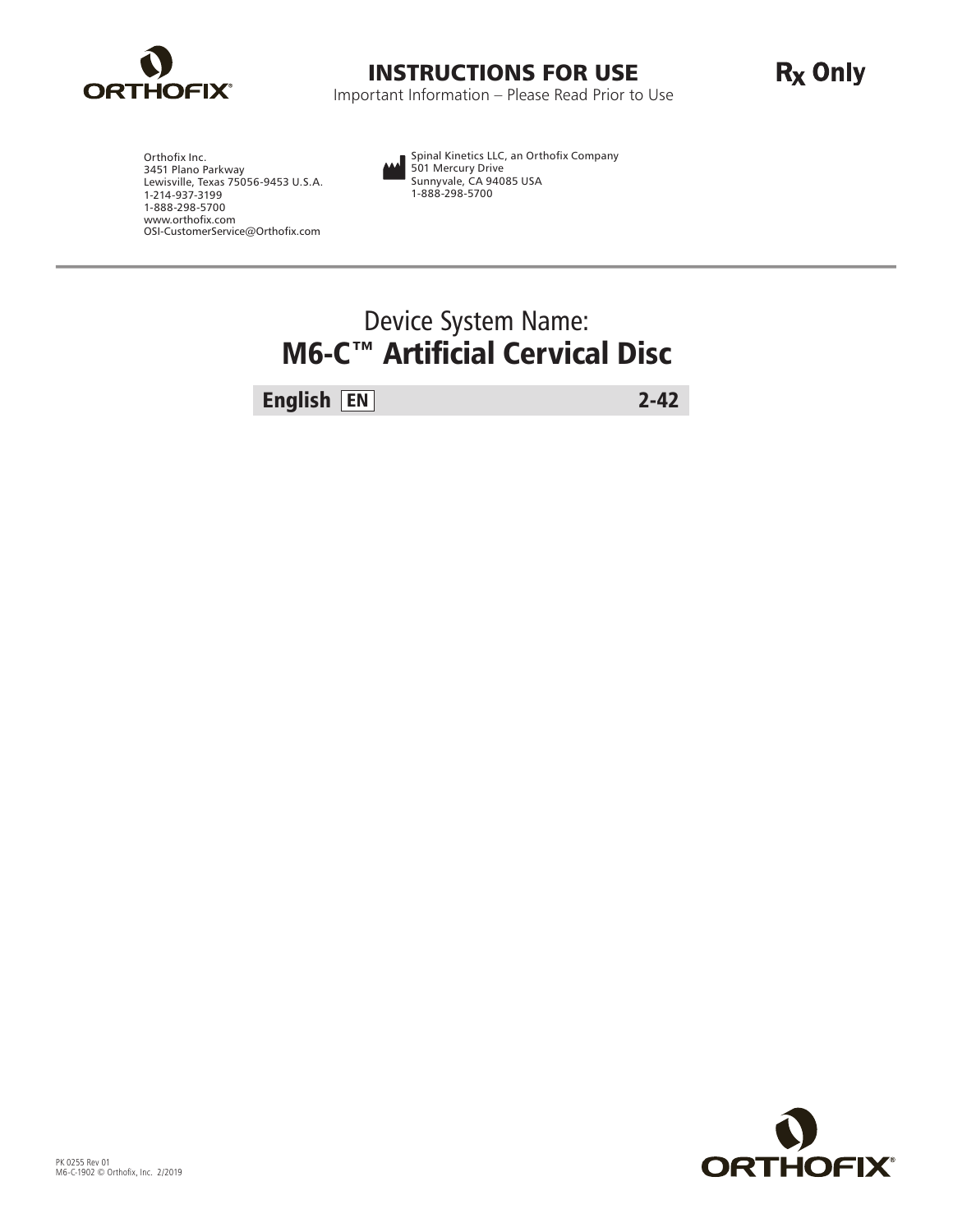#### **Caution: Federal (United States) law restricts this device to sale by or on the order of a Physician.**

| <b>HOW SUPPLIED:</b>                                 |
|------------------------------------------------------|
| M6-C <sup>™</sup> Artificial Cervical Disc - Sterile |
| M6-C <sup>™</sup> Surgical Instruments - Non-sterile |

### **DEVICE DESCRIPTION**

The M6-C™ Artificial Cervical Disc is an intervertebral disc prosthesis designed to permit motion of a functional spinal unit in the cervical spine when replacing a degenerated native disc. The device is comprised of ultra-high molecular weight polyethylene (UHMWPE) fiber wound in a specific pattern, with multiple redundant layers, creating a fiber matrix (artificial annulus). The fiber is wound around a polycarbonate urethane polymer (PCU) core (artificial nucleus) and through the slots in two Ti6Al4V titanium alloy inner endplates (see **Figure 1**). The core is situated between and in contact with the two inner endplates, but not affixed to them. A PCU sheath surrounds the fiber matrix and is retained by two Ti6Al4V weld bands that are welded to the inner endplates. Two Ti6Al4V outer endplates are also welded to the inner endplates. The exterior surfaces of the outer endplates include low profile fins and are coated with titanium plasma spray (TPS).



**Figure 1: Cross-Section View of the M6-C™ Artificial Cervical Disc** 

The M6-C™ Artificial Cervical Disc is designed to maintain the natural behavior of a functional spinal unit by replicating the biomechanical characteristics of the native disc. This design enables the M6-C™ Artificial Cervical Disc to move in all six degrees of freedom, with independent angular rotations (flexion-extension, lateral bending and axial rotation) along with independent translational motions (anterior-posterior and lateral translations as well as axial compression). The device is intended to replicate the physiological phenomenon of progressive resistance to motion in all six degrees of freedom. The sheath is designed to minimize any tissue ingrowth as well as the migration of wear debris. The serrated fins provide acute fixation to the superior and inferior vertebral bodies. The TPS coating increases the bone contact surface area.

The M6-C™ Artificial Cervical Disc is currently offered in four different footprint sizes and two heights, as shown below in **Figure 2** and **Table 1**.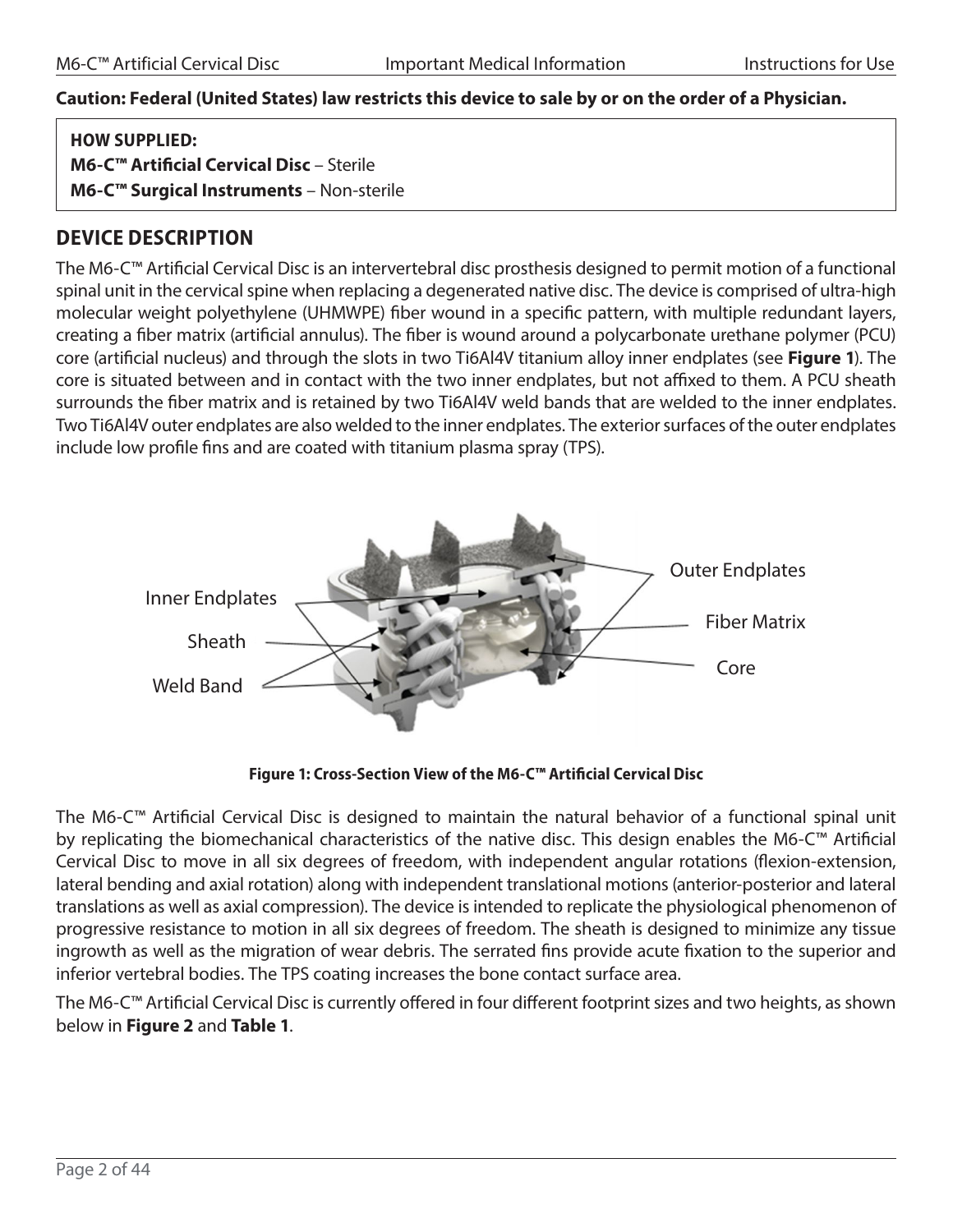

**Anterior**

#### **Figure 2: M6-C™ Artificial Cervical Disc Heights and Footprint Sizes**

| <b>REF</b>      | <b>Description</b>                                                    | <b>Provided</b><br><b>Sterile</b> |  |  |  |  |  |
|-----------------|-----------------------------------------------------------------------|-----------------------------------|--|--|--|--|--|
| CDM-625         | Cervical Disc - 6 Medium<br>(15mm W x 12.5mm D x 6mm H)               | Yes                               |  |  |  |  |  |
| <b>CDM-725</b>  | Cervical Disc - 7 Medium<br>(15mm W x 12.5mm D x 7mm H)               | <b>Yes</b>                        |  |  |  |  |  |
| <b>CDL-627</b>  | Cervical Disc - 6 Large<br>(17mm W x 14mm D x 6mm H)                  |                                   |  |  |  |  |  |
| <b>CDL-727</b>  | Cervical Disc - 7 Large<br>(17mm W x 14mm D x 7mm H)                  | <b>Yes</b>                        |  |  |  |  |  |
| <b>CDM-635L</b> | Cervical Disc - 6 Medium-Long<br>(15mm W x 15mm D x 6mm H)            | <b>Yes</b>                        |  |  |  |  |  |
| <b>CDM-735L</b> | Cervical Disc - 7 Medium-Long<br>(15mm W x 15mm D x 7mm H)            | Yes                               |  |  |  |  |  |
| <b>CDL-637L</b> | Cervical Disc – 6 Large-Long<br>$(17mm W \times 16mm D \times 6mm H)$ | <b>Yes</b>                        |  |  |  |  |  |
| <b>CDL-737L</b> | Cervical Disc - 7 Large-Long<br>$(17mm W \times 16mm D \times 7mm H)$ |                                   |  |  |  |  |  |

|  | Table 1: M6-C™ Artificial Cervical Disc Catalog Number and Size |  |  |  |
|--|-----------------------------------------------------------------|--|--|--|
|  |                                                                 |  |  |  |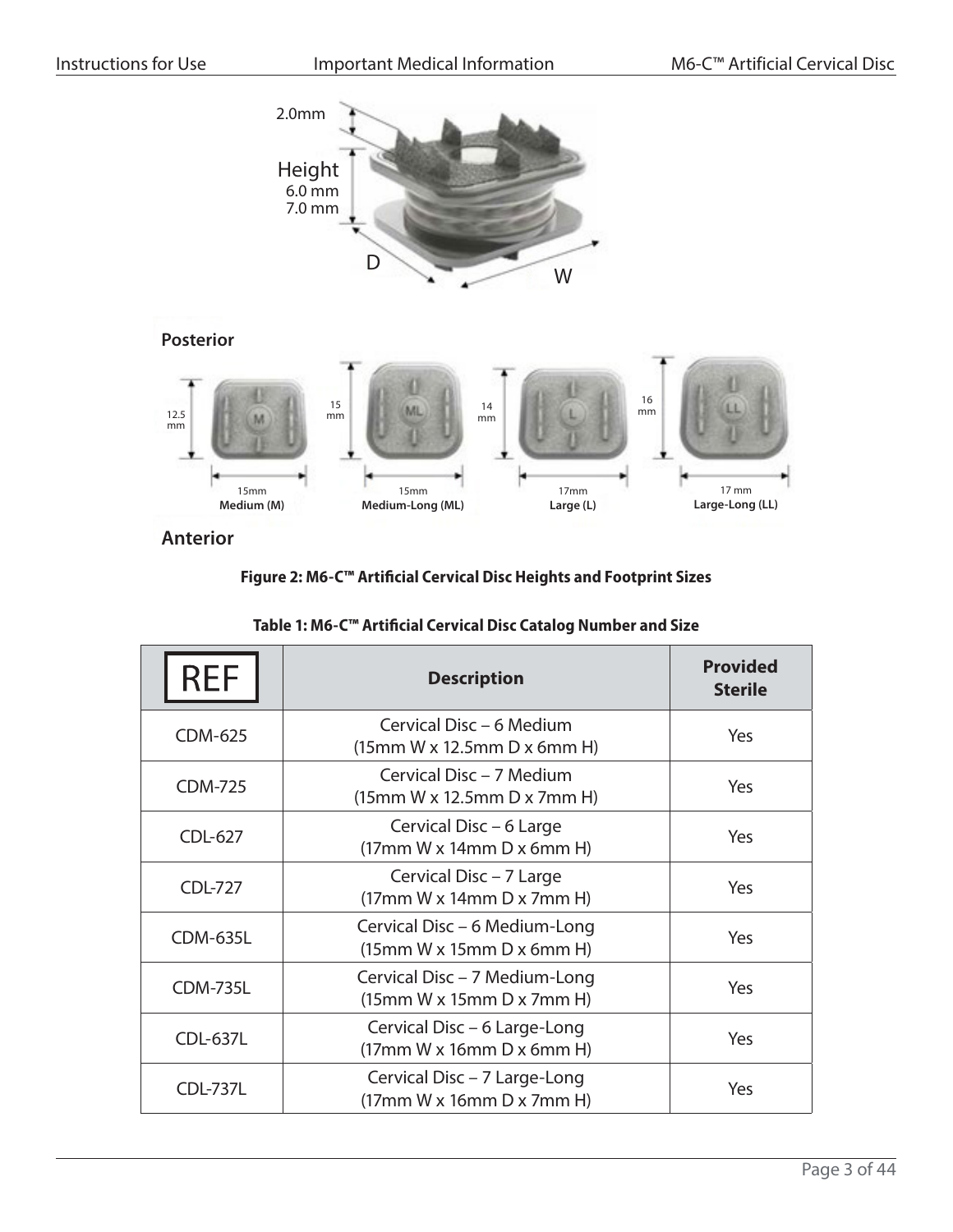### **INDICATIONS FOR USE**

The M6-C™ Artificial Cervical Disc is indicated for reconstruction of the disc following single level discectomy in skeletally mature patients with intractable degenerative cervical radiculopathy with or without spinal cord compression at one level from C3 – C7. Degenerative cervical radiculopathy is defined as arm pain and/or a neurological deficit (numbness, weakness, deep tendon reflexes changes) with or without neck pain due to disc herniation and/or osteophyte formation and confirmed by radiographic imaging (CT, MRI, x-rays). The M6-C™ Artificial Cervical Disc is implanted via an anterior approach. Patients should have failed at least 6 weeks of conservative treatment or exhibit progressive neurological symptoms which could lead to permanent impairment prior to implantation of the M6-C™ Artificial Cervical Disc.

### **CONTRAINDICATIONS**

The M6-C™ Artificial Cervical Disc should not be implanted in patients with the following conditions:

- Advanced cervical anatomical deformity (e.g., ankylosing spondylitis, scoliosis) at the operative or adjacen levels
- Symptomatic facet arthrosis defined as pain in the neck that is worse when in extension and/or rotation and/or stiffness or the inability to move part of the neck attributable to the facets as confirmed by imaging (x-ray, CT, MRI, bone scan)
- Advanced degenerative changes (e.g., spondylosis) at the index vertebral level as evidenced by bridging osteophytes, excessive translation or kyphotic deformity > 11º on neutral x-rays
- Active systemic infection or infection at the operative site
- Osteoporosis defined as DEXA bone mineral density T-score ≤ -2.5
- Known allergy to titanium, stainless steel, polyurethane, polyethylene, or ethylene oxide residuals

### **WARNINGS**

Correct placement of the M6-C™ Artificial Cervical Disc is essential to optimal performance.

- The M6-C<sup>™</sup> Artificial Cervical Disc should only be used by surgeons who are experienced in the surgical procedure and have undergone adequate training with this device. A lack of adequate experience and/or training may lead to a higher incidence of adverse events, such as vascular or neurological complications.
- During implantation, the surgeon should ensure that none of the surgical instruments or the M6-C™ Artificial Cervical Disc progress beyond the posterior border of the vertebral bodies. Due to the proximity of vascular and neurological structures to the implantation site, there are risks of serious or fatal hemorrhage and risks of neurological damage with the use of this device and allowing the instruments or the M6-C™ Artificial Cervical Disc to progress beyond the posterior border of the vertebrae may result in injury to these structures.
- Fluoroscopic confirmation of positioning of certain instruments and the implant should be performed during the surgical procedure. Failure to confirm position of instruments and the implant during the surgical implantation procedure may result in patient injury.

### **PRECAUTIONS**

The safety and effectiveness of the M6-C™ Artificial Cervical Disc has not been established in patients with the following conditions:

- Those over 68 years of age
- More than one cervical level requiring surgery
- Previous anterior cervical spine surgery at the index level
- Axial neck pain as the solitary symptom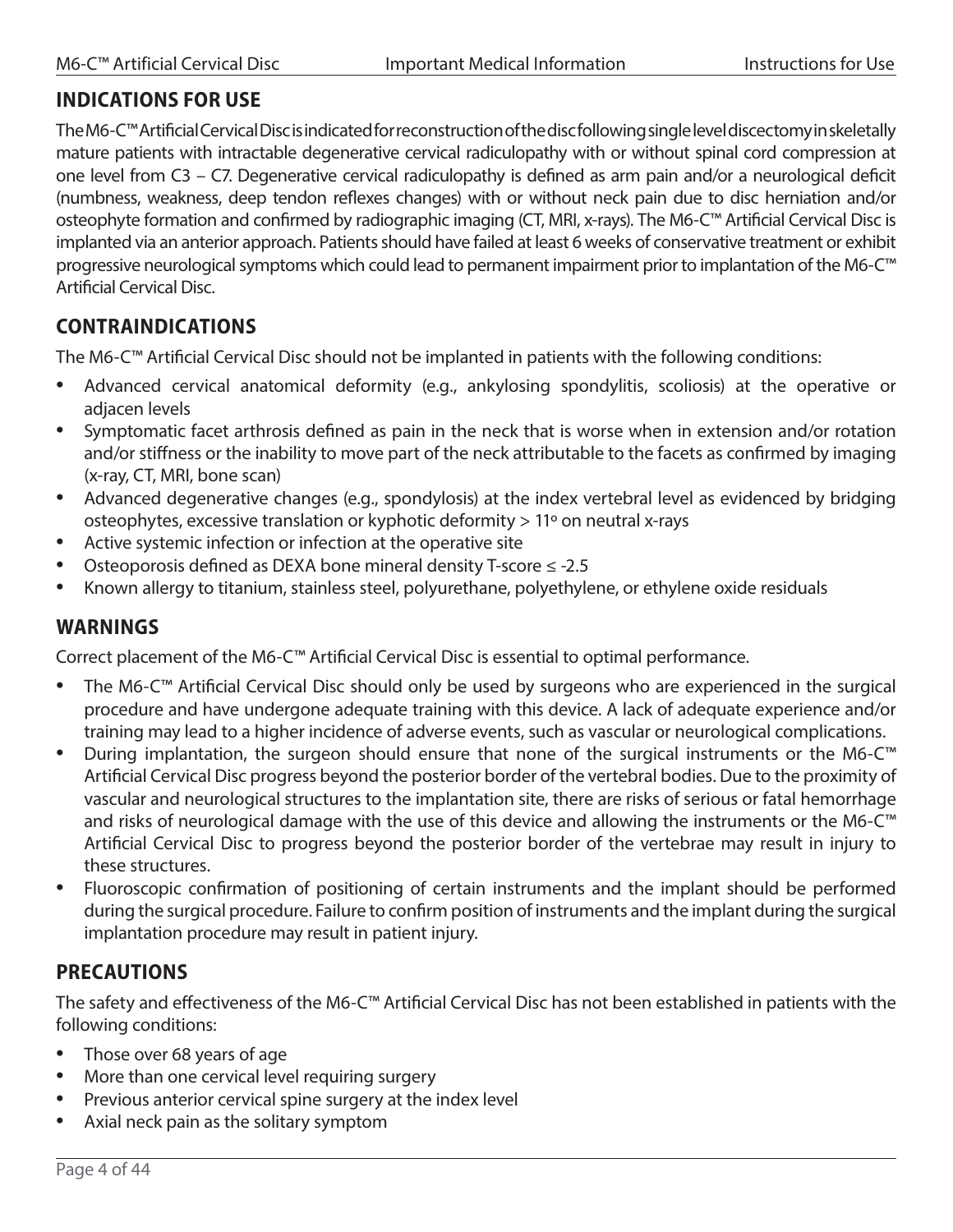- Previous posterior cervical spine surgery (e.g., posterior element decompression) that destabilizes the cervical spine at the index level
- Less than 4° of motion in flexion/extension at the index level
- Instability as evidenced by subluxation > 3 mm at the index or adjacent levels as indicated on flexion/ extension x-rays
- History of an osteoporotic fracture of the spine, hip or wrist
- History of an endocrine or metabolic disorder (e.g., Paget's disease) known to affect bone and mineral metabolism
- Taking medications that may interfere with bony/soft tissue healing including chronic steroid use
- Insulin-dependent diabetes
- Severe obesity (Body Mass Index > 40)

#### **Pre-operative:**

- Patient selection is extremely important. In selecting patients for a total disc replacement, the following factors can be of extreme importance to the success of the procedure: the patient's occupation or activity level; a condition of senility, mental illness, alcoholism or drug abuse; certain degenerative diseases that may be so advanced at the time of implantation that the expected useful life of the device is substantially decreased, and medical conditions that may affect postoperative management, such as Alzheimer's disease and emphysema.
- In order to minimize the risk of periprosthetic vertebral fractures, surgeons must consider all co-morbidities, past and present medications, previous treatments, etc. A screening questionnaire for osteopenia or osteoporosis, SCORE (Simple Calculated Osteoporosis Risk Estimation), may be used to screen patients to determine if a DEXA scan to measure bone mineral density is necessary. If a DEXA scan is performed, the patient should be excluded from receiving the device if osteoporosis is present as defined by a T score ≤ -2.5.
- The patient should be informed of the potential adverse effects (risks/complications) contained in this insert (see Safety Results / Adverse Events).
- Information on the proper implant site preparation, implant size selection, and the use of surgical instrumentation for the M6-C™ Artificial Cervical Disc is provided in the *M6‑C™ Artificial Cervical Disc Operative Technique Manual* and the *Care and Handling Instructions for M6‑C™ Surgical Instruments* and should be reviewed prior to surgery.
- Preoperative planning may be used to estimate the required implant size and to assure that the appropriate range of sizes is available for surgery. Correct selection of the appropriate implant size is extremely important to assure the placement and function of the disc. The procedure should not take place if the appropriate range of sizes are not available.
- The M6-C™ Artificial Cervical Disc is intended to be used with the M6-C™ Surgical Instruments. The M6-C™ Surgical Instruments are reusable, supplied non-sterile and must be sterilized in accordance with the recommended cleaning and sterilization procedures prior to use.
- The M6-C™ Artificial Cervical Disc is supplied sterile. It is not intended to be re-sterilized. Do not use if sterility is compromised.
- Examine all instruments prior to surgery for wear or damage. Instruments which have been used excessively may be more likely to break. Replace any worn or damaged instruments.

#### **Intra-operative:**

Use aseptic technique when removing the M6-C<sup>™</sup> Artificial Cervical Disc from the innermost packaging. Carefully inspect each device and its packaging for any signs of damage, including damage to the sterile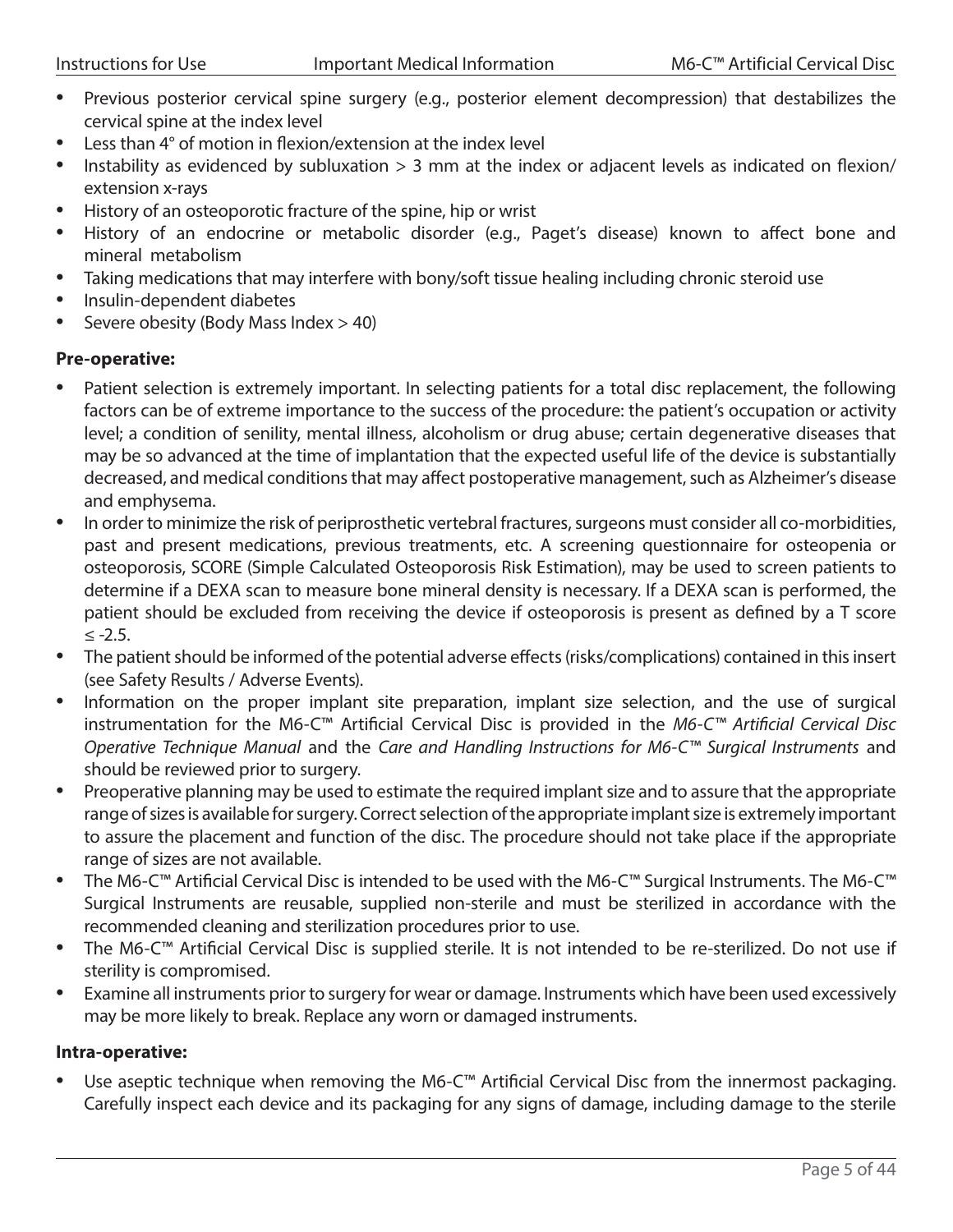barrier. Do not use the M6-C™ Artificial Cervical Disc if the packaging is damaged or the implant shows signs of damage.

- Use care when handling the M6-C™ Artificial Cervical Disc to ensure that it does not come into contact with objects that could damage the implant. Damaged implants are no longer functionally reliable. Visual inspection of the prosthesis is recommended prior to implanting the device. If any part of the device appears damaged or not fully assembled, do not use.
- The M6-C™ Artificial Cervical Disc should not be used with instruments of spinal systems from other manufacturers. See the Operative Technique Manual for step-by-step instructions.
- Take care not to over-distract the disc space.
- Perform a complete discectomy of the disc space between the uncinates and up to the posterior ligament. Take care to release / decompress the foramen bilaterally.
- Excessive removal of endplate cortical bone may result in sub-optimal outcomes.
- It is important to remove all anterior and posterior osteophytes on the superior and inferior vertebral endplates. Liberally cover bleeding with bone wax. To prevent weakening of the endplates, use of a burr/drill is discouraged during endplate preparation. Use the Cervical Retainer as needed to maintain distraction. Ensure proper alignment and placement of the device as misalignment may cause excessive wear and/or early failure of the device.
- The M6-C™ Artificial Cervical Disc is designed to be implanted with the endplates parallel to each other. Excessive endplate lordosis or kyphosis can lead to less than optimal M6-C™ Artificial Cervical Disc performance.
- Surgical implants must never be re-used or re-implanted. Even though the device appears undamaged, it may have small defects and internal stress patterns that can lead to early breakage.

#### **Post-operative:**

Patients should be instructed in postoperative care procedures and should be advised of the importance of adhering to these procedures for successful treatment with the device including the avoidance of heavy lifting, repetitive bending, and prolonged or strenuous acti vity initially and for a period of weeks to months depending on the individual patient's progress and the stability and functioning of the implant.

Note to Physician: Although the physician is the learned intermediary between the company and the patient, the important medical information given in this document should be conveyed to the patient.

### **MRI SAFETY INFORMATION**



Non-clinical testing has demonstrated that the M6-C™ Artificial Cervical Disc is MR Conditional. A patient with the M6-C™ Artificial Cervical Disc can be scanned safely in an MR system under the following conditions:

- Static magnetic field of 1.5-T or 3.0-T, only
- Maximum spatial gradient magnetic field of 4,000-Gauss/cm (40-T/m)
- Maximum MR system reported whole body averaged specific absorption rate (SAR) of 2-W/kg for 15 minutes of scanning (i.e., per pulse sequence) in the Normal Operating Mode.

Under the scan conditions defined, the M6-C™ Artificial Cervical Disc is expected to produce a maximum temperature rise of 2.2°C after 15-minutes of continuous scanning (i.e., per pulse sequence).

In non-clinical testing, the image artifact caused by the M6-C™ Artificial Cervical Disc extends approximately 10-mm from this device when imaged using a gradient echo pulse sequence and a 3.0-Tesla MR system.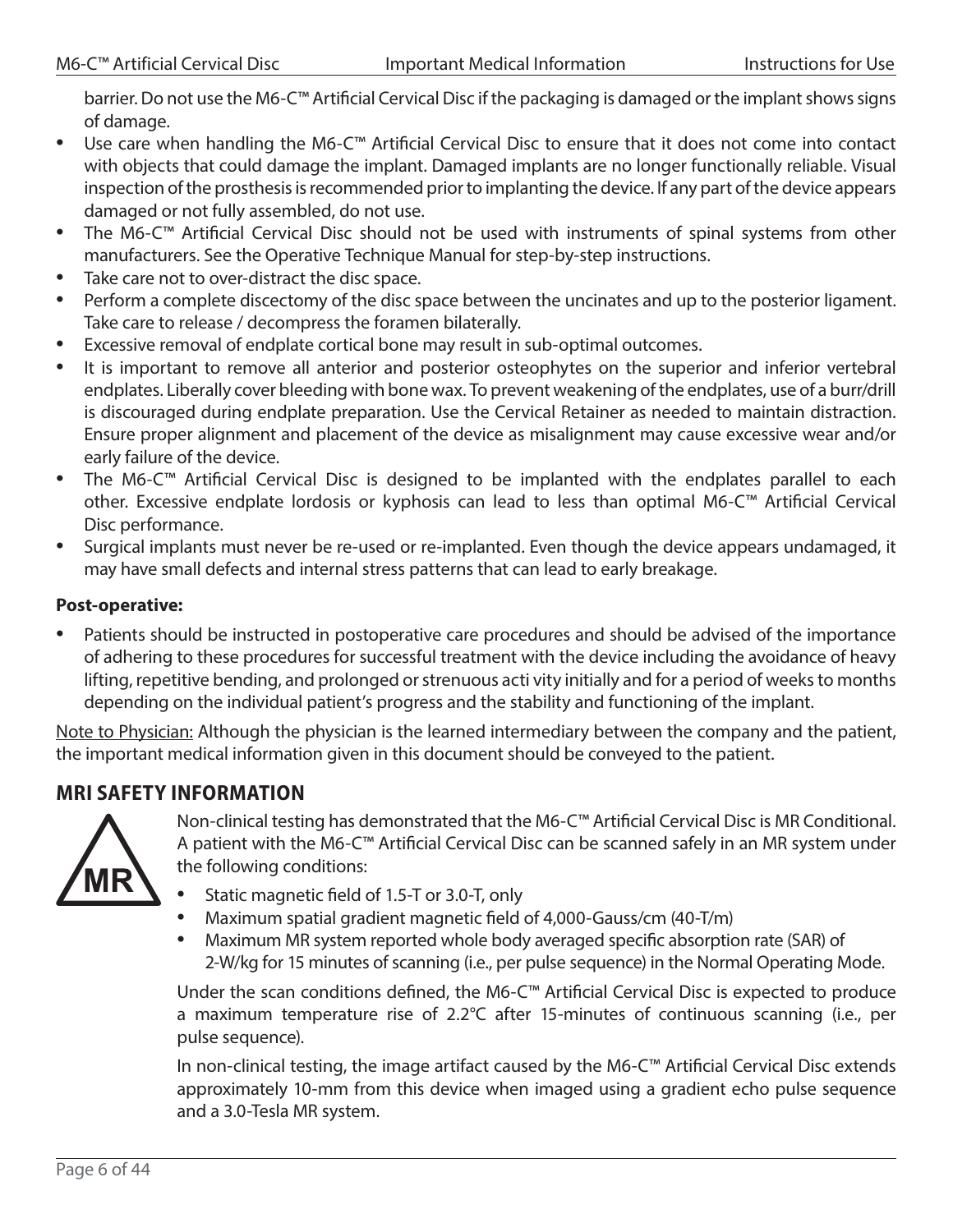### **POTENTIAL ADVERSE EFFECTS OF THE DEVICE ON HEALTH**

Below is a list of the potential adverse effects (e.g., complications) identified from the M6-C™ Artificial Cervical Disc clinical study results, approved device labeling for other cervical total disc replacement devices, and published scientific literature including: (1) those associated with any general surgical procedure; (2) those associated with anterior cervical spine surgery; and (3) those associated with a cervical artificial disc device, including the M6-C™ Artificial Cervical Disc. In addition to the risks listed below, there is also the risk that surgery may not be effective in relieving symptoms or may cause worsening of symptoms. Additional surgery may be required to correct some of the adverse effects.

#### *General Surgery Risks*

General surgical risks are, but may not be limited to:

- Infection/abscess/cyst, localized or systemic
- Blood clots, including pulmonary emboli
- Medication and anesthesia reactions
- Phlebitis
- Pneumonia
- Atelectasis
- Soft tissue damage
- Septicemia

#### *Anterior Cervical Surgery Risks*

Anterior cervical surgical risks are, but may not be limited to:

- Infection/abscess/cyst, localized or systemic
- Injury or damage to the trachea, esophagus, nerves or blood vessels
- Dysphagia
- Hoarseness
- Vocal cord paralysis
- Paresis
- Recurrent laryngeal nerve palsy
- Soft tissue damage
- Spinal cord damage
- Dural tear with cerebrospinal fluid leakage
- Arm weakness or numbness
- Death

#### *Cervical Artificial Disc Risks*

Risks specific to cervical artificial discs, including the M6-C™ Artificial Cervical Disc, are but may not be limited to:

- Infection/abscess/cyst, localized or systemic
- Allergic reaction to the implant materials
- Implant failure
- Device migration
- Device subsidence
- Device fatigue or fracture or breakage
- Device instability
- Separation of device components
- Hemorrhage possibly requiring a blood transfusion, with possible transfusion reaction
- Myocardial infarction
- Paralysis
- Poor tissue healing
- Cerebrovascular accident (CVA)
- Death
- Bowel, bladder or sexual dysfunction
- Nerve root injury
- Airway obstruction
- Epidural hematoma or bleeding
- Epidural fibrosis
- Vertebral body fracture
- Dysesthesia or numbness
- Paresthesia
- Unresolved pain
- Surgical intervention at incorrect level
- Need for supplemental fixation
- Spinal instability
- - Placement difficulties, device malposition
	- Improper device sizing
	- Excessive device height loss
	- Wear debris
	- Disc space collapse
	- Material degradation
	- Excessive facet loading
	- Kyphosis or hyper-extension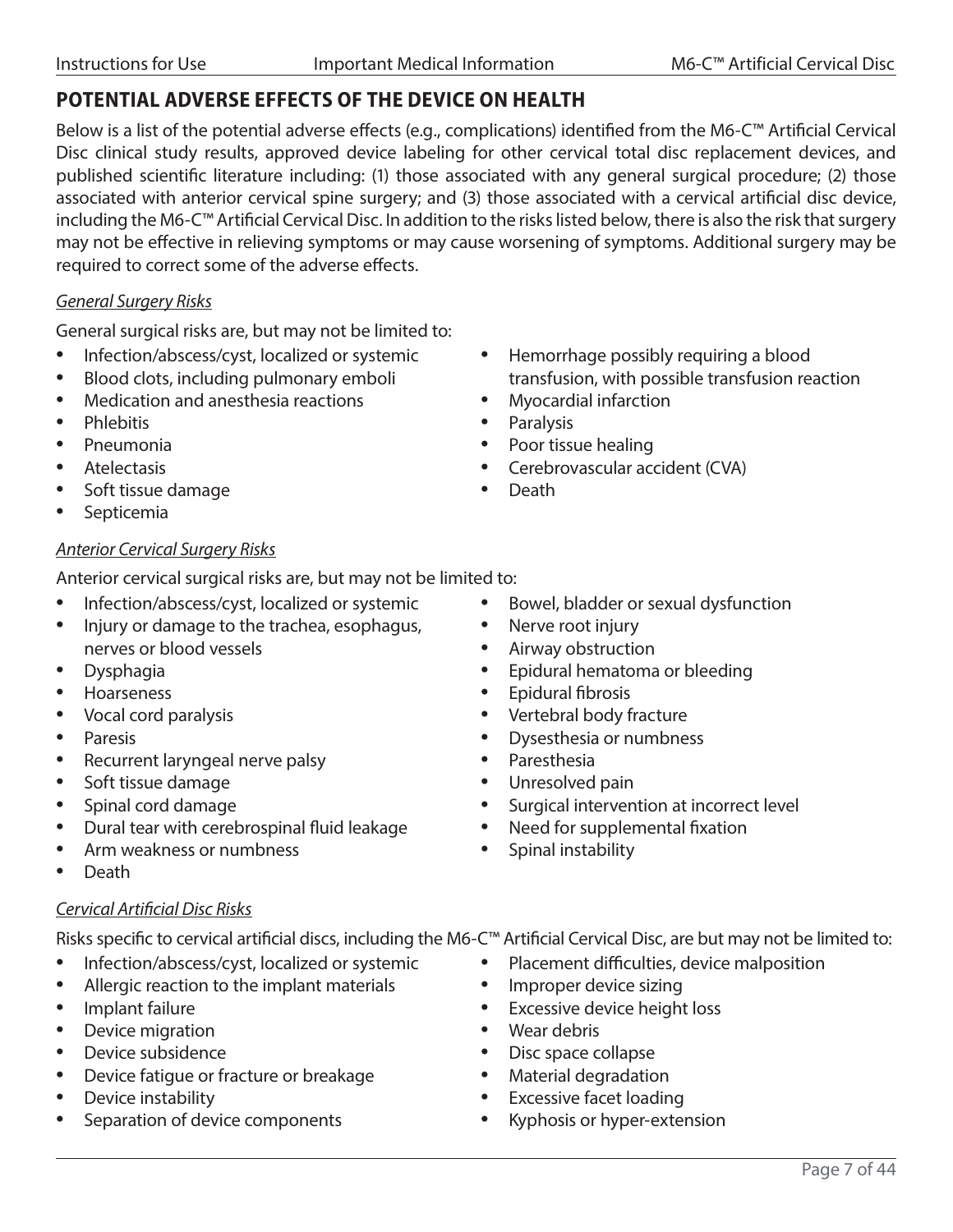- Loss of flexibility
- Asymmetric range of motion
- Vertebral body fracture
- Spinal cord damage
- Dural tear with cerebrospinal fluid leakage
- Soft tissue damage
- Epidural fibrosis
- Nerve injury, paralysis or weakness that is temporary or permanent
- Injury or damage to the trachea, esophagus, or blood vessels
- Epidural hematoma or bleeding
- Dysesthesia or numbness
- Paresthesia
- Failure to relieve symptoms including unresolved pain
- Additional surgery due to loss of fixation, infection or injury
- Spontaneous fusion due to heterotopic ossification, development of bridging bone or osteophytes
- Periarticular calcification and fusion
- Development of spinal conditions, including but not limited to spinal stenosis, spondylolisthesis, or retrolisthesis
- Removal, revision, reoperation or supplemental fixation of the disc
- Osteolysis, bone loss, or bone resorption
- Death

These conditions do not include all potential adverse events that may occur, but are important considerations in relation to the use of the M6-C™ Artificial Cervical Disc. For the specific adverse events that occurred in the clinical study of the M6-C™ Artificial Cervical Disc, please see the Safety Results in the SUMMARY OF CLINICAL STUDIES section below.

### **SUMMARY OF CLINICAL STUDIES**

The pivotal clinical study was performed to establish a reasonable assurance of safety and effectiveness of replacement of the disc with the M6-C™ Artificial Cervical Disc following single level discectomy in skeletally mature patients with intractable degenerative cervical radiculopathy with or without spinal cord compression at one level from C3 – C7. Degenerative cervical radiculopathy is defined as discogenic neck and/or arm pain and is demonstrated by signs and/or symptoms (e.g., numbness, weakness, pathologic reflexes, etc.) of disc herniation and/or osteophyte formation and is confirmed by subject history and radiographic imaging (CT, MRI, x-rays). A summary of the clinical study is presented below.

### **Study Design**

Subjects in the M6-C™ pivotal study were treated between May 2014 and June 2016. The database for this PMA reflected data collected through May 2018 and included 160 M6-C™ subjects at 12 sites and 72 ACDF subjects treated at 11 sites. An additional 192 ACDF treated subjects were available from a previously conducted cervical disc IDE study, with subjects treated between November 2005 and October 2007.

The prospective, non-randomized, concurrently controlled study was performed in the United States under IDE #G050254 combined with additional control ACDF data from a previous multi-center, prospective, randomized concurrently-controlled cervical disc IDE study performed in the United States. This previous study incorporated a similar study design, indication for use, study entry criteria, study endpoints, and data collected. The two studies were not identical, and differences were identified in some categories and are discussed below.

A statistical plan utilizing propensity score (PS) modeling was developed to incorporate both the concurrent control and historical control and to match the baseline covariates to the M6-C™ group. The PS method was used to address selection bias in the observational study design when pooling data from the concurrent and historical controls. The objective of the observational design was to select from the candidate pool of concurrent and historical controls those subjects whose baseline covariate distribution was approximately the same as M6-C™ subjects within five PS subclasses. The final ITT (PS Selected) analysis set included all 160 M6-C™ subjects, 46 of 72 available concurrent control subjects and 143 of 192 historical control subjects for a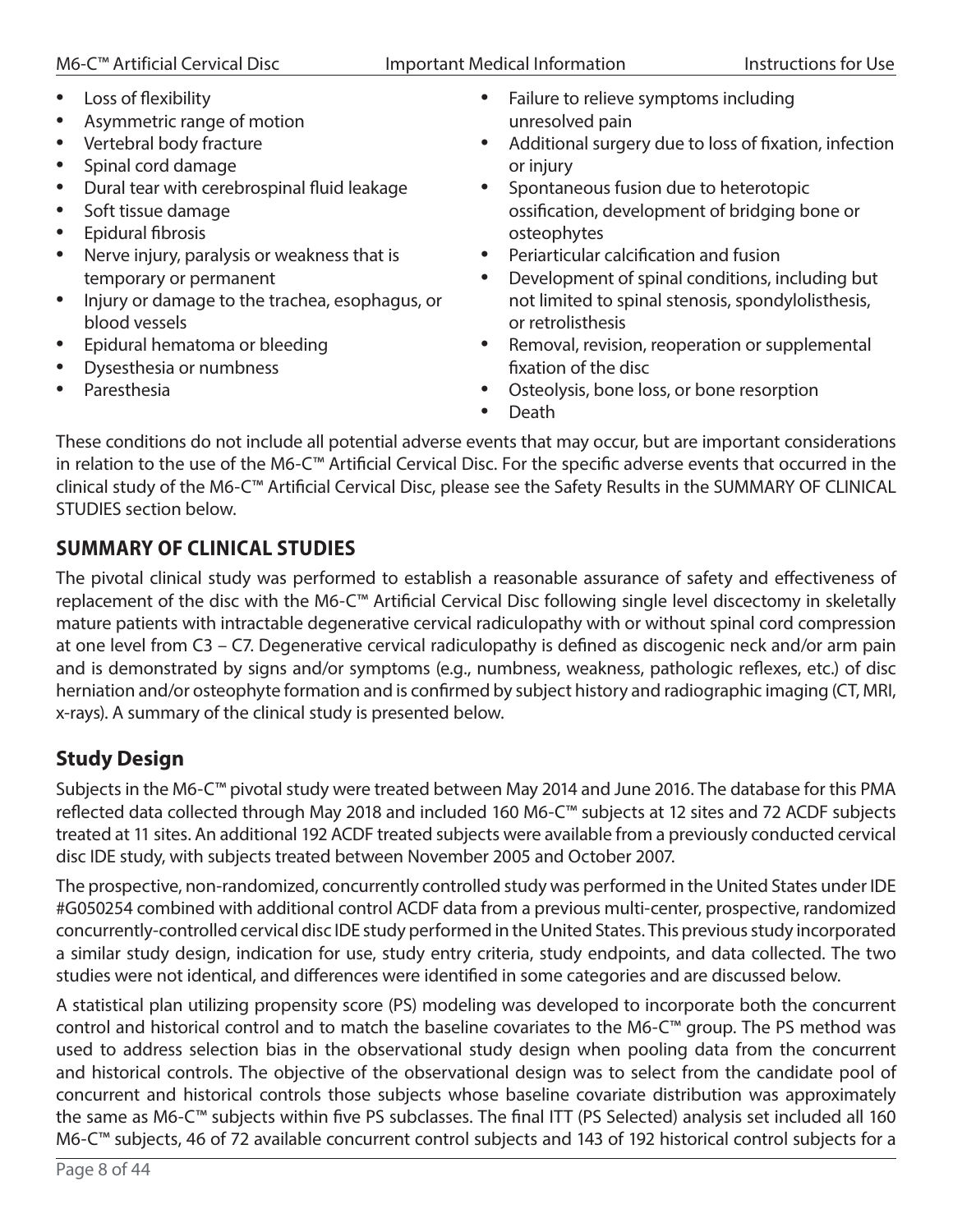total control sample size of 189 subjects. Rigorous statistical criteria and graphical analyses demonstrated that within PS subclasses, M6-C™ subjects and selected controls had approximately the same multivariate baseline covariate distribution. Consequently, controlling for PS subclass, selection bias was eliminated for a rich set of observed demographic and baseline covariates.

The resultant PS Selected study cohort used for the primary analysis population thus included all investigational M6-C™ subjects and the pooled concurrent and historical control subjects and is termed the "**ITT (PS Selected) Cohort**."

#### Clinical Inclusion/Exclusion Criteria

To be eligible for the M6-C™ IDE study, subjects had to be eligible for a fusion procedure and meet all of the inclusion criteria and none of the exclusion criteria (**Table 2**):

|    | <b>Study Inclusion Criteria</b>               |    | <b>Study Exclusion Criteria</b>                                    |
|----|-----------------------------------------------|----|--------------------------------------------------------------------|
| 1. | Diagnosis of degenerative cervical            | 1. | More than one cervical level requiring surgery                     |
|    | radiculopathy with or without spinal          | 2. | Previous anterior cervical spine surgery                           |
|    | cord compression requiring surgical           |    | 3. Axial neck pain as the solitary symptom                         |
|    | treatment at one level from C3 to             |    | 4. Previous posterior cervical spine surgery (e.g., posterior      |
|    | C7 demonstrated by signs and/or               |    | element decompression) that destabilizes the cervical spine        |
|    | symptoms of disc herniation and/or            | 5. | Advanced cervical anatomical deformity (e.g., ankylosing           |
|    | osteophyte formation (e.g. neck and/          |    | spondylitis, scoliosis) at the operative or adjacent levels        |
|    | or arm pain, radiculopathy, etc.) and         | 6. | Symptomatic facet arthrosis                                        |
|    | is confirmed by patient history and           | 7. | Less than 4° of motion in flexion/extension at the index level     |
|    | radiographic studies (e.g. MRI, CT,           | 8. | Instability as evidenced by subluxation $>$ 3 mm at the index or   |
|    | x-rays, etc.)                                 |    | adjacent levels as indicated on flexion/extension x-rays           |
|    | 2. Inadequate response to conservative        | 9. | Advanced degenerative changes (e.g., spondylosis) at the           |
|    | medical care over a period of at least        |    | index vertebral level as evidenced by bridging osteophytes,        |
|    | 6 weeks                                       |    | central disc height < 4mm and/or < 50% of the adjacent             |
|    | 3. Neck Disability Index score of $\geq 30\%$ |    | normal intervertebral disc, or kyphotic deformity > 11° on         |
|    | (raw score of $\geq$ 15/50)                   |    | neutral x-rays                                                     |
|    | 4. Neck or arm pain VAS $\geq$ 4 on a scale   |    | 10. Severe cervical myelopathy (i.e., Nurick's Classification > 2) |
|    | of 0 to 10                                    |    | 11. Active systemic infection or infection at the operative site   |
|    | 5. Willing and able to comply with            |    | 12. Co-morbid medical conditions of the spine or upper             |
|    | the requirements of the protocol              |    | extremities that may affect the cervical spine neurological        |
|    | including follow-up requirements              |    | and/or pain assessment                                             |
|    | 6. Willing and able to sign a study           |    | 13. Metabolic bone disease such as osteoporosis that contradicts   |
|    | specific informed consent                     |    | spinal surgery (for females over 50 and males over 55 years        |
|    | 7. Skeletally mature and $\geq$ 18 years old  |    | old, or if the score on the Osteoporosis Self-Assessment Test      |
|    | and $\leq$ 75 years old                       |    | $is < 2$ , a dual energy x-ray absorptiometry [DEXA scan] of the   |
|    |                                               |    | spine is required; if the bone mineral density T-score in the      |
|    |                                               |    | spine is $= -2.5$ the patient must be excluded)                    |
|    |                                               |    | 14. History of an osteoporotic fracture of the spine, hip or wrist |
|    |                                               |    | 15. History of an endocrine or metabolic disorder (e.g., Paget's   |
|    |                                               |    | disease) known to affect bone and mineral metabolism               |
|    |                                               |    | 16. Taking medications that may interfere with bony/soft tissue    |
|    |                                               |    | healing including chronic steroid use                              |

#### **Table 2: Study Inclusion/Exclusion Criteria**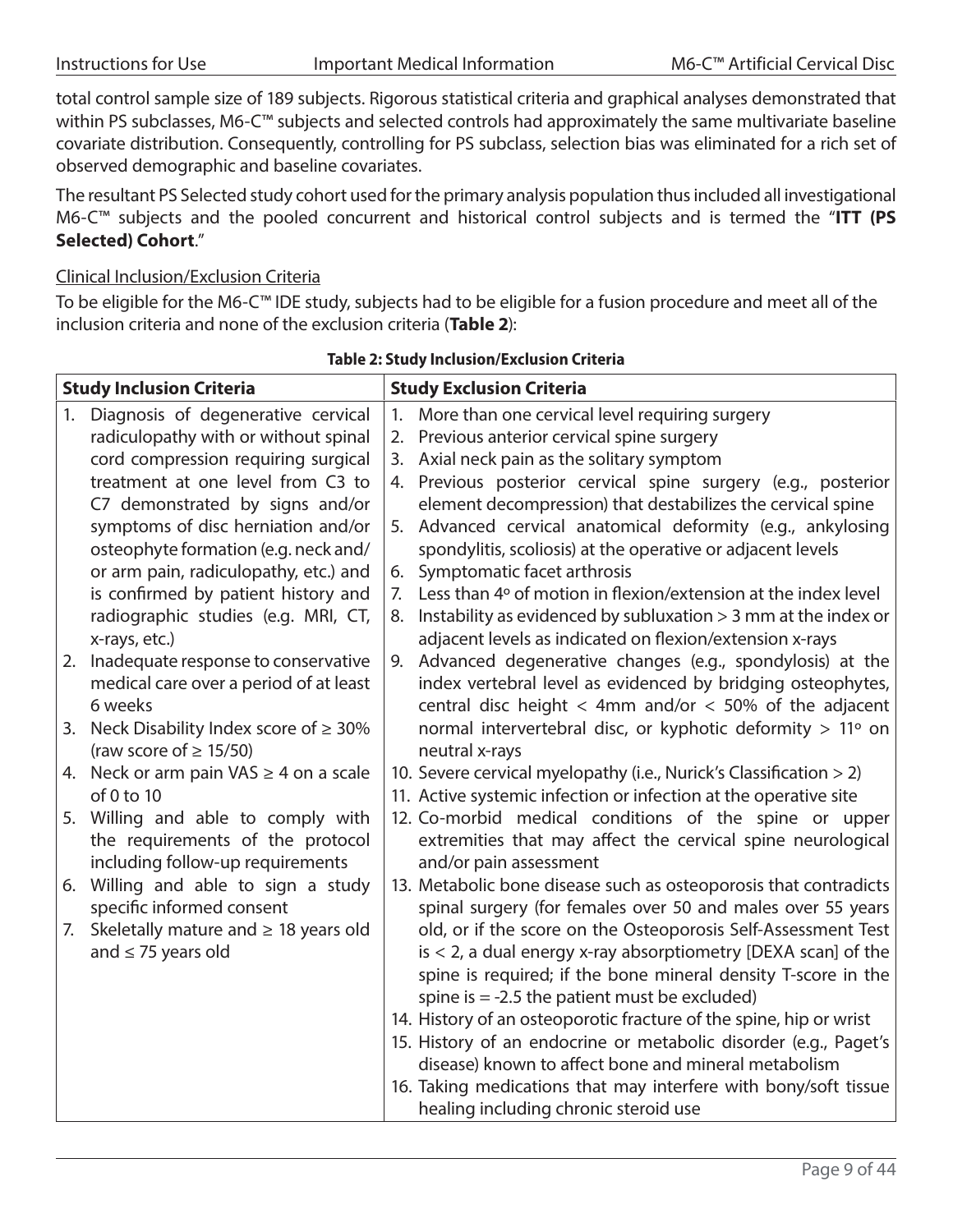| <b>Study Inclusion Criteria</b> | <b>Study Exclusion Criteria</b>                                                                                                                                                                                                                                                                                                                                                                                                                                                                                                                                                                                                                                                                                                                                                                                                                                                                                                                                                                                                                                                  |
|---------------------------------|----------------------------------------------------------------------------------------------------------------------------------------------------------------------------------------------------------------------------------------------------------------------------------------------------------------------------------------------------------------------------------------------------------------------------------------------------------------------------------------------------------------------------------------------------------------------------------------------------------------------------------------------------------------------------------------------------------------------------------------------------------------------------------------------------------------------------------------------------------------------------------------------------------------------------------------------------------------------------------------------------------------------------------------------------------------------------------|
|                                 | 17. Known allergy to titanium, stainless steels, polyurethane,<br>polyethylene, or ethylene oxide residuals<br>18. Rheumatoid arthritis or other autoimmune disease or a systemic<br>disorder such as HIV, active hepatitis B or C or fibromyalgia<br>19. Insulin-dependent type 1 or type 2 diabetes<br>20. Medical condition (e.g., unstable cardiac disease, cancer) that<br>may result in patient death or have an effect on outcomes<br>prior to study completion<br>21. Pregnant, or intend to become pregnant, during the course of<br>the study<br>22. Severe obesity (Body Mass Index > 40)<br>23. Physical or mental condition (e.g., psychiatric disorder, senile<br>dementia, Alzheimer's disease, alcohol or drug addiction) that<br>would interfere with patient self-assessment of function, pain<br>or quality of life.<br>24. Involved in current or pending spinal litigation where<br>permanent disability benefits are being sought<br>25. Incarcerated at the time of study enrollment<br>26. Current participation in other investigational study that may |
|                                 | impact study outcomes                                                                                                                                                                                                                                                                                                                                                                                                                                                                                                                                                                                                                                                                                                                                                                                                                                                                                                                                                                                                                                                            |

#### Postoperative Care

The recommended postoperative care was according to the individual surgeon's discretion and consisted of a physician-managed individual post-operative rehabilitation program which may have included the optional use of a cervical collar.

Subjects were instructed to return to normal activity at the discretion of the surgeon with the following restrictions for at least the initial two weeks:

- No heavy physical activity
- Use of a soft collar (at the discretion of the surgeon)
- Limit the frequency of extended automobile rides, working, lifting, bending and twisting
- Discourage sexual activity
- Encourage short walks

#### Follow-up Schedule

All subjects were evaluated preoperatively (within 30 days prior to surgery), postoperatively (prior to discharge) and postoperatively at 6 weeks ( $\pm 2$  weeks), 3 months ( $\pm 2$  weeks), 6 months ( $\pm 1$  month), 1 year ( $\pm 2$  months), 2 years (±2 months), and annually thereafter (±2 months). The following parameters were measured throughout the study (**Table 3**):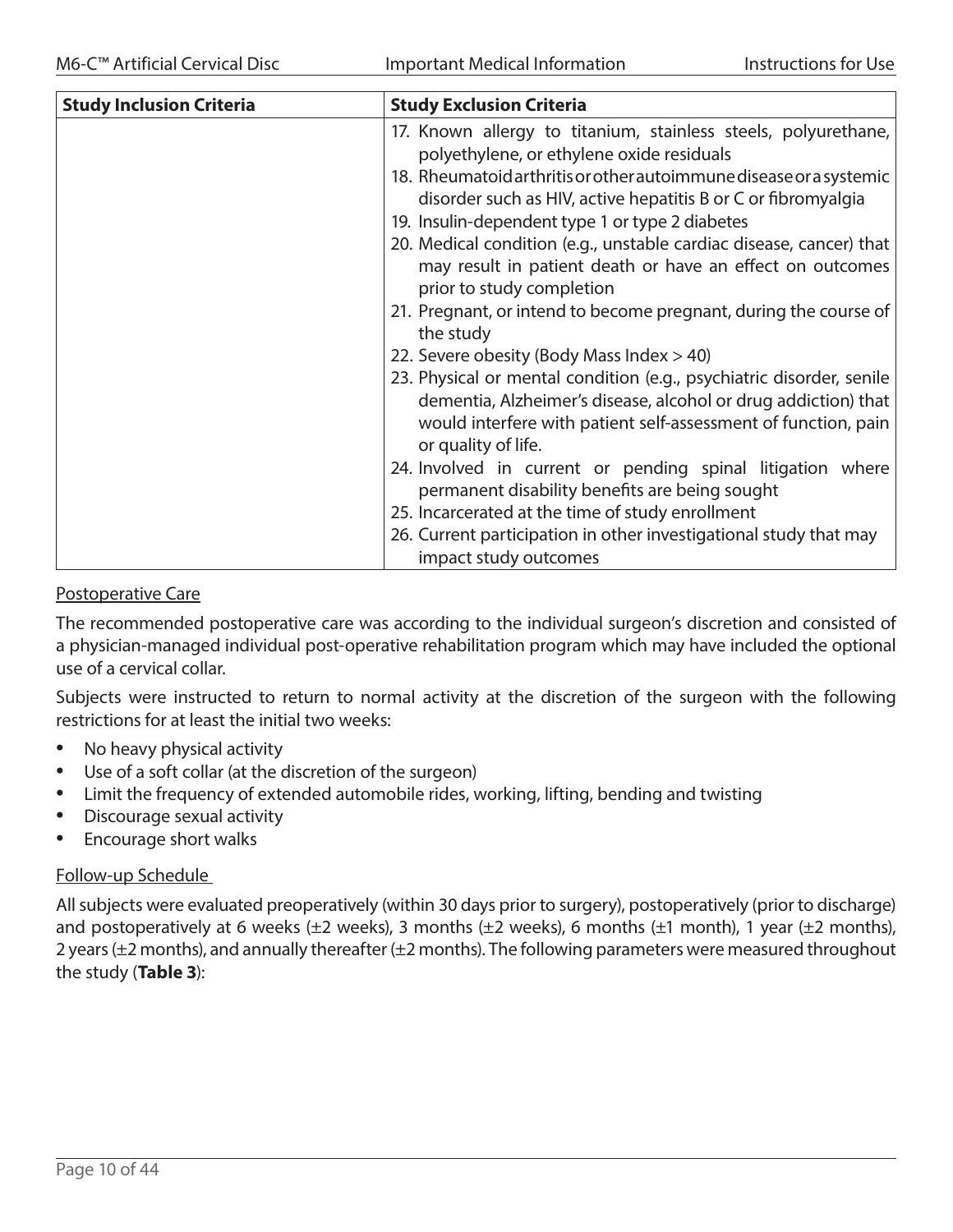| <b>Evaluation</b>                  | Pre-op      | Operative/<br><b>Discharge</b> | 6 Week | 3 Month | 6 Month | 1 Year | 2+ Years |
|------------------------------------|-------------|--------------------------------|--------|---------|---------|--------|----------|
| Demographics                       | Χ           |                                |        |         |         |        |          |
| <b>Work Status</b>                 | X           |                                | X      | X       | X       | X      | X        |
| <b>Medications</b>                 | X           |                                | X      | X       | X       | X      | X        |
| Neurological Examination           | X           | X                              | X      | X       | X       | X      | X        |
| <b>Neck Disability Index (NDI)</b> | X           |                                | X      | X       | X       | X      | X        |
| Neck and Arm Pain (VAS)            | X           |                                | X      | X       | X       | X      | X        |
| $SF-36$                            | X           |                                |        |         | X       | X      | X        |
| <b>Patient Satisfaction</b>        |             |                                |        |         |         |        | X        |
| Odom's Criteria                    |             |                                |        |         |         |        | X        |
| <b>Surgery Data</b>                |             | X                              |        |         |         |        |          |
| <b>Adverse Event Assessment</b>    |             | Χ                              | Χ      | X       | X       | X      | X        |
| AP & Lateral X-rays                | X           | X                              | X      | X       | X       | X      | X        |
| Flexion/Extension X-rays           | X           |                                |        | X       | X       | X      | X        |
| L & R Lateral Bending X-rays       | $M6-C^{TM}$ |                                |        | M6-C™   | M6-C™   | M6-C™  | M6-C™    |
| MRI within 3 Months                | X           |                                |        |         |         |        |          |

#### **Table 3: M6-C™ Artificial Cervical Disc Study Assessment Schedule**

#### Clinical Endpoints

The effectiveness of the M6-C™ Artificial Cervical Disc was assessed using a composite primary endpoint. Effectiveness was further evaluated by secondary endpoints including improvements in the Neck Disability Index (NDI), neck and arm pain based on a Visual Analog Scale (VAS), and quality of life using the short-form 36 questionnaire (SF-36) as well as patient satisfaction of the investigational group compared to the ACDF control group. Similar criteria were used to measure success in both groups.

The safety of the M6-C™ Artificial Cervical Disc was assessed by comparison to the ACDF control group with respect to the nature and frequency of adverse events (overall and in terms of seriousness and relationship to the implant), additional index level surgical procedures and maintenance or improvement in neurological status.

#### Primary Endpoint (Overall Subject Success)

All subjects were assessed for overall success using the parameters defined in the M6-C™ IDE study protocol including the safety components. A subject was considered a study success at two years follow-up if he/she met all of the following criteria:

- No serious adverse event(s) classified as device or device procedure related (as determined by the Clinical Events Committee),
- No supplemental surgical procedure at the index level (including revision, removal, reoperation, or supplemental fixation),
- Maintenance or improvement in neurological function compared to baseline, and
- Improvement of the NDI of at least 15 points (on a 100-point scale).

#### Secondary Endpoints and Assessments

Secondary objectives, measured in both groups, included:

• Neck Pain and Arm Pain as assessed using a 10-cm Visual Analog Scale (VAS)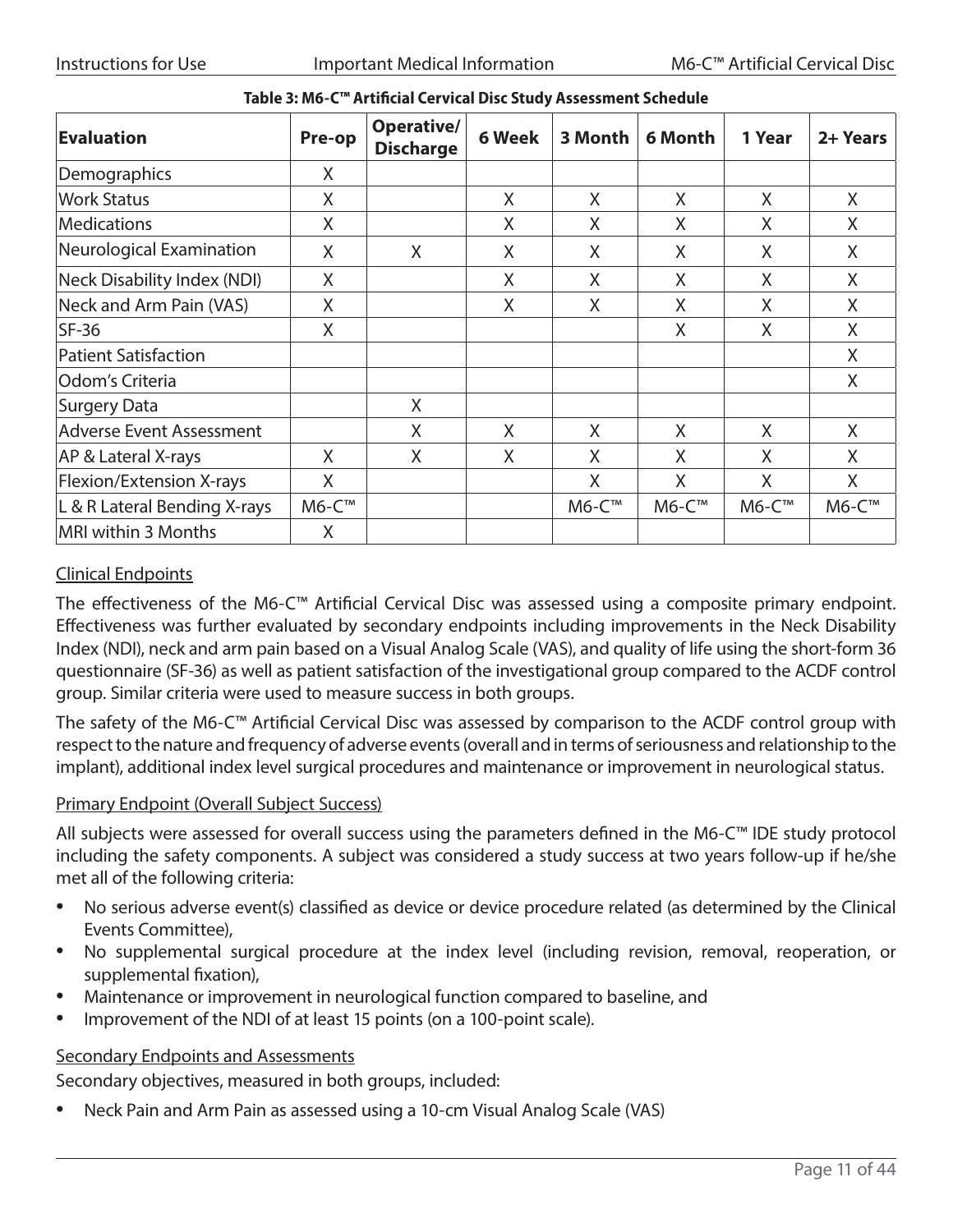- Health-Related Quality of Life (SF-12 or SF-36v2)
- Radiographic assessment including assessment of fusion status
- Pain Medication Use
- Surgery Time
- Length of Hospital Stay
- **Return to Work**
- Patient Satisfaction
- Odom's Criteria
- Adverse Events

In addition, quantitative and qualitative radiographic measurements were performed by an independent core laboratory and included range of motion, center of rotation, disc angle, disc height, device condition, device subsidence, device migration, radiolucency, spinal fusion status, heterotopic ossification, neural impingement, and soft tissue impingement.

### **Accountability of PMA Cohort**

Two hundred fifty-eight (258) subjects were consented under the M6-C™ IDE study. Twenty-six (26) subjects were withdrawn prior to surgery resulting in 232 subjects treated, comprising 160 M6-C™ and 72 ACDF subjects. The historical control population resulted in an additional 192 available control subjects.

The 424 available subjects (160 M6-C™, 72 concurrent ACDF, and 192 historical ACDF) were assessed via the Propensity Score (PS) sub-classification process. After applying an established heuristic for 9 iterations (18 models), a total of 160 M6-C™ investigational subjects and 189 pooled control subjects (46 concurrent ACDF and 143 historical ACDF) were retained in the final PS designed sample. Inclusion into a PS subclass is the observational study analogue to randomized treatment allocation. For subjects at 24 months, the follow-up rates are 95.0% for the M6-C™ subjects and 87.7% for the PS Selected ACDF subjects (**Table 4**).

|                                                            |                  | Pre-Op           |                   | Month 12          | <b>Month 24</b>   |                   |  |
|------------------------------------------------------------|------------------|------------------|-------------------|-------------------|-------------------|-------------------|--|
|                                                            | <b>M6-C™</b>     | <b>ACDF</b>      | <b>M6-C™</b>      | <b>ACDF</b>       | <b>M6-C™</b>      | <b>ACDF</b>       |  |
| [1] Theoretical Due                                        | 160              | 189              | 160               | 189               | 160               | 189               |  |
| [2] Cumulative Deaths                                      | $\overline{0}$   | $\overline{0}$   |                   | 0                 |                   | 0                 |  |
| [3] Cumulative Terminal Failures <sup>1</sup>              | 0                | 0                | 4                 | 6                 | 5                 | 10                |  |
| [4] Not Yet Overdue                                        | 0                | $\overline{0}$   | 0                 | 0                 | 0                 | 2                 |  |
| [5] Expected <sup>2</sup>                                  | 160              | 189              | 156               | 183               | 155               | 177               |  |
| [6] Expected + Terminal Failures<br>among Theoretical Due  | 160              | 189              | 160               | 189               | 160               | 187               |  |
| [7] Actual % Follow-Up for Overall<br>Success <sup>3</sup> | 160<br>$(100\%)$ | 189<br>$(100\%)$ | 153<br>$(95.6\%)$ | 175<br>$(92.6\%)$ | 152<br>$(95.0\%)$ | 164<br>(87.7%)    |  |
| [8] Actual % Within Window <sup>4</sup>                    | 160<br>$(100\%)$ | 189<br>$(100\%)$ | 140<br>(87.5%)    | 167<br>$(88.4\%)$ | 136<br>$(85.0\%)$ | 151<br>$(80.7\%)$ |  |

| Table 4: Subject Accounting and Follow-up Compliance of the M6-C™ and PS Selected Pooled Control (ACDF) |
|---------------------------------------------------------------------------------------------------------|
| Subjects - ITT (PS Selected) Cohort                                                                     |

<sup>1</sup> Subsequent surgical intervention and definitely device- or procedure- related SAEs

 $2$  Expected = [1] – [4] – ([2] + [3])

<sup>3</sup> The number of subjects with overall success (denominator =  $[6]$ )

<sup>4</sup> The number of subjects with overall success within window (denominator = [6])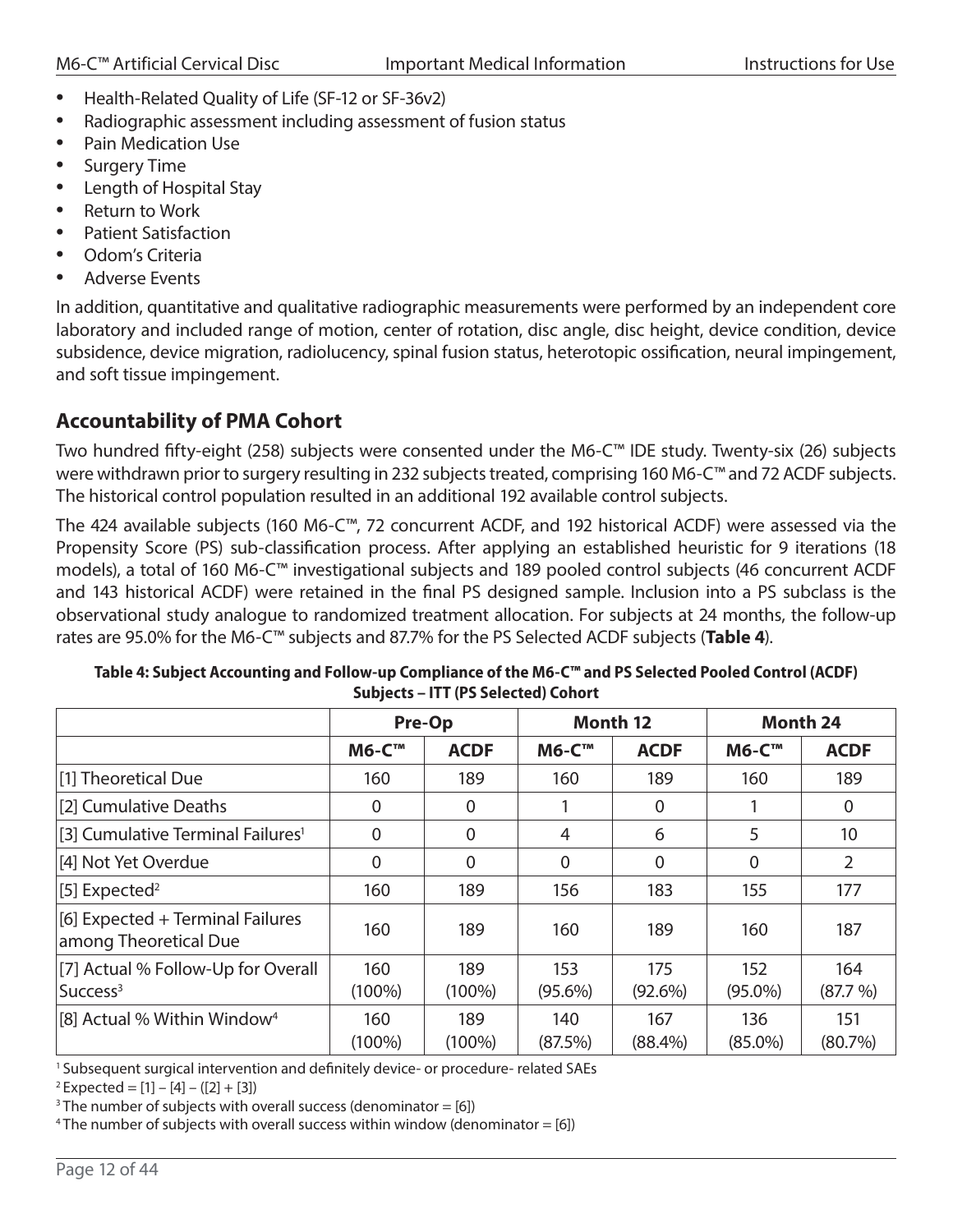The subject accountability for Month 12 and Month 24 clinical evaluations is presented in **Table 5**.

|                                                |     | (PS Selected) Conort |                 |             |     |               |                  |             |
|------------------------------------------------|-----|----------------------|-----------------|-------------|-----|---------------|------------------|-------------|
|                                                |     |                      | <b>Month 12</b> |             |     |               | Month 24         |             |
|                                                |     | <b>M6-C™</b>         |                 | <b>ACDF</b> |     | <b>M6-C™</b>  |                  | <b>ACDF</b> |
|                                                | n   | $\%$                 | n               | $\%$        | n   | $\frac{0}{0}$ | n                | $\%$        |
| <b>ITT (PS Selected Cohort)</b>                | 160 | --                   | 189             |             | 160 | --            | 189              | --          |
| Deaths (not surgery-related)                   | 0   | $-$                  | 0               |             | 0   | $-$           | 0                |             |
| Not Yet Overdue/Not Yet Due                    | 0   | $- -$                | 0               | --          | 1   | $-$           | 2                |             |
| <b>Expected Due</b>                            | 160 | --                   | 189             | --          | 160 | --            | 187              | --          |
| <b>Overall Success Evaluation</b><br>$\bullet$ | 153 | 95.6                 | 175             | 92.6        | 152 | 95.6%         | 164              | 87.7%       |
| <b>Neurological Evaluation</b><br>$\bullet$    | 152 | 95.0                 | 175             | 92.6        | 150 | 93.8%         | 164              | 87.7%       |
| Terminal Failures <sup>1</sup>                 | 4   | $- -$                | 6               | $- -$       | 5   | --            | 10               |             |
| <b>Expected for Clinical Evaluation</b>        | 156 | --                   | 183             | $-$         | 155 | --            | 177              | $-$         |
| <b>NDI Evaluation</b><br>$\bullet$             | 149 | 95.5                 | 168             | 92.8        | 147 | 94.8%         | 154              | 87.0%       |
| <b>VAS Neck Pain Evaluation</b><br>$\bullet$   | 148 | 94.9                 | 168             | 92.8        | 147 | 94.8%         | 154              | 87.0%       |
| <b>VAS Arm Pain Evaluation</b><br>$\bullet$    | 148 | 94.9                 | 168             | 92.8        | 147 | 94.8%         | 154              | 87.0%       |
| SF-12/36 Evaluation<br>$\bullet$               | 148 | 94.9                 | 164             | 89.6        | 147 | 94.8%         | 150 <sup>2</sup> | 84.7%       |
| Radiographic Evaluation<br>$\bullet$           | 143 | 91.7                 | 162             | 88.5        | 141 | 91.0%         | 140              | 79.1%       |
| Odom's Criteria<br>$\bullet$                   | --  |                      |                 |             | 150 | 93.8%         | 164              | 86.8%       |
| <b>Patient Satisfaction</b><br>$\bullet$       | --  |                      |                 |             | 150 | 93.8%         | 162              | 85.7%       |

#### **Table 5: Subject Accounting and Follow-up Compliance for Month 12 and Month 24 Outcomes - ITT (PS Selected) Cohort**

<sup>1</sup> Subsequent surgical intervention and definitely device- or procedure- related SAEs

<sup>2</sup> Two subjects did not have baseline SF-12/36 measurement. Change from baseline scores in PMA Results section use 148 subjects.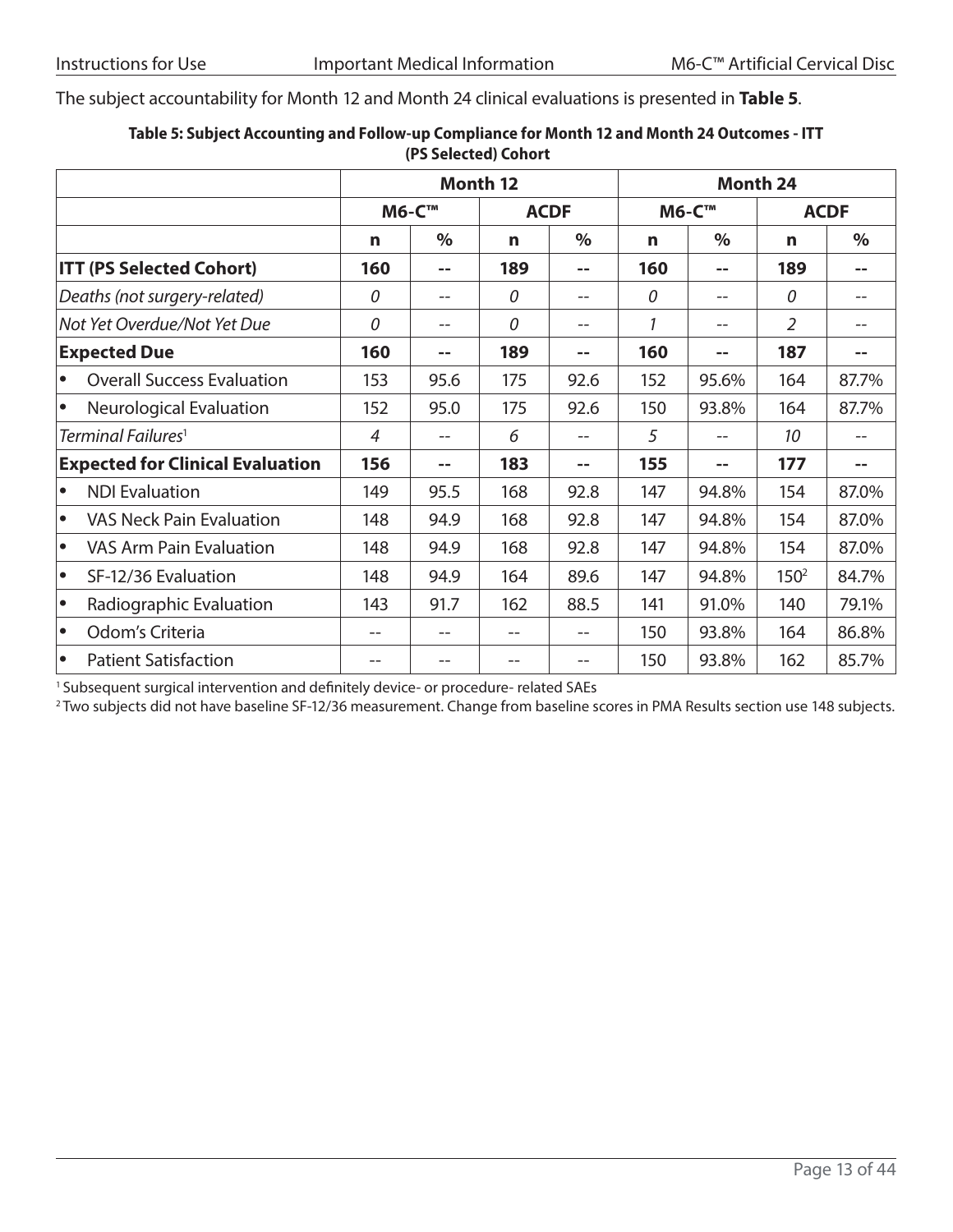

**Figure 3: Subject Accountability Tree**

### **Study Population Demographics and Baseline Parameters**

The demographics of the study population are consistent with demographics reported for prior cervical artificial disc studies conducted in the US. Demographic data showed that the treatment groups were well-balanced and no statistically significant differences were noted in the demographic characteristics and categorical values (**Table 6** and **Table 7**). The mean baseline pre-operative assessments for NDI, VAS neck pain, VAS arm pain, the MCS component of SF-12/SF-36, and baseline radiographic parameters were also similar between treatment groups. The Short Form Physical Function scores were slightly higher in the M6-C™ group; however, when adjusting for PS subclass, there was no significant difference between groups in baseline NDI, indicating similar neck pain and function.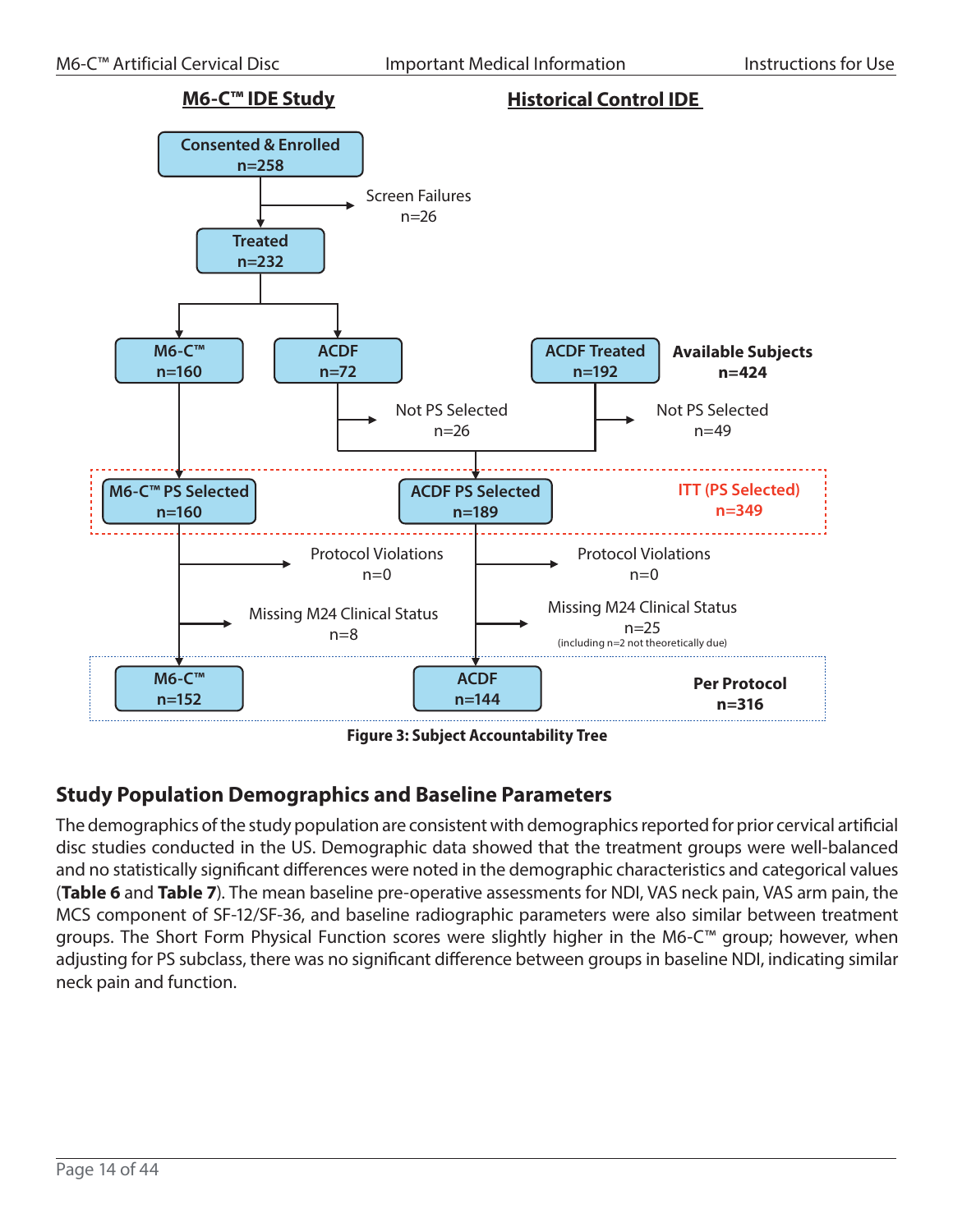#### **Table 6: Summary of Demographic and Baseline Continuous Variables (Clinical) with Two-Sided 95% CI's – ITT (PS Selected) Cohort**

|                                               | <b>M6-C™</b> |        |           |        |       | <b>ACDF</b> |     |        |           |        |       | M6-C™<br>$- ACDF1$ |             |           | Unadj <sup>2</sup> |             |
|-----------------------------------------------|--------------|--------|-----------|--------|-------|-------------|-----|--------|-----------|--------|-------|--------------------|-------------|-----------|--------------------|-------------|
| <b>Demographics - All</b>                     | N            | Mean   | <b>SD</b> | Med    | Min   | Max         | N   | Mean   | <b>SD</b> | Med    | Min   | Max                | <b>Diff</b> | <b>LB</b> | <b>UB</b>          | <b>Diff</b> |
| Age at surgery (yrs)                          | 160          | 43.64  | 9.10      | 42.35  | 21.8  | 68.4        | 189 | 44.74  | 7.87      | 44.60  | 24.0  | 65.4               | $-0.22$     | $-2.18$   | 1.74               | $-1.10$     |
| Height (inches)                               | 160          | 67.86  | 3.98      | 68.00  | 58.0  | 83.0        | 189 | 67.93  | 3.85      | 68.00  | 59.0  | 77.0               | $-0.04$     | $-0.95$   | 0.86               | $-0.07$     |
| Weight (lbs)                                  | 160          | 178.93 | 38.03     | 183.00 | 85.0  | 283.0       | 189 | 183.67 | 39.33     | 183.00 | 104.0 | 315.0              | $-0.94$     | $-9.91$   | 8.03               | $-4.75$     |
| BMI $(k/m2)$                                  | 160          | 27.18  | 4.77      | 26.85  | 17.8  | 39.6        | 189 | 27.84  | 4.86      | 27.30  | 19.1  | 47.8               | $-0.05$     | $-1.16$   | 1.07               | $-0.66$     |
| Osteo Self Assessment Test                    | 160          | 80.73  | 18.84     | 81.46  | 34.4  | 132.1       | 189 | 82.89  | 19.42     | 82.00  | 43.4  | 146.3              | $-0.43$     | $-4.86$   | 4.01               | $-2.15$     |
| <b>Duration of Symptoms</b>                   | 153          | 18.21  | 36.77     | 8.00   | 0.5   | 360.0       | 178 | 21.32  | 32.17     | 9.00   | 0.9   | 253.0              | 0.02        | $-8.21$   | 8.25               | $-3.11$     |
| <b>Demographics - Male</b>                    | N            | Mean   | <b>SD</b> | Med    | Min   | Max         | N   | Mean   | <b>SD</b> | Med    | Min   | Max                | <b>Diff</b> | <b>LB</b> | <b>UB</b>          | <b>Diff</b> |
| Age at surgery (yrs)                          | 82           | 45.47  | 8.89      | 43.75  | 28.2  | 68.4        | 93  | 45.07  | 7.51      | 45.00  | 26.0  | 65.4               | 0.12        | $-2.47$   | 2.72               | 0.41        |
| Height (inches)                               | 82           | 70.43  | 3.06      | 70.00  | 61.0  | 83.0        | 93  | 70.80  | 2.63      | 71.00  | 63.0  | 77.0               | $-0.12$     | $-1.02$   | 0.78               | $-0.37$     |
| Weight (lbs)                                  | 82           | 199.68 | 28.95     | 195.00 | 140.0 | 283.0       | 93  | 202.82 | 33.31     | 200.00 | 130.0 | 315.0              | $-1.68$     | $-11.63$  | 8.26               | $-3.14$     |
| BMl (k/m <sup>2</sup> )                       | 82           | 28.35  | 4.08      | 28.00  | 20.9  | 38.4        | 93  | 28.38  | 3.97      | 28.10  | 20.4  | 42.3               | $-0.04$     | $-1.32$   | 1.25               | $-0.03$     |
| Osteo Self Assessment Test                    | 82           | 90.75  | 14.57     | 89.26  | 62.9  | 132.1       | 93  | 92.40  | 16.31     | 91.60  | 57.2  | 146.3              | $-0.87$     | $-5.78$   | 4.04               | $-1.65$     |
| <b>Duration of Symptoms</b>                   | 78           | 13.05  | 16.55     | 7.00   | 1.0   | 107.0       | 85  | 18.31  | 23.75     | 9.00   | 1.0   | 119.0              | $-1.89$     | $-8.48$   | 4.71               | $-5.26$     |
| <b>Demographic - Female</b>                   | N            | Mean   | <b>SD</b> | Med    | Min   | Max         | N   | Mean   | <b>SD</b> | Med    | Min   | Max                | <b>Diff</b> | <b>LB</b> | <b>UB</b>          | <b>Diff</b> |
| Age at surgery (yrs)                          | 78           | 41.71  | 8.96      | 41.00  | 21.8  | 60.5        | 96  | 44.42  | 8.23      | 44.25  | 24.0  | 63.0               | $-0.02$     | $-2.85$   | 2.81               | $-2.71$     |
| Height (inches)                               | 78           | 65.17  | 2.92      | 66.00  | 58.0  | 71.0        | 96  | 65.15  | 2.59      | 66.00  | 59.0  | 71.0               | 0.00        | $-0.95$   | 0.96               | 0.02        |
| Weight (lbs)                                  | 78           | 157.10 | 34.12     | 152.50 | 85.0  | 246.0       | 96  | 165.13 | 35.78     | 155.00 | 104.0 | 270.0              | 0.02        | $-11.92$  | 11.97              | $-8.02$     |
| BMl (k/m <sup>2</sup> )                       | 78           | 25.96  | 5.14      | 24.70  | 17.8  | 39.6        | 96  | 27.32  | 5.56      | 26.40  | 19.1  | 47.8               | 0.02        | $-1.80$   | 1.84               | $-1.36$     |
| Osteo Self Assessment Test                    | 78           | 70.21  | 17.04     | 67.84  | 34.4  | 112.2       | 96  | 73.68  | 17.73     | 69.37  | 43.4  | 128.2              | 0.02        | $-5.96$   | 5.99               | $-3.47$     |
| <b>Duration of Symptoms</b>                   | 75           | 23.58  | 49.34     | 8.00   | 0.5   | 360.0       | 93  | 24.08  | 38.20     | 9.00   | 0.9   | 253.0              | 2.30        | $-13.15$  | 17.76              | $-0.50$     |
| <b>Baseline Functional Status<sup>3</sup></b> | N            | Mean   | <b>SD</b> | Med    | Min   | Max         | N   | Mean   | <b>SD</b> | Med    | Min   | Max                | <b>Diff</b> | <b>LB</b> | <b>UB</b>          | <b>Diff</b> |
| Neck Disability Index (NDI)                   | 160          | 54.83  | 14.08     | 54.00  | 26.0  | 96.0        | 189 | 51.86  | 14.47     | 50.00  | 30.0  | 90.0               | $-0.09$     | $-3.31$   | 3.13               | 2.96        |
| <b>VAS Neck Pain</b>                          | 160          | 7.25   | 1.86      | 7.60   | 0.00  | 10.0        | 189 | 7.05   | 1.95      | 7.40   | 0.40  | 10.0               | $-0.01$     | $-0.46$   | 0.43               | 0.20        |
| VAS Left Arm/Shoulder Pain                    | 160          | 4.63   | 3.74      | 5.57   | 0.00  | 10.0        | 189 | 4.48   | 3.56      | 5.10   | 0.00  | 10.0               | 0.46        | $-0.38$   | 1.31               | 0.16        |
| VAS Right Arm/Shoulder Pain                   | 160          | 4.19   | 3.61      | 4.51   | 0.00  | 10.0        | 189 | 4.63   | 3.65      | 5.00   | 0.00  | 10.0               | $-0.55$     | $-1.39$   | 0.29               | $-0.44$     |
| VAS Worst Arm Pain                            | 160          | 7.26   | 2.19      | 7.60   | 0.15  | 10.0        | 189 | 7.46   | 1.91      | 7.70   | 0.10  | 10.0               | $-0.07$     | $-0.54$   | 0.40               | $-0.21$     |
| PCS (SK SF-36v2 / CC SF-12v2) <sup>4</sup>    | 160          | 34.88  | 7.71      | 34.56  | 16.1  | 55.0        | 187 | 32.66  | 8.04      | 32.37  | 10.8  | 56.9               | 2.84        | 1.01      | 4.67               | 2.22        |
| MCS (SK SF-36v2 / CC SF-12v2) <sup>4</sup>    | 160          | 41.38  | 13.88     | 42.08  | 7.7   | 66.6        | 187 | 42.47  | 12.77     | 42.04  | 16.0  | 73.6               | 0.47        | $-2.58$   | 3.53               | $-1.09$     |

#### **Notes:**

<sup>1</sup> Device group differences and 95% confidence intervals (CI) for group differences controlling for propensity score (PS) subclass using two-way analysis of variance. The PS model included main effects and important interactions and squared terms for the following baseline variables: age; BMI; height; gender; NDI; VAS neck pain; VAS worst arm pain; narcotics use (Y vs N); workers compensation/disability (Y vs N); work status (not working due to neck problems); smoking status (never, past, current); treated level (C3-C4, C4-C5, C5-C6 or C6-C7); and symptom duration  $\leq$ 9 mo. vs.  $\geq$ 9 mo.).

<sup>2</sup> Comparison of the PS adjusted group differences to the unadjusted group differences in this column demonstrate the covariate balance obtained using the PS model. The adjusted mean differences are always smaller than unadjusted values for variables in the PS model, and for some variables, the difference is very large.

<sup>3</sup> VAS Worst Arm/Shoulder Pain was included in PS modeling but not individual Left and Right VAS scores.

4 PCS and MCS were not included in PS model due to uncertainty concerning comparability between SF-36 and SF-12 versions.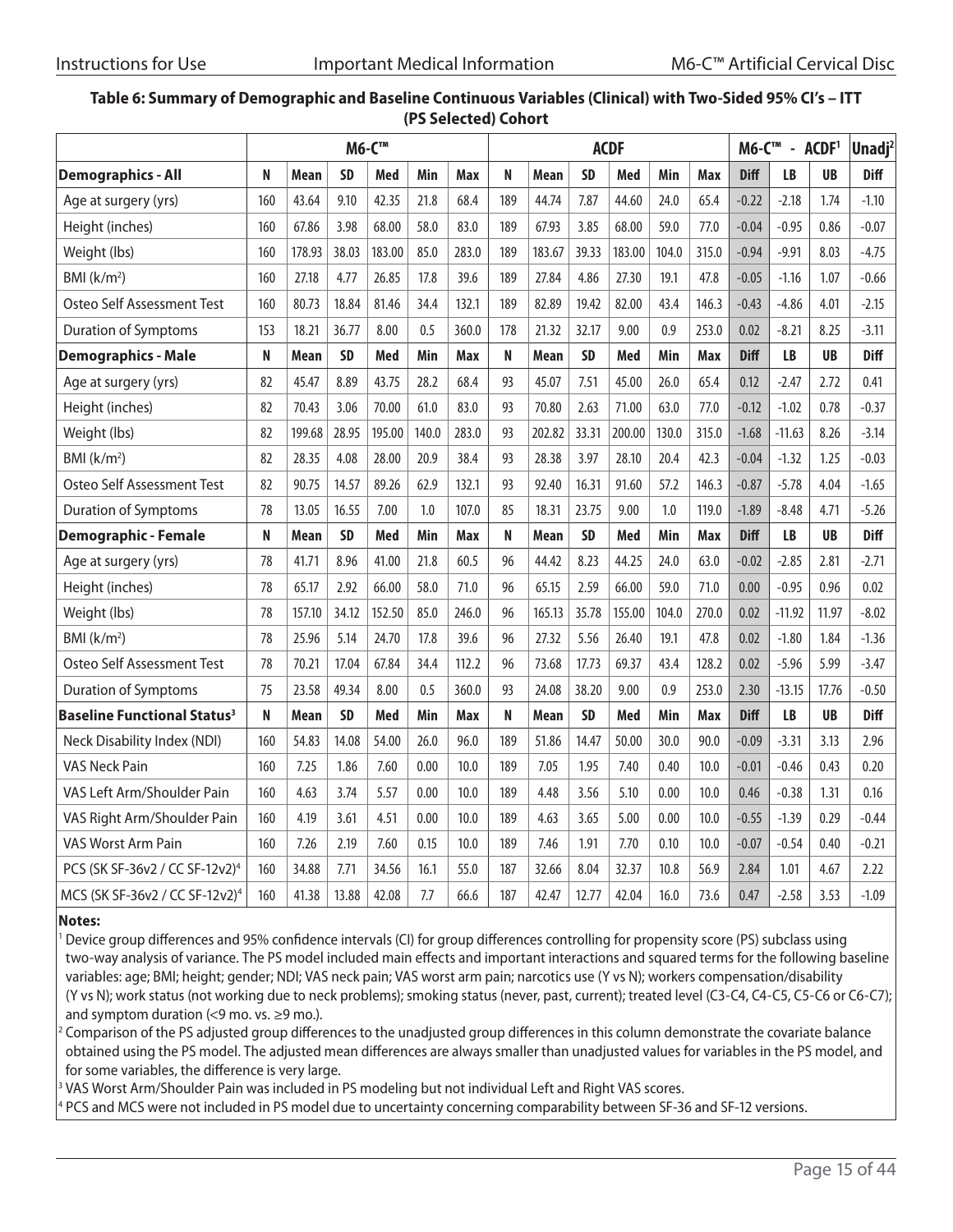| ~~~ <i>~</i> ~~~~~~~~~~~~~~~~~~~~~~~~~    |             | <b>M6-C™</b> |     | <b>ACDF</b> | M6-C™ - ACDF <sup>1</sup> |           |           |  |
|-------------------------------------------|-------------|--------------|-----|-------------|---------------------------|-----------|-----------|--|
|                                           |             |              |     |             |                           |           |           |  |
|                                           | n           | %            | n   | %           | Diff (%)                  | LB        | UB        |  |
| <b>Number of subjects</b>                 | 160         |              | 189 |             |                           |           |           |  |
| <b>Males</b>                              | 82          | 51.3         | 93  | 49.2        | $-0.2$                    | $-11.6$   | 11.1      |  |
| <b>Females</b>                            | 78          | 48.8         | 96  | 50.8        |                           |           |           |  |
| <b>Use of Nicotine Products</b>           | n           | $\%$         | n   | $\%$        | p <sup>2</sup>            |           |           |  |
| No, never smoked                          | 103         | 64.4         | 107 | 56.6        |                           |           |           |  |
| No, but prior history                     | 40          | 25.0         | 56  | 29.6        | 0.789                     |           |           |  |
| Current smoker                            | 17          | 10.6         | 26  | 13.8        |                           |           |           |  |
| Narcotics Use <sup>3,4</sup>              | $\mathbf n$ | $\%$         | n   | $\%$        | Diff (%)                  | <b>LB</b> | UB        |  |
| Yes                                       | 88          | 55.0         | 117 | 62.2        | $-2.3$                    | $-13.7$   | 9.2       |  |
| No                                        | 72          | 45.0         | 71  | 37.8        |                           |           |           |  |
| <b>Prior Cervical Surgery<sup>5</sup></b> | $\mathbf n$ | $\%$         | n   | $\%$        | Diff (%)                  | <b>LB</b> | <b>UB</b> |  |
| Yes                                       | 3           | 1.9          | 1   | 0.5         | 1.4                       | $-10.6$   | 13.4      |  |
| No                                        | 157         | 98.1         | 188 | 99.5        |                           |           |           |  |

#### **Table 7: Summary of Demographic and Baseline Categorical Variables – ITT (PS Selected) Cohort**

#### **Notes:**

<sup>1</sup> Device group differences and 95% confidence intervals (CI) for group differences controlling for propensity score (PS) subclass using two-way generalized linear model for dichotomous variables. The PS model included main effects and important interactions and squared terms for the following baseline variables: age; BMI; height; gender; NDI; VAS neck pain; VAS worse arm pain; narcotics use (Y vs N); workers compensation/disability (Y vs N); work status (not working due to neck problems); smoking status (never, past, current); treated level (C3-C4, C4C5, C5-C6 or C6-C7); and symptom duration  $\leq$ 9 mo. vs.  $\geq$ 9 mo.).

<sup>2</sup> P-values are from Mantel-Haenszel PS subclass stratified comparisons between device groups.

3 For M6-C™ and concurrent controls based on yes/no narcotics use variables. For supplemental controls based on collapsing "INTERMITTENT SHORT-ACTING NARCOTICS", "CHRONIC DAILY SHORT-ACTING NARCOTICS", "CHRONIC DAILY LONG-ACTING NARCOTICS", and "IV OR INJECTED NARCOTICS".

<sup>4</sup> One supplemental control value missing was set to "Yes" in in PS modeling.

<sup>5</sup> Variable not included as covariate in PS modeling due to insufficient sample size.

### **Operative Data**

Statistically significant differences were observed in both surgery time and length of hospital stay. The mean surgery time for the M6-C™ subjects was 74.5 minutes compared to 120.2 minutes for the ACDF group. Length of stay was significantly shorter in the M6-C™ group (0.61 days) compared to the ACDF group (1.10 days). Similar trends were observed when these operative details were evaluated by gender. There was no statistically significant difference between the two groups in operative blood loss or level treated (**Table 8** and **Table 9**).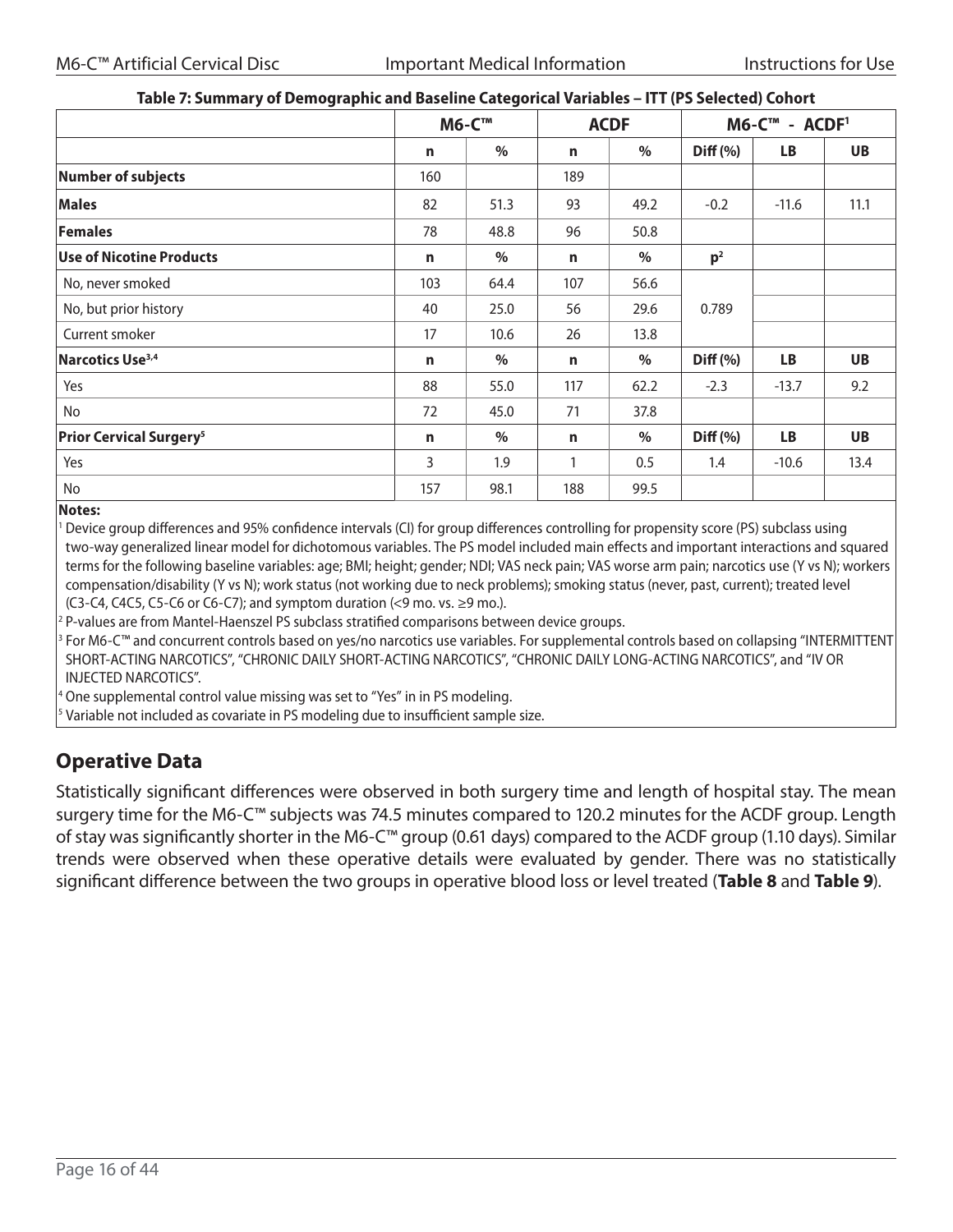#### **Table 8: Summary of Operative Continuous Variables with Two-Sided 95% CI's – ITT (PS Selected) Cohort**

|                                 | <b>M6-C™</b> |      |           |      |      |            |     | <b>ACDF</b> |           |       |      |       |             | ACDF <sup>1</sup><br>$M6-C^{m}$<br>$\sim$ |           |  |
|---------------------------------|--------------|------|-----------|------|------|------------|-----|-------------|-----------|-------|------|-------|-------------|-------------------------------------------|-----------|--|
| <b>Demographics - All</b>       | N            | Mean | <b>SD</b> | Med  | Min  | <b>Max</b> | N   | <b>Mean</b> | <b>SD</b> | Med   | Min  | Max   | <b>Diff</b> | <b>LB</b>                                 | <b>UB</b> |  |
| Time in Surgery in mins         | 160          | 74.5 | 23.2      | 75.0 | 28.0 | 146.0      | 188 | 120.2       | 39.4      | 116.5 | 27.0 | 275.0 | $-45.7$     | $-53.3$                                   | $-38.1$   |  |
| Length of Hospital Stay in days | 160          | 0.61 | 0.62      | 1.00 | 0.00 | 5.00       | 189 | 1.10        | 0.58      | 1.00  | 0.00 | 4.00  | $-0.53$     | $-0.66$                                   | $-0.39$   |  |
| <b>Demographics - Male</b>      | N            | Mean | <b>SD</b> | Med  | Min  | <b>Max</b> | N   | <b>Mean</b> | <b>SD</b> | Med   | Min  | Max   |             |                                           |           |  |
| Time in Surgery in mins         | 82           | 77.2 | 24.7      | 77.5 | 28.0 | 146.0      | 93  | 125.0       | 41.2      | 119.0 | 39.0 | 275.0 | $-46.7$     | $-57.6$                                   | $-35.7$   |  |
| Length of Hospital Stay in days | 82           | 0.67 | 0.72      | 00.1 | 0.00 | 5.00       | 93  | 1.11        | 0.50      | .00   | 0.00 | 3.00  | $-0.47$     | $-0.66$                                   | $-0.27$   |  |
| <b>Demographic - Female</b>     | N            | Mean | <b>SD</b> | Med  | Min  | <b>Max</b> | N   | <b>Mean</b> | <b>SD</b> | Med   | Min  | Max   |             |                                           |           |  |
| Time in Surgery in mins         | 78           | 71.7 | 21.4      | 72.5 | 28.0 | 127.0      | 95  | 115.5       | 37.1      | 113.0 | 27.0 | 216.0 | $-44.7$     | $-55.4$                                   | $-34.1$   |  |
| Length of Hospital Stay in days | 78           | 0.55 | 0.50      | 1.00 | 0.00 | 1.00       | 96  | 1.08        | 0.64      | .00   | 0.00 | 4.00  | $-0.58$     | $-0.78$                                   | $-0.38$   |  |

#### **Notes:**

<sup>1</sup> Device group differences and 95% confidence intervals (CI) for group differences controlling for propensity score (PS) subclass using two-way generalized linear model for dichotomous variables. The PS model included main effects and important interactions and squared terms for the following baseline variables: age; BMI; height; gender; NDI; VAS neck pain; VAS worse arm pain; narcotics use (Y vs N); workers compensation/disability (Y vs N); work status (not working due to neck problems); smoking status (never, past, current); treated level (C3-C4, C4-C5, C5-C6 or C6-C7); and symptom duration  $\leq$ 9 mo. vs.  $\geq$ 9 mo.).

| Table 2. January of Operative Categorical Variables Thirty Jeffected, Conort |     |              |     |      |                |  |  |  |  |
|------------------------------------------------------------------------------|-----|--------------|-----|------|----------------|--|--|--|--|
|                                                                              |     | <b>M6-C™</b> |     |      |                |  |  |  |  |
|                                                                              | n   | $\%$         | n   | $\%$ |                |  |  |  |  |
| <b>Number of Subjects</b>                                                    | 160 |              | 187 |      |                |  |  |  |  |
| <b>Operative Blood Loss</b>                                                  | n   | $\%$         | n   | %    | p <sup>1</sup> |  |  |  |  |
| $<$ 25 cc                                                                    | 72  | 45.0         | 85  | 45.5 |                |  |  |  |  |
| $25 - 50$ cc                                                                 | 46  | 28.8         | 61  | 32.6 | 0.490          |  |  |  |  |
| 50-<100 cc                                                                   | 40  | 25.0         | 38  | 20.3 |                |  |  |  |  |
| $>=100$ cc                                                                   | 2   | 1.3          | 3   | 1.6  |                |  |  |  |  |
| <b>Treated Levels</b>                                                        | n   | $\%$         | n   | $\%$ | p <sup>1</sup> |  |  |  |  |
| $C3-C4$                                                                      | 4   | 2.5          | 4   | 2.1  |                |  |  |  |  |
| $C4-C5$                                                                      | 10  | 6.3          | 10  | 5.3  |                |  |  |  |  |
| $C5-C6$                                                                      | 82  | 51.3         | 102 | 54.0 | 0.887          |  |  |  |  |
| $C6-C7$                                                                      | 64  | 40.0         | 73  | 38.6 |                |  |  |  |  |

#### **Table 9: Summary of Operative Categorical Variables – ITT (PS Selected) Cohort**

#### **Note:**

<sup>1</sup> P-value is from Mantel-Haenszel PS subclass stratified comparisons between device groups. The PS model included main effects and important interactions and squared terms for the following baseline variables: age; BMI; height; gender; NDI; VAS neck pain; VAS worse arm pain; narcotics use (Y vs N); workers compensation/disability (Y vs N); work status (not working due to neck problems); smoking status (never, past, current); treated level (C3-C4, C4-C5, C5-C6 or C6-C7); and symptom duration (<9 mo. vs.  $\ge$ 9 mo.).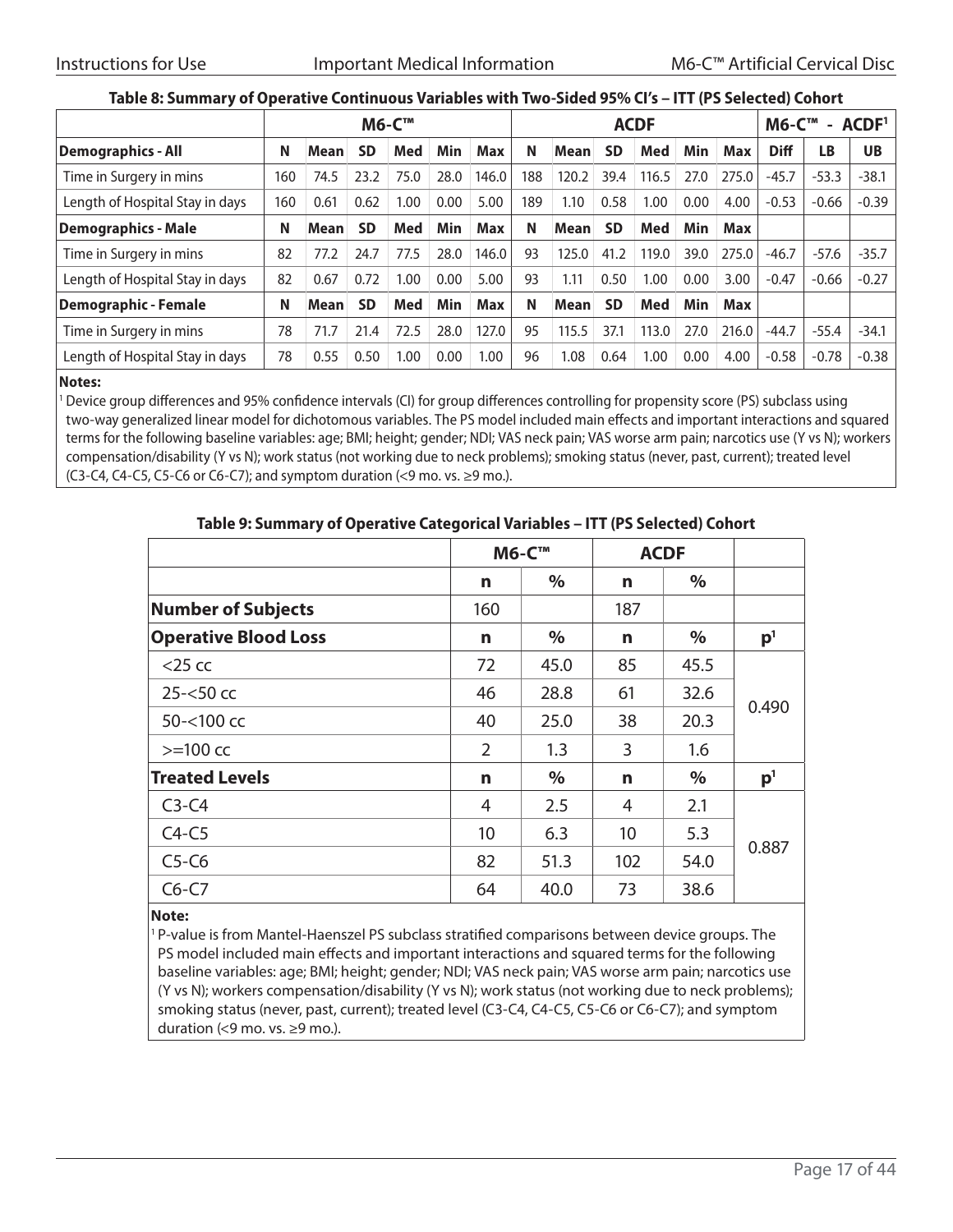### **Safety and Effectiveness Results**

#### Safety Results

At the 24-month time-point, higher rates of any adverse event, any serious adverse event, and device related adverse events occurred in the ACDF group. At the same time-point, a higher rate of procedure-related adverse events occurred in the M6-C™ group. The combined device and procedure-related adverse event rate for each study arm is also higher in the control arm, although this difference is small. Adverse events rates were comparable in the two study arms. These data should be viewed in the context of the different classification categories and definitions used in the two studies.

Specifically, adverse events were not classified as procedure related in the historical study. To harmonize the data, patient level adverse event data were reviewed by the sponsor, at which time 49 adverse events in 32 subjects were identified as procedure related. These events were adjudicated by the CEC and subsequently classified for procedure-relatedness.

In summary, there were 358 adverse events in 108 M6-C™ subjects and 594 adverse events in 157 control subjects (**Table 10**).

#### **Table 10: Comparisons of Summary Adverse Event Rates between M6-C™ and ACDF Groups with Two-Sided 95% CI's – ITT (PS Selected) Cohort through 24 Months**

|                                                                       |                | $MG-CTM$ (I)<br>$(N=160)$ |          | ACDF(C)<br>$(N=189)$ | I vs. C <sup>1</sup> |           |           |  |
|-----------------------------------------------------------------------|----------------|---------------------------|----------|----------------------|----------------------|-----------|-----------|--|
|                                                                       | n              | $\%$                      | n        | $\%$                 | Diff (%)             | <b>LB</b> | <b>UB</b> |  |
| Any adverse event (per patient) <sup>4</sup>                          | 108            | 67.5                      | 157      | 83.1                 | $-13.7$              | $-23.3$   | $-4.2$    |  |
| Any device related AE <sup>2</sup>                                    | $\overline{4}$ | 2.5                       | 26       | 13.8                 | $-11.9$              | $-17.6$   | $-6.1$    |  |
| Any procedure related AE <sup>2</sup>                                 | 59             | 36.9                      | 51       | 27.0                 | 11.6                 | 1.2       | 21.9      |  |
| Any AE related to device or procedure <sup>2</sup>                    | 60             | 37.5                      | 69       | 36.5                 | 1.9                  | $-8.8$    | 12.6      |  |
| Any serious AE                                                        | 15             | 9.4                       | 28       | 14.8                 | $-6.3$               | $-13.3$   | 0.8       |  |
| Serious AE that is either device or<br>procedure related <sup>2</sup> | 6              | 3.8                       | 12       | 6.3                  | $-2.7$               | $-7.3$    | 1.9       |  |
| Deaths <sup>3</sup>                                                   |                | 0.6                       | $\Omega$ | 0.0                  | 0.7                  | $-0.7$    | 2.1       |  |

#### **Notes:**

1Device group differences and 95% confidence intervals (CI) for group differences controlling for propensity score (PS) subclass using two-way generalized linear model for dichotomous variables. The PS model included main effects and important interactions and squared terms for the following baseline variables: age; BMI; height; gender; NDI; VAS neck pain; VAS worse arm pain; narcotics use (Y vs N); workers compensation/disability (Y vs N); work status (not working due to neck problems); smoking status (never, past, current); treated level (C3-C4, C4-C5, C5-C6 or C6-C7); and radicular symptom duration (<9 mo. vs. ≥9 mo.). <sup>2</sup> Includes possible, probable, or definite.

 $3$  The very low event rates for these variables required that PS subclass be included in the generalized linear model as a continuous variable (df=1) rather than as a stratification variables (df=4).

4Historical control follow-up exceed two-years in many cases. Therefore, in order to provide meaningful comparisons between groups, AEs with onset dates more than 790 days (24 months + 60 days) post index surgery were excluded from primary safety tables for all subjects.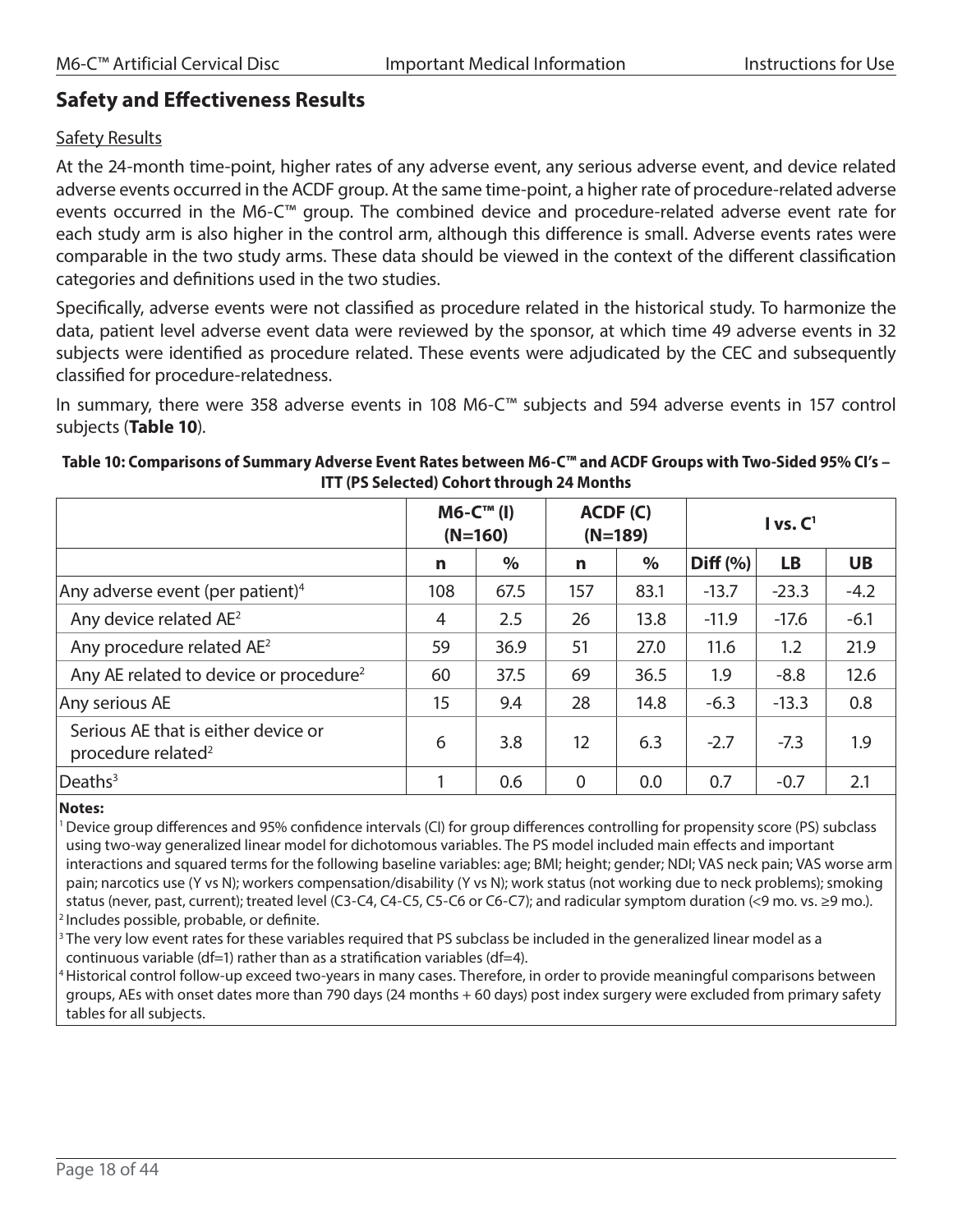### **Table 11: Counts of Specific Adverse Events by Time of Occurrence – ITT (PS Selected) Cohort through 24 Months**

|                                        | Day or<br><b>Surgery</b> |                  | Immed.<br>Post-Op to<br>Month <sub>3</sub><br>(Day 1-90) |                | > Mo.3<br>to Mo. 6<br>(Day 91-180) |                | >Mo.6<br>to Mo. 12<br>(Day 181-<br>365) |                | >Mo. 12<br>to Mo. 24<br>(Day 365-<br>730) |                | Post<br>Month 24<br>(Day > 730) |                | <b>Totals</b>  |                |
|----------------------------------------|--------------------------|------------------|----------------------------------------------------------|----------------|------------------------------------|----------------|-----------------------------------------|----------------|-------------------------------------------|----------------|---------------------------------|----------------|----------------|----------------|
|                                        | п                        | C                | п                                                        | C              | Π                                  | C              |                                         | C              |                                           | C              |                                 | C              | п              | C              |
| <b>ANATOMY\TECHNICAL DIFRCULTY</b>     | $\overline{0}$           | $\mathbf{0}$     | $\overline{0}$                                           | $\mathbf{1}$   | $\overline{0}$                     | $\overline{0}$ | $\overline{0}$                          | $\mathbf{1}$   | $\overline{0}$                            | $\mathbf{0}$   | $\overline{0}$                  | $\overline{0}$ | $\overline{0}$ | $\overline{2}$ |
| Cervical - Non-Study Surgery           | $\mathbf 0$              | $\mathbf{0}$     | $\overline{0}$                                           | $\mathbf{0}$   | $\overline{0}$                     | 0              | $\mathbf 0$                             | $\mathbf{1}$   | $\overline{0}$                            | $\mathbf 0$    | $\overline{0}$                  | 0              | $\overline{0}$ | 1              |
| Cervical - Study Surgery               | $\mathbf 0$              | $\mathbf{0}$     | $\overline{0}$                                           | 1              | $\overline{0}$                     | 0              | $\overline{0}$                          | $\mathbf{0}$   | $\overline{0}$                            | $\mathbf{0}$   | $\overline{0}$                  | $\mathbf 0$    | $\overline{0}$ | $\mathbf{1}$   |
| <b>CANCER</b>                          | $\mathbf 0$              | $\mathbf{0}$     | $\overline{0}$                                           | 0              | $\mathbf{1}$                       | 0              | $\overline{2}$                          | $\mathbf{1}$   | $\overline{4}$                            | $\mathbf 0$    | $\mathbf{1}$                    | $\overline{2}$ | 8              | 3              |
| <b>CARDIOVASCULAR</b>                  | $\mathbf 0$              | $\mathbf{0}$     | $\mathbf{1}$                                             | 3              | $\overline{0}$                     | 1              | $\overline{0}$                          | $\mathbf{1}$   | $\overline{2}$                            | $\overline{2}$ | $\mathbf 0$                     | $\overline{2}$ | $\overline{3}$ | 9              |
| <b>DEATH</b>                           | $\mathbf 0$              | $\mathbf{0}$     | $\mathbf{1}$                                             | 0              | $\overline{0}$                     | 0              | $\overline{0}$                          | $\mathbf{0}$   | $\overline{0}$                            | $\mathbf{0}$   | $\overline{0}$                  | $\mathbf{0}$   | $\mathbf{1}$   | $\mathbf{0}$   |
| <b>DYSPHAGIA/DYSPHONIA</b>             | $\mathbf 0$              | $\mathbf{0}$     | 14                                                       | 9              | $\mathbf{1}$                       | 0              | $\overline{2}$                          | $\overline{2}$ | $\overline{0}$                            | $\mathbf{1}$   | $\mathbf 0$                     | $\mathbf{0}$   | 17             | 12             |
| Dysphagia                              | $\mathbf 0$              | $\mathbf{0}$     | 13                                                       | 8              | $\mathbf{1}$                       | 0              | $\overline{2}$                          | $\overline{2}$ | $\overline{0}$                            | $\mathbf 0$    | $\overline{0}$                  | $\mathbf{0}$   | 16             | 10             |
| Dysphonia                              | $\mathbf 0$              | $\mathbf{0}$     | $\mathbf{1}$                                             | $\mathbf{1}$   | $\overline{0}$                     | 0              | $\overline{0}$                          | $\mathbf{0}$   | $\overline{0}$                            | $\mathbf{1}$   | 0                               | 0              | $\mathbf{1}$   | $\overline{2}$ |
| <b>GASTROINTESTINAL</b>                | $\mathbf 0$              | $\mathbf{0}$     | 6                                                        | 12             | $\overline{2}$                     | 1              | $\overline{0}$                          | 3              | $\overline{2}$                            | 8              | 0                               | $\overline{2}$ | 10             | 26             |
| <b>INFECTION</b>                       | $\mathbf 0$              | $\mathbf{0}$     | $\overline{4}$                                           | 9              | $\mathbf{1}$                       | 1              | $\mathbf{1}$                            | 5              | $\overline{2}$                            | 11             | 0                               | $\mathbf 0$    | 8              | 26             |
| Local                                  | $\mathbf 0$              | $\mathbf{0}$     | $\mathbf{1}$                                             | 2              | $\mathbf{1}$                       | 1              | $\mathbf{1}$                            | 4              | 1                                         | 8              | 0                               | $\mathbf{0}$   | $\overline{4}$ | 15             |
| Superficial Wound - Cervical           | $\overline{0}$           | $\Omega$         | $\overline{3}$                                           | 5              | $\mathbf{0}$                       | 0              | $\overline{0}$                          | $\mathbf{0}$   | $\overline{0}$                            | $\mathbf{0}$   | 0                               | 0              | $\overline{3}$ | 5              |
| Deep Wound - Cervical                  | $\overline{0}$           | $\mathbf{0}$     | $\mathbf{0}$                                             | 0              | $\mathbf{0}$                       | 0              | $\overline{0}$                          | $\mathbf{0}$   | $\mathbf{1}$                              | $\mathbf{0}$   | 0                               | 0              | $\mathbf{1}$   | $\mathbf{0}$   |
| Systemic                               | $\overline{0}$           | $\mathbf{0}$     | $\mathbf{0}$                                             | $\overline{2}$ | $\overline{0}$                     | 0              | $\overline{0}$                          | $\mathbf{1}$   | $\overline{0}$                            | $\overline{2}$ | $\overline{0}$                  | $\mathbf{0}$   | $\overline{0}$ | 5              |
| Other Wound - Non Study Surgery        | $\overline{0}$           | $\mathbf{0}$     | $\overline{0}$                                           | $\mathbf{0}$   | $\overline{0}$                     | 0              | $\overline{0}$                          | $\mathbf{0}$   | $\overline{0}$                            | $\mathbf{1}$   | 0                               | 0              | $\overline{0}$ | $\mathbf{1}$   |
| <b>NECK AND/OR ARM PAIN</b>            | $\mathbf 0$              | $\Omega$         | 17                                                       | 22             | 14                                 | 11             | 12                                      | 15             | 16                                        | 27             | $\overline{3}$                  | 5              | 62             | 80             |
| Arm Pain                               | $\overline{0}$           | $\Omega$         | 6                                                        | 7              | $\overline{3}$                     | 3              | $\overline{4}$                          | 4              | $\overline{4}$                            | 7              | $\mathbf{1}$                    | 3              | 18             | 26             |
| <b>Neck Pain</b>                       | $\mathbf 0$              | $\Omega$         | 9                                                        | 14             | 10                                 | 8              | 5                                       | 8              | 10                                        | 19             | $\mathbf{1}$                    | $\overline{2}$ | 35             | 51             |
| Neck and Arm Pain                      | $\mathbf 0$              | $\Omega$         | $\overline{2}$                                           | 1              | $\mathbf{1}$                       | $\mathbf 0$    | $\overline{3}$                          | $\mathbf{1}$   | $\overline{2}$                            | $\mathbf{1}$   | $\mathbf{1}$                    | $\mathbf{0}$   | 9              | 3              |
| <b>NEUROLOGICAL</b>                    | $\mathbf 0$              | $\Omega$         | 17                                                       | 35             | 10                                 | 16             | 16                                      | 26             | 21                                        | 34             | $\overline{4}$                  | $\overline{4}$ | 68             | 115            |
| <b>Neck</b>                            | $\mathbf 0$              | $\Omega$         | $\overline{4}$                                           | 11             | $\overline{3}$                     | $\overline{2}$ | 5                                       | $\mathbf{1}$   | $\overline{3}$                            | $\overline{2}$ | $\overline{0}$                  | $\Omega$       | 15             | 16             |
| <b>Back</b>                            | $\mathbf 0$              | $\Omega$         | $\overline{0}$                                           | 3              | $\mathbf{1}$                       | 0              | $\overline{0}$                          | 3              | $\overline{3}$                            | $\mathbf{0}$   | $\overline{0}$                  | $\mathbf{1}$   | $\overline{4}$ | 7              |
| <b>Gait Disturbance</b>                | $\mathbf 0$              | $\mathbf{0}$     | $\overline{0}$                                           | $\mathbf{1}$   | $\overline{0}$                     | 0              | $\mathbf{1}$                            | $\mathbf{0}$   | $\Omega$                                  | $\mathbf{0}$   | $\overline{0}$                  | $\overline{0}$ | $\mathbf{1}$   | $\mathbf{1}$   |
| Spinal Gord Disturbance                | $\mathbf 0$              | $\mathbf{0}$     | $\overline{2}$                                           | 0              | $\overline{0}$                     | 0              | $\mathbf 0$                             | $\mathbf{0}$   | $\overline{0}$                            | $\mathbf{0}$   | $\mathbf 0$                     | 0              | $\overline{2}$ | $\mathbf{0}$   |
| <b>Upper Extremity</b>                 | $\mathbf 0$              | $\Omega$         | 9                                                        | 19             | $\overline{4}$                     | 9              | 8                                       | 15             | 10                                        | 21             | $\overline{3}$                  | 3              | 34             | 67             |
| <b>Lower Extremity</b>                 | $\mathbf 0$              | $\mathbf{0}$     | $\mathbf{1}$                                             | $\mathbf{1}$   | $\overline{2}$                     | 5              | $\mathbf{1}$                            | 6              | $\overline{3}$                            | $\overline{7}$ | $\mathbf{1}$                    | $\overline{0}$ | 8              | 19             |
| Non - Specific                         | $\pmb{0}$                | $\mathbf{0}$     | $\mathbf{1}$                                             | $\mathbf{0}$   | $\mathbf{0}$                       | $\pmb{0}$      | $\mathbf{1}$                            | $\mathbf{0}$   | $\overline{2}$                            | $\mathbf{0}$   | $\mathbf 0$                     | $\overline{0}$ | $\overline{4}$ | $\mathbf 0$    |
| Other                                  | $\pmb{0}$                | $\mathbf{0}$     | $\mathbf{0}$                                             | 0              | $\overline{0}$                     | 0              | $\mathbf 0$                             | $\mathbf{1}$   | $\overline{0}$                            | $\overline{4}$ | $\mathbf 0$                     | $\overline{0}$ | $\overline{0}$ | 5              |
| <b>NON-UNION</b>                       | $\overline{0}$           | $\mathbf{0}$     | $\mathbf{0}$                                             | $\mathbf{0}$   | $\mathbf{0}$                       | $\mathbf{1}$   | $\overline{0}$                          | 5              | $\overline{0}$                            | 5              | 0                               | $\overline{0}$ | $\overline{0}$ | 11             |
| <b>OTHER PAIN</b>                      | $\overline{0}$           | $\mathbf{0}$     | 27                                                       | 42             | 20                                 | 20             | 20                                      | 28             | 19                                        | 33             | 5                               | 4              | 91             | 127            |
| <b>Back</b>                            | $\overline{0}$           | $\mathbf{0}$     | $\overline{2}$                                           | 14             | $\overline{7}$                     | 5              | $\overline{4}$                          | 10             | 9                                         | 8              | $\mathbf{1}$                    | 3              | 23             | 40             |
| Headache                               | $\pmb{0}$                | $\boldsymbol{0}$ | 5                                                        | $\overline{7}$ | 5                                  | 3              | $\overline{7}$                          | $\overline{4}$ | $\overline{3}$                            | 3              | $\overline{\mathbf{3}}$         | $\mathbf{1}$   | 23             | $18\,$         |
| Lower Extremity                        | $\mathbf 0$              | $\Omega$         | $\overline{2}$                                           | 5              | $\overline{3}$                     | 3              | $\overline{3}$                          | 4              | $\overline{4}$                            | 10             | $\mathbf{1}$                    | $\Omega$       | 13             | 22             |
| Shoulder                               | $\mathbf 0$              | $\mathbf{0}$     | 11                                                       | 12             | 5                                  | 7              | 5                                       | 9              | $\overline{2}$                            | 10             | $\mathbf 0$                     | 0              | 23             | 38             |
| Torso                                  | $\mathbf 0$              | $\mathbf{0}$     | $\mathbf{1}$                                             | 1              | $\overline{0}$                     | $\pmb{0}$      | $\overline{0}$                          | $\mathbf{1}$   | $\overline{0}$                            | $\mathbf{0}$   | $\mathbf 0$                     | $\Omega$       | $\mathbf{1}$   | $\overline{2}$ |
| Other                                  | $\mathbf 0$              | $\mathbf{0}$     | 6                                                        | 3              | $\mathbf{0}$                       | $\overline{2}$ | $\mathbf{1}$                            | $\mathbf 0$    | $\mathbf{1}$                              | $\mathbf{1}$   | $\mathbf 0$                     | 0              | 8              | 6              |
| <b>RESPIRATORY</b>                     | $\mathbf 0$              | $\mathbf{0}$     | $\overline{2}$                                           | $\mathbf{1}$   | $\mathbf{0}$                       | $\mathbf{1}$   | $\mathbf{1}$                            | 3              | $\mathbf{1}$                              | 3              | $\overline{0}$                  | 0              | $\overline{4}$ | 8              |
| <b>SPINAL DISORDER</b>                 | $\mathbf 0$              | $\mathbf{0}$     | $\mathbf{1}$                                             | $\overline{2}$ | $\mathbf{0}$                       | 3              | $\mathbf{1}$                            | 5              | 5                                         | 16             | $\overline{0}$                  | $\overline{2}$ | $\overline{7}$ | 28             |
| 'No subcategory for CerviCore"         | $\mathbf 0$              | $\mathbf{0}$     | $\mathbf{0}$                                             | $\mathbf{1}$   | $\mathbf{0}$                       | $\mathbf{1}$   | $\overline{0}$                          | $\mathbf{0}$   | $\mathbf{0}$                              | 3              | $\overline{0}$                  | $\overline{2}$ | $\overline{0}$ | 7              |
| Cerical - Non-StudySurgery             | $\mathbf 0$              | $\mathbf{0}$     | $\mathbf{0}$                                             | $\mathbf{1}$   | $\mathbf{0}$                       | $\mathbf{1}$   | $\overline{0}$                          | $\mathbf{1}$   | $\overline{3}$                            | 5              | $\mathbf 0$                     | 0              | 3              | 8              |
| Cervical - Studysurgery                | $\mathbf 0$              | $\mathbf{0}$     | $\mathbf{0}$                                             | 0              | $\mathbf{0}$                       | 1              | $\overline{0}$                          | $\mathbf{0}$   | $\mathbf{1}$                              | $\mathbf{0}$   | $\overline{0}$                  | $\mathbf{0}$   | $\mathbf{1}$   | $\mathbf{1}$   |
| Non cervical                           | $\pmb{0}$                | $\mathbf{0}$     | $\mathbf{1}$                                             | 0              | $\mathbf 0$                        | 0              | $\mathbf{1}$                            | $\overline{4}$ | $\mathbf{1}$                              | 8              | $\overline{0}$                  | 0              | $\overline{3}$ | 12             |
| <b>TRAUMA</b>                          | $\pmb{0}$                | $\mathbf 0$      | 3                                                        | $\overline{7}$ | $\overline{2}$                     | 7              | $\overline{4}$                          | 13             | $\overline{7}$                            | 16             | $\overline{0}$                  | $\overline{2}$ | 16             | 45             |
| <b>UPPER EXTREMITY NERVEENTRAPMENT</b> | $\pmb{0}$                | $\mathbf 0$      | 5                                                        | 4              | $\mathbf{1}$                       | 0              | $\overline{0}$                          | 5              | $\mathbf{1}$                              | 6              | $\overline{0}$                  | 0              | $\overline{7}$ | 15             |
| <b>UROGENITAL</b>                      | $\pmb{0}$                | $\mathbf{0}$     | $\mathbf{1}$                                             | 3              | $\mathbf{0}$                       | $\overline{2}$ | $\overline{0}$                          | $\overline{2}$ | $\overline{2}$                            | $\overline{2}$ | $\mathbf{1}$                    | $\mathbf{0}$   | $\overline{4}$ | 9              |
| <b>WOUND ISSUE NON - INFECTION</b>     | $\overline{0}$           | $\mathbf{0}$     | 21                                                       | 6              | $\mathbf{0}$                       | 0              | $\overline{0}$                          | 3              | $\overline{0}$                            | 1              | $\overline{0}$                  | $\mathbf{0}$   | 21             | 10             |
| <b>OTHER</b>                           | $\pmb{0}$                | $\mathbf 0$      | 10                                                       | 23             | 9                                  | 6              | $\,8\,$                                 | $10$           | $\overline{4}$                            | 19             | $\overline{0}$                  | 10             | 31             | 68             |
| <b>Total AE Categories</b>             | $\mathbf 0$              | $\overline{0}$   | 130                                                      | 179            | 61                                 | 70             | 67                                      | 128            | 86                                        | 184            | 14                              | 33             | 358            | 594            |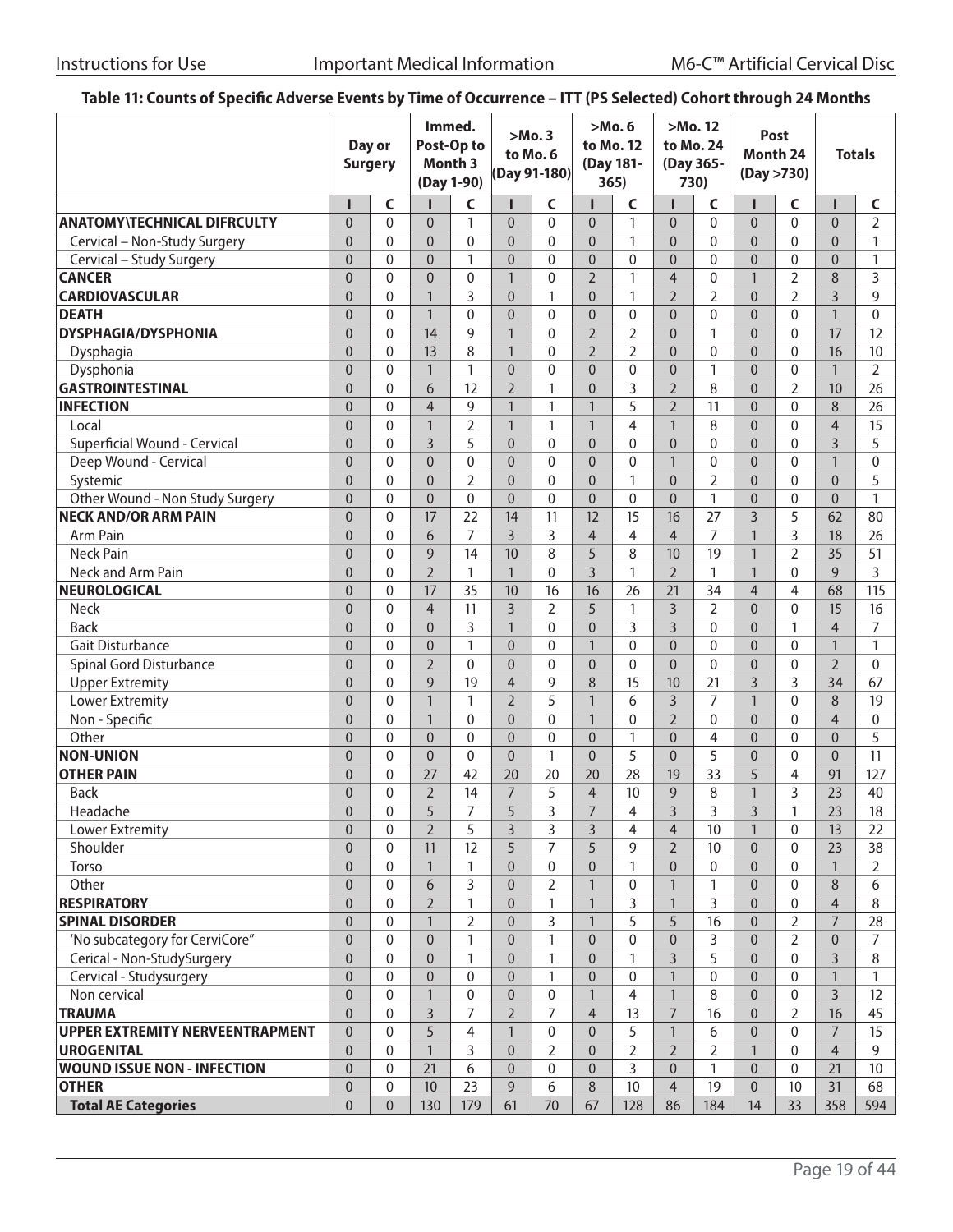|  | M6-C™ Artificial Cervical Disc |  |
|--|--------------------------------|--|
|  |                                |  |

At 24 months, the nature and incidence of specific adverse events were comparable in the two study arms. In both study arms, the highest counts of adverse events were dysphagia/dysphonia, neck and arm pain, neurological events and wound complications. In each of these categories, the counts were numerically higher for the control group, with the exception of dysphagia and dysphonia and wound complications, which were higher for the M6-C™ group.

#### *Definitely Device Related Adverse Events*

There was 1 event in the M6-C™ group (in 1 subject, 0.6% rate) and 13 events in the ACDF group (in 7 subjects, 3.7% rate) that were considered definitely related to the device (**Table 12**). The event categories where the ACDF rate is higher than the M6-C™ rate are neurological (upper extremity). The non-union adverse event rate for the ACDF group was 2.6%. Adverse events related to non-union were not expected in the M6-C™ group since it is a motion-sparing technology. These data should be interpreted in the context of different adverse event categorizations and definitions for device-related adverse events between the two studies.

|                                                                                             | $MG-CTM$ (I)<br>ACDF(C)<br>$(N=160)$<br>$(N=189)$ |                |           |                         | I vs C <sup>1</sup> |           |             |           |           |
|---------------------------------------------------------------------------------------------|---------------------------------------------------|----------------|-----------|-------------------------|---------------------|-----------|-------------|-----------|-----------|
| <b>Adverse Event Category/Sub Category</b>                                                  | No. of<br><b>Evemts</b>                           | No. of<br>Pts. | % of Pts. | No. of<br><b>Evemts</b> | No. of<br>Pts.      | % of Pts. | <b>Diff</b> | <b>LB</b> | <b>UB</b> |
| <b>ANATOMY\TECHNICAL DIFFICULTY</b>                                                         | $\mathbf 0$                                       | $\mathbf{0}$   | 0.0       |                         | 1                   | 0.5       | $-0.5$      | $-11.0$   | 10.0      |
| Cervical - Study Surgery                                                                    | $\mathbf 0$                                       | $\Omega$       | 0.0       | $\mathbf{1}$            | 1                   | 0.5       | $-0.5$      | $-11.0$   | 10.0      |
| <b>DYSPHAGIA\DYSPHONIA</b>                                                                  | $\mathbf{0}$                                      | $\mathbf{0}$   | 0.0       | 1                       | 1                   | 0.5       | $-0.5$      | $-11.0$   | 10.0      |
| Dysphagia                                                                                   | $\mathbf 0$                                       | $\mathbf{0}$   | 0.0       | 1                       | 1                   | 0.5       | $-0.5$      | $-11.0$   | 10.0      |
| <b>INFECTION</b>                                                                            | 1                                                 | 1              | 0.6       | $\mathbf{0}$            | $\mathbf{0}$        | 0.0       | 0.6         | $-9.9$    | 11.1      |
| Deep Wound - Cervical                                                                       | 1                                                 | 1              | 0.6       | $\mathbf{0}$            | $\mathbf{0}$        | 0.0       | 0.6         | $-9.9$    | 11.1      |
| <b>NECK AND\OR ARM PAIN</b>                                                                 | $\mathbf 0$                                       | $\mathbf{0}$   | 0.0       | 1                       | 1                   | 0.5       | $-0.5$      | $-11.0$   | 10.0      |
| Arm Pain                                                                                    | $\mathbf 0$                                       | $\mathbf{0}$   | 0.0       | 1                       | 1                   | 0.5       | $-0.5$      | $-11.0$   | 10.0      |
| <b>NEUROLOGICAL</b>                                                                         | $\mathbf 0$                                       | $\mathbf{0}$   | 0.0       | 4                       | 4                   | 2.1       | $-2.1$      | $-12.6$   | 8.4       |
| <b>Upper Extremity</b>                                                                      | $\mathbf 0$                                       | $\mathbf{0}$   | 0.0       | 4                       | 4                   | 2.1       | $-2.1$      | $-12.6$   | 8.4       |
| <b>NON-UNION</b>                                                                            | $\mathbf 0$                                       | $\mathbf{0}$   | 0.0       | 5                       | 5                   | 2.6       | $-2.6$      | $-13.1$   | 7.9       |
| <b>RESPIRATORY</b>                                                                          | $\mathbf 0$                                       | $\mathbf 0$    | 0.0       | $\mathbf{1}$            | 1                   | 0.5       | $-0.5$      | $-11.0$   | 10.0      |
| Subjects with at least 1 adverse event                                                      |                                                   | 1              |           |                         | 7                   |           |             |           |           |
| <b>Notes:</b><br><sup>1</sup> Exact 95% binomial confidence interval without PS adjustment. |                                                   |                |           |                         |                     |           |             |           |           |

**Table 12: Counts and Percentages of Subjects with Specific Definitely Device Related Adverse Event Sub-Categories with Two-Sided 95% CI's – ITT (PS Selected) Cohort through 24 Months**

#### *Serious Adverse Events (SAEs)*

There were a total of 25 SAEs in the M6-C™ group in 15 subjects and 62 SAEs in 28 subjects in the control group (**Table 13**). Categories where the rates were higher in the ACDF control included gastrointestinal (2.6%) and other pain (4.2%). The non-union adverse event rate for the ACDF control was 3.2%. Adverse events related to nonunion were not expected in the M6-C™ group since it is a motion-sparing technology. There was one category where the M6-C™ group had a higher rate than the ACDF group (Infection, deep wound – cervical; 0.6%).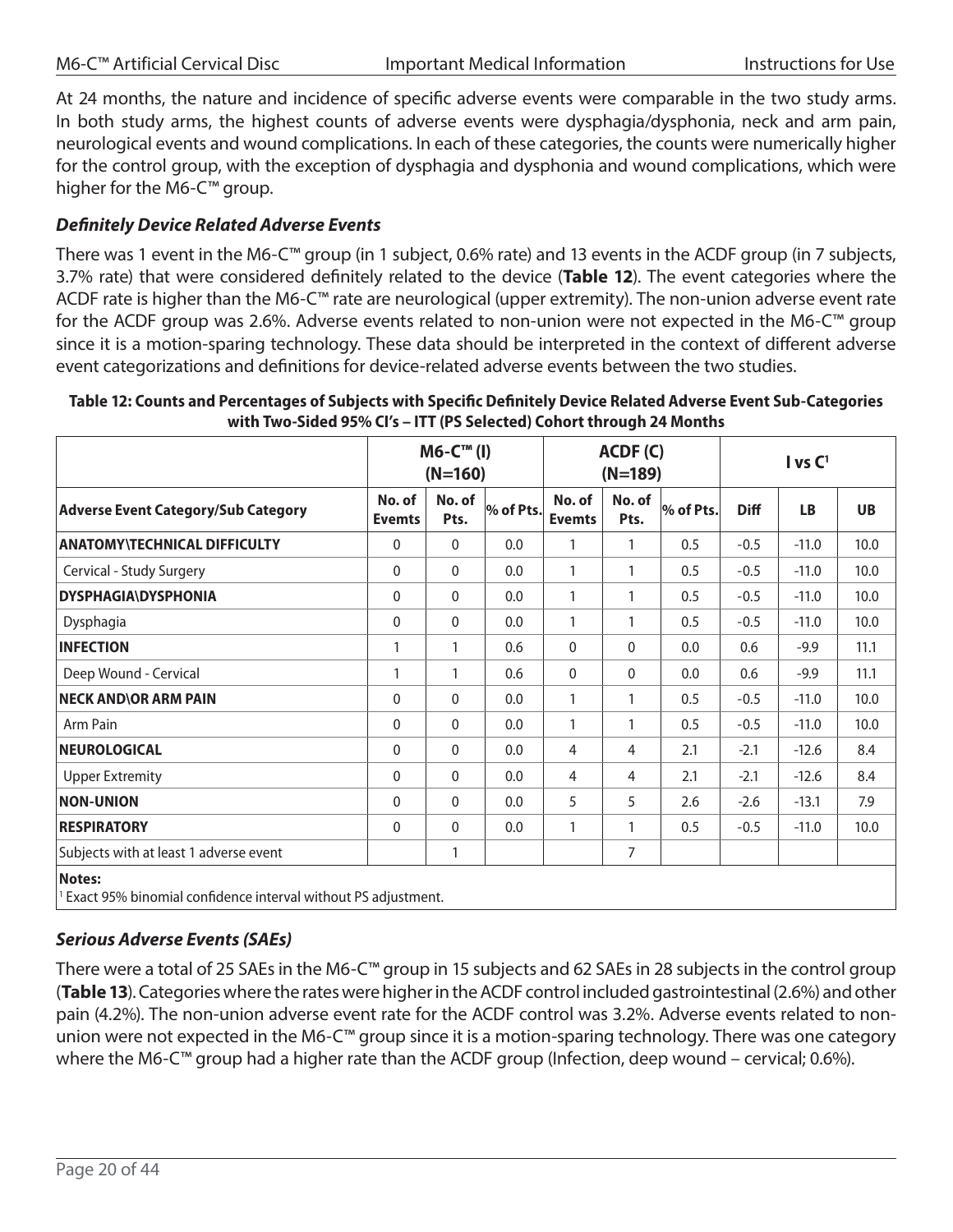| Table 13: Counts and Percentages of Subjects with Specific Serious Adverse Event Sub-Categories with Two-Sided 95% |  |
|--------------------------------------------------------------------------------------------------------------------|--|
| CI's – ITT (PS Selected) Cohort through 24 Months                                                                  |  |

|                                                                           |                         | M6-C™ (I)<br>$(N=160)$ |                | ACDF(C)<br>$(N=189)$    |                |               | $I$ vs $C1$ |           |           |
|---------------------------------------------------------------------------|-------------------------|------------------------|----------------|-------------------------|----------------|---------------|-------------|-----------|-----------|
| <b>Adverse Event Category/Sub Category</b>                                | No. of<br><b>Evemts</b> | No. of<br>Pts.         | $%$ of<br>Pts. | No. of<br><b>Evemts</b> | No. of<br>Pts. | $%$ of<br>ts. | <b>Diff</b> | <b>LB</b> | <b>UB</b> |
| <b>ANATOMY\TECHNICAL DIFFICULTY</b>                                       | $\mathbf 0$             | $\Omega$               | 0.0            | 1                       | 1              | 0.5           | $-0.5$      | $-11.0$   | 10.0      |
| Cervical - Study Surgery                                                  | 0                       | $\mathbf 0$            | 0.0            | $\mathbf{1}$            | 1              | 0.5           | $-0.5$      | $-11.0$   | 10.0      |
| <b>CANCER</b>                                                             | 7                       | 3                      | 1.9            | $\mathbf{1}$            | $\mathbf{1}$   | 0.5           | 1.3         | $-9.2$    | 11.8      |
| <b>CARDIOVASCULAR</b>                                                     | $\pmb{0}$               | $\boldsymbol{0}$       | 0.0            | 1                       | $\mathbf{1}$   | 0.5           | $-0.5$      | $-11.0$   | 10.0      |
| <b>DEATH</b>                                                              | 1                       | 1                      | 0.6            | 0                       | 0              | 0.0           | 0.6         | $-9.9$    | 11.1      |
| <b>DYSPHAGIA\DYSPHONIA</b>                                                | $\mathbf 0$             | $\mathbf{0}$           | 0.0            | $\overline{2}$          | $\overline{2}$ | 1.1           | $-1.1$      | $-11.5$   | 9.4       |
| Dysphagia                                                                 | $\boldsymbol{0}$        | 0                      | 0.0            | $\overline{2}$          | $\overline{2}$ | 1.1           | $-1.1$      | $-11.5$   | 9.4       |
| <b>GASTROINTESTINAL</b>                                                   | $\mathbf{1}$            | 1                      | 0.6            | 6                       | 5              | 2.6           | $-2.0$      | $-12.5$   | 8.5       |
| <b>INFECTION</b>                                                          | $\mathbf{1}$            | $\mathbf{1}$           | 0.6            | 3                       | 3              | 1.6           | $-1.0$      | $-11.5$   | 9.5       |
| Local                                                                     | $\mathbf{1}$            | 1                      | 0.6            | 3                       | 3              | 1.6           | $-1.0$      | $-11.5$   | 9.5       |
| <b>NECK AND OR ARM PAIN</b>                                               | $\mathbf{1}$            | $\mathbf{1}$           | 0.6            | 3                       | 3              | 1.6           | $-1.0$      | $-11.5$   | 9.5       |
| Arm Pain                                                                  | $\mathbf{1}$            | $\mathbf{1}$           | 0.6            | $\boldsymbol{0}$        | $\mathbf{0}$   | 0.0           | 0.6         | $-9.9$    | 11.1      |
| <b>Neck Pain</b>                                                          | $\pmb{0}$               | 0                      | 0.0            | 3                       | 3              | 1.6           | $-1.6$      | $-12.1$   | 8.9       |
| <b>NEUROLOGICAL</b>                                                       | 5                       | 4                      | 2.5            | 8                       | 8              | 4.2           | $-1.7$      | $-12.2$   | 8.8       |
| Neck                                                                      | $\mathbf 0$             | $\Omega$               | 0.0            | $\mathbf{1}$            | $\mathbf{1}$   | 0.5           | $-0.5$      | $-11.0$   | 10.0      |
| <b>Back</b>                                                               | $\mathbf{1}$            | $\mathbf{1}$           | 0.6            | 0                       | $\mathbf{0}$   | 0.0           | 0.6         | $-9.9$    | 11.1      |
| <b>Spinal Cord Disturbance</b>                                            | $\mathbf{1}$            | 1                      | 0.6            | 0                       | 0              | 0.0           | 0.6         | $-9.9$    | 11.1      |
| <b>Upper Extremity</b>                                                    | 3                       | $\overline{2}$         | 1.3            | 3                       | 3              | 1.6           | $-0.3$      | $-10.8$   | 10.2      |
| Lower Extremity                                                           | $\boldsymbol{0}$        | 0                      | 0.0            | $\overline{2}$          | $\overline{2}$ | 1.1           | $-1.1$      | $-11.5$   | 9.4       |
| Other                                                                     | $\mathbf 0$             | $\mathbf 0$            | 0.0            | 2                       | 2              | 1.1           | $-1.1$      | $-11.5$   | 9.4       |
| <b>NON-UNION</b>                                                          | 0                       | $\mathbf 0$            | 0.0            | $\overline{7}$          | 6              | 3.2           | $-3.2$      | $-13.6$   | 7.3       |
| <b>OTHER PAIN</b>                                                         | $\mathbf{1}$            | 1                      | 0.6            | 9                       | 8              | 4.2           | $-3.6$      | $-14.1$   | 6.9       |
| <b>Back</b>                                                               | $\mathbf{1}$            | $\mathbf{1}$           | 0.6            | 3                       | 3              | 1.6           | $-1.0$      | $-11.5$   | 9.5       |
| Headache                                                                  | 0                       | $\mathbf 0$            | 0.0            | $\mathbf{1}$            | 1              | 0.5           | $-0.5$      | $-11.0$   | 10.0      |
| Lower Extremity                                                           | $\mathbf 0$             | $\mathbf{0}$           | 0.0            | $\overline{2}$          | $\overline{2}$ | 1.1           | $-1.1$      | $-11.5$   | 9.4       |
| Shoulder                                                                  | 0                       | $\mathbf 0$            | 0.0            | 2                       | 2              | 1.1           | $-1.1$      | $-11.5$   | 9.4       |
| <b>RESPIRATORY</b>                                                        | $\overline{2}$          | $\overline{2}$         | 1.3            | $\mathbf{1}$            | 1              | 0.5           | 0.7         | $-9.8$    | 11.2      |
| <b>SPINAL DISORDER</b>                                                    | $\overline{4}$          | $\overline{4}$         | 2.5            | 9                       | 5              | 2.6           | $-0.1$      | $-10.6$   | 10.4      |
| "No subcategory for CerviCore"                                            | 0                       | 0                      | 0.0            | 1                       | 1              | 0.5           | $-0.5$      | $-11.0$   | 10.0      |
| Cervical - Non-Study Surgery                                              | 2                       | 2                      | 1.3            | 2                       | $\overline{2}$ | 1.1           | 0.2         | $-10.3$   | 10.7      |
| Cervical - Study Surgery                                                  | $\mathbf{1}$            | 1                      | 0.6            | $\pmb{0}$               | 0              | 0.0           | 0.6         | $-9.9$    | 11.1      |
| Non Cervical                                                              | 1                       | 1                      | 0.6            | 6                       | 3              | 1.6           | $-1.0$      | $-11.5$   | 9.5       |
| <b>TRAUMA</b>                                                             | 0                       | 0                      | 0.0            | 4                       | 4              | 2.1           | $-2.1$      | $-12.6$   | 8.4       |
| <b>UPPER EXTREMITY NERVE ENTRAPMENT</b>                                   | $\mathbf{1}$            | 1                      | 0.6            | $\mathbf{1}$            | 1              | 0.5           | 0.1         | $-10.4$   | 10.6      |
| <b>UROGENITAL</b>                                                         | 1                       | 1                      | 0.6            | 1                       | 1              | 0.5           | 0.1         | $-10.4$   | 10.6      |
| <b>WOUND ISSUE NON-INFECTION</b>                                          | 0                       | $\mathbf 0$            | 0.0            | $\overline{2}$          | 2              | 1.1           | $-1.1$      | $-11.5$   | 9.4       |
| <b>OTHER</b>                                                              | 0                       | 0                      | 0.0            | 3                       | $\overline{2}$ | 1.1           | $-1.1$      | $-11.5$   | 9.4       |
| Subjects with at least 1 adverse event                                    |                         | 15                     |                |                         | 28             |               |             |           |           |
| Notes:<br>1 Exact 050% binamial confidence interval without BS adjustment |                         |                        |                |                         |                |               |             |           |           |

<sup>1</sup> Exact 95% binomial confidence interval without PS adjustment.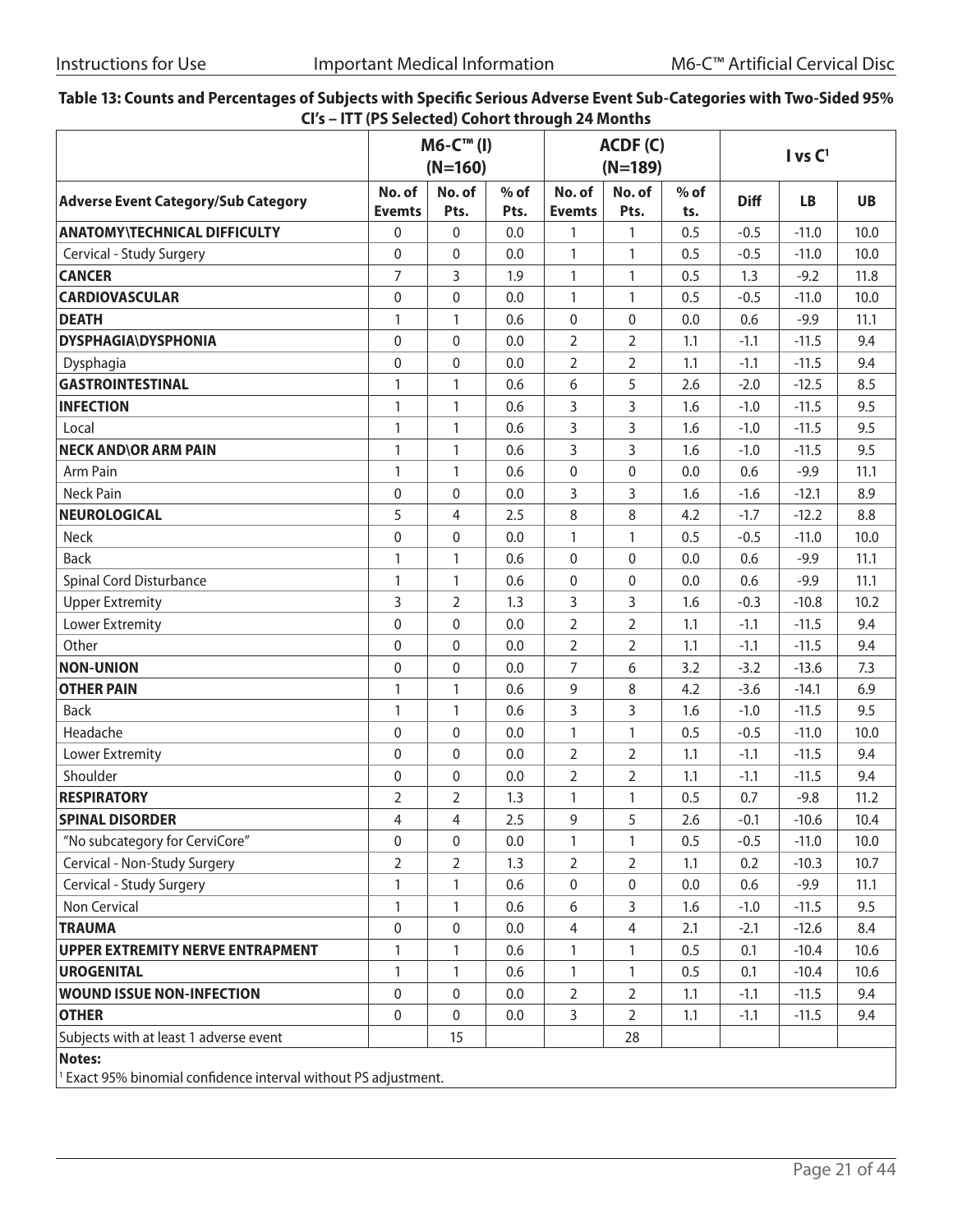#### *Definitely Device- or Procedure- Related Serious Adverse Events*

There were 3 M6-C™ subjects (1.88%) and 8 control subjects (4.23%) with at least one SAE definitely related to the device or procedure. Based on the lower and upper bounds, there were no notable observed differences in the reported device- and procedure- related SAEs between the two study groups.

| Table 14: Counts and Percentages of Subjects with Specific Serious, Definitely Device/Procedure Related Adverse Event |
|-----------------------------------------------------------------------------------------------------------------------|
| Sub-Categories with Two-Sided 95% CI's - ITT (PS Selected) Cohort through 24 Months                                   |

|                                                             | $M6-CTM$ (I)<br>$(N=160)$ |                |                |                         | ACDF(C)<br>$(N=189)$ |                | I vs C <sup>1</sup> |           |           |
|-------------------------------------------------------------|---------------------------|----------------|----------------|-------------------------|----------------------|----------------|---------------------|-----------|-----------|
| <b>Adverse Event Category/Sub Category</b>                  | No. of<br><b>Evemts</b>   | No. of<br>Pts. | $%$ of<br>Pts. | No. of<br><b>Evemts</b> | No. of<br>Pts.       | $%$ of<br>Pts. | <b>Diff</b>         | <b>LB</b> | <b>UB</b> |
| <b>ANATOMY\TECHNICAL DIFFICULTY</b>                         | 0                         | $\mathbf{0}$   | 0.0            | $\mathbf{1}$            | $\mathbf{1}$         | 0.5            | $-0.5$              | $-11.0$   | 10.0      |
| Cervical - Study Surgery                                    | 0                         | $\mathbf{0}$   | 0.0            | $\mathbf{1}$            | $\mathbf{1}$         | 0.5            | $-0.5$              | $-11.0$   | 10.0      |
| <b>DEATH</b>                                                | 1                         | 1<br>0.6       |                | $\Omega$                | $\Omega$             | 0.0            | 0.6                 | $-9.9$    | 11.1      |
| <b>DYSPHAGIA\DYSPHONIA</b>                                  | 0                         | $\mathbf{0}$   | 0.0            | $\mathbf{1}$            | $\mathbf{1}$         | 0.5            | $-0.5$              | $-11.0$   | 10.0      |
| Dysphagia                                                   | $\mathbf 0$               | $\mathbf{0}$   | 0.0            | $\mathbf{1}$            | $\mathbf{1}$         | 0.5            | $-0.5$              | $-11.0$   | 10.0      |
| <b>NEUROLOGICAL</b>                                         | 3                         | $\overline{2}$ | 1.3            | 3                       | 3                    | 1.6            | $-0.3$              | $-10.8$   | 10.2      |
| <b>Spinal Cord Disturbance</b>                              | 1                         | 1              | 0.6            | $\mathbf{0}$            | $\mathbf{0}$         | 0.0            | 0.6                 | $-9.9$    | 11.1      |
| <b>Upper Extremity</b>                                      | $\overline{2}$            | 1              | 0.6            | 3                       | 3                    | 1.6            | $-1.0$              | $-11.5$   | 9.5       |
| <b>NON-UNION</b>                                            | 0                         | $\Omega$       | 0.0            | 5                       | 5                    | 2.6            | $-2.6$              | $-13.1$   | 7.9       |
| <b>RESPIRATORY</b>                                          | 1                         | 1              | 0.6            | $\mathbf{1}$            | 1                    | 0.5            | 0.1                 | $-10.4$   | 10.6      |
| <b>SPINAL DISORDER</b>                                      | $\mathbf{0}$              | $\Omega$       | 0.0            | $\mathbf{1}$            | $\mathbf{1}$         | 0.5            | $-0.5$              | $-11.0$   | 10.0      |
| Cervical - Non-Study Surgery                                | 0                         | $\mathbf{0}$   | 0.0            | $\mathbf{1}$            | $\mathbf{1}$         | 0.5            | $-0.5$              | $-11.0$   | 10.0      |
| <b>WOUND ISSUE NON-INFECTION</b>                            | $\mathbf 0$               | $\mathbf{0}$   | 0.0            | $\mathbf{1}$            | 1                    | 0.5            | $-0.5$              | $-11.0$   | 10.0      |
| Subjects with at least 1 adverse event                      |                           | 3              |                |                         | 8                    |                |                     |           |           |
| Notes:<br>Exact 95% binomial confidence interval without PS |                           |                |                |                         |                      |                |                     |           |           |

#### *Adverse Events Requiring Subsequent Surgical Intervention*

Some adverse events resulted in subsequent surgical interventions at the index level. Subsequent surgical interventions (SSIs), prospectively classified as revisions, removals, reoperations or supplemental fixations, qualified as study failures in concert with FDA's Guidance Document, Clinical Data Presentations for Orthopedic Device Applications (2004). There were 3 SSIs in the M6-C<sup>™</sup> group and 9 SSIs in the ACDF group.

| $1.0001$ and $2.01$ and $1.001$ and $1.001$ and $1.000$ and $1.000$ and $1.000$ and $1.000$ and $1.000$ and $1.000$ and $1.000$ and $1.000$ and $1.000$ and $1.000$ and $1.000$ and $1.000$ and $1.000$ and $1.000$ and $1.00$ |                           |                          |  |  |  |  |  |  |
|--------------------------------------------------------------------------------------------------------------------------------------------------------------------------------------------------------------------------------|---------------------------|--------------------------|--|--|--|--|--|--|
| <b>SSI</b>                                                                                                                                                                                                                     | <b>M6-C™</b><br>$(n=160)$ | <b>ACDF</b><br>$(n=189)$ |  |  |  |  |  |  |
| Revision                                                                                                                                                                                                                       | $0(0.0\%)$                | $2(1.1\%)$               |  |  |  |  |  |  |
| Removal                                                                                                                                                                                                                        | $1(0.6\%)$                | 3(1.6%)                  |  |  |  |  |  |  |
| Reoperation                                                                                                                                                                                                                    | $1(0.6\%)$                | $1(0.5\%)$               |  |  |  |  |  |  |
| <b>Supplemental Fixation</b>                                                                                                                                                                                                   | $1(0.6\%)$                | 3(1.6%)                  |  |  |  |  |  |  |
| <b>Total</b>                                                                                                                                                                                                                   | $3(1.9\%)$                | $9(4.8\%)$               |  |  |  |  |  |  |

#### **Table 15: SSI Summary Table – ITT (PS Selected) Cohort through 24 Months**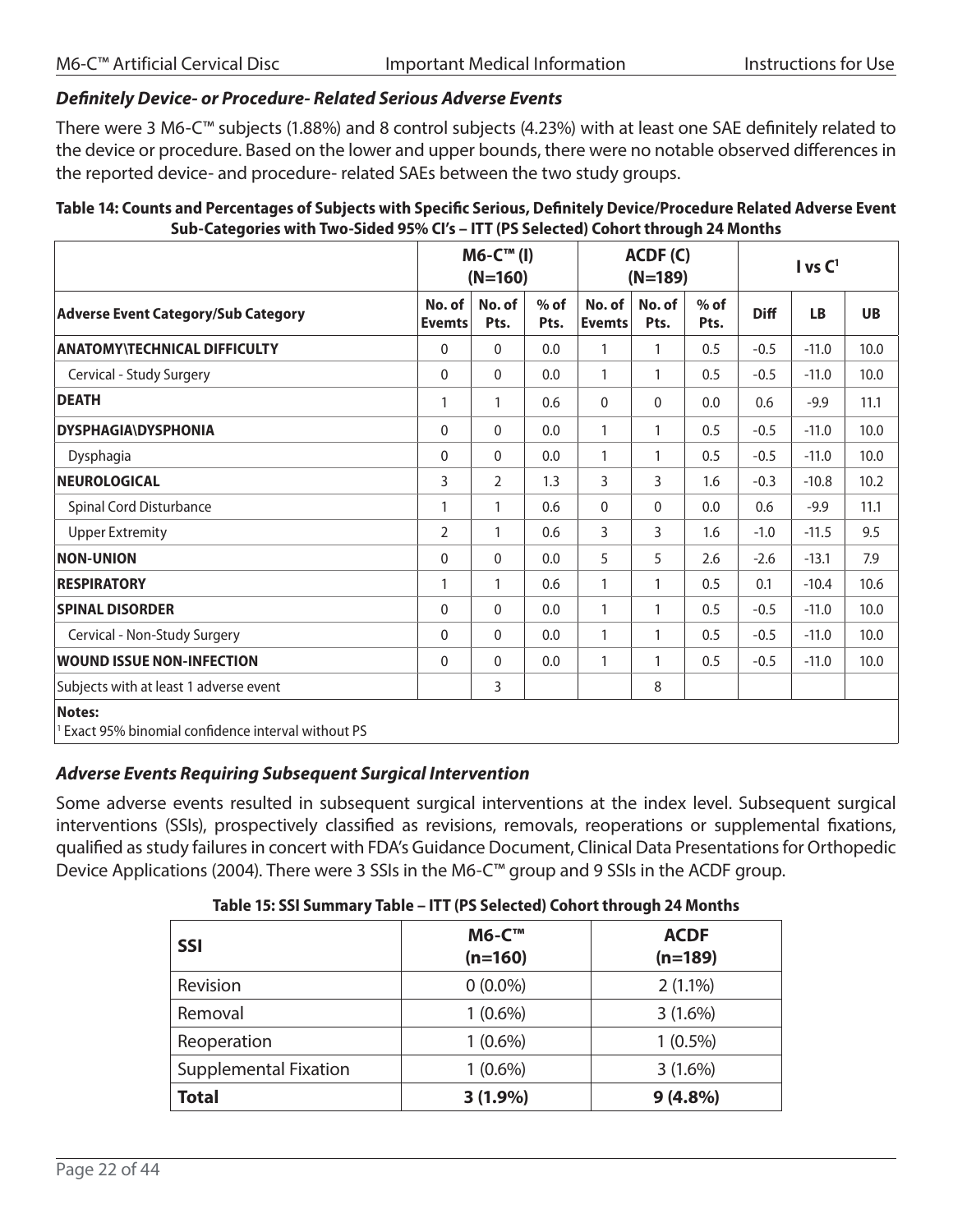#### **Table 16: SSI by Time of Occurrence**

|                              | <b>Event Time Course (months)</b> |           |         |                          |                          |                          |                  |  |  |
|------------------------------|-----------------------------------|-----------|---------|--------------------------|--------------------------|--------------------------|------------------|--|--|
| <b>SSI</b>                   | < 1.5                             | $1.5 - 3$ | $3 - 6$ | $6 - 12$                 | $12 - 18$                | $18 - 24$                | (events)         |  |  |
|                              |                                   |           |         |                          |                          |                          |                  |  |  |
| <b>M6-C™</b>                 |                                   |           |         |                          |                          |                          |                  |  |  |
| Revision                     | $\overline{\phantom{0}}$          |           |         |                          | $\overline{\phantom{a}}$ | $\overline{\phantom{0}}$ | $\boldsymbol{0}$ |  |  |
| Removal                      |                                   |           |         |                          | 1                        |                          |                  |  |  |
| Reoperation                  |                                   |           | -       | $\overline{\phantom{0}}$ | -                        | $\overline{\phantom{0}}$ |                  |  |  |
| Supplemental Fixation        |                                   |           |         | 1                        | $\overline{\phantom{a}}$ | $\overline{\phantom{0}}$ |                  |  |  |
| <b>Total</b>                 | 1                                 |           |         | 1                        | 1                        | -                        | 3                |  |  |
|                              |                                   |           |         |                          |                          |                          |                  |  |  |
| <b>ACDF</b>                  |                                   |           |         |                          |                          |                          |                  |  |  |
| Revision                     |                                   |           |         |                          |                          | $\overline{2}$           | $\overline{2}$   |  |  |
| Removal                      |                                   |           |         | 1                        | $\overline{2}$           | ۳                        | 3                |  |  |
| Reoperation                  | 1                                 |           |         |                          | -                        | $\overline{\phantom{0}}$ | 1                |  |  |
| <b>Supplemental Fixation</b> |                                   |           |         | $\overline{2}$           |                          | 1                        | 3                |  |  |
| <b>Total</b>                 | 1                                 |           |         | 3                        | $\overline{\mathbf{2}}$  | $\overline{\mathbf{2}}$  | 9                |  |  |

Based on the results presented in **Table 15**, the SSI incidence rate is 1.9% for the M6-C™ subjects and 4.8% for the control subjects. In the M6-C™ group, one subject required posterior decompression (reoperation) at the index level (C5-C6) 1 month postoperatively, one subject required posterior fusion (supplemental fixation) at C4-C6 at 12 months postoperatively, leaving the M6-C™ Artificial Cervical Disc in place and intact, and one subject had their M6-C™ Artificial Cervical Disc removed with additional treatment at C3-C7 at 17 months.

#### *Adjacent Level Disease and Symptoms*

Adjacent level disease or symptoms which required subsequent surgical intervention up to 24 months were documented and are reported in **Table 17**. This table reports all known adjacent level surgeries and not the total number subjects with adjacent level disease/symptoms. The rates were comparable: 3.1% (5/160) for the M6-C™ group compared to 2.1% (4/189) for the ACDF group.

These data should be interpreted in the context that adjacent level data were not collected in the historical control subjects.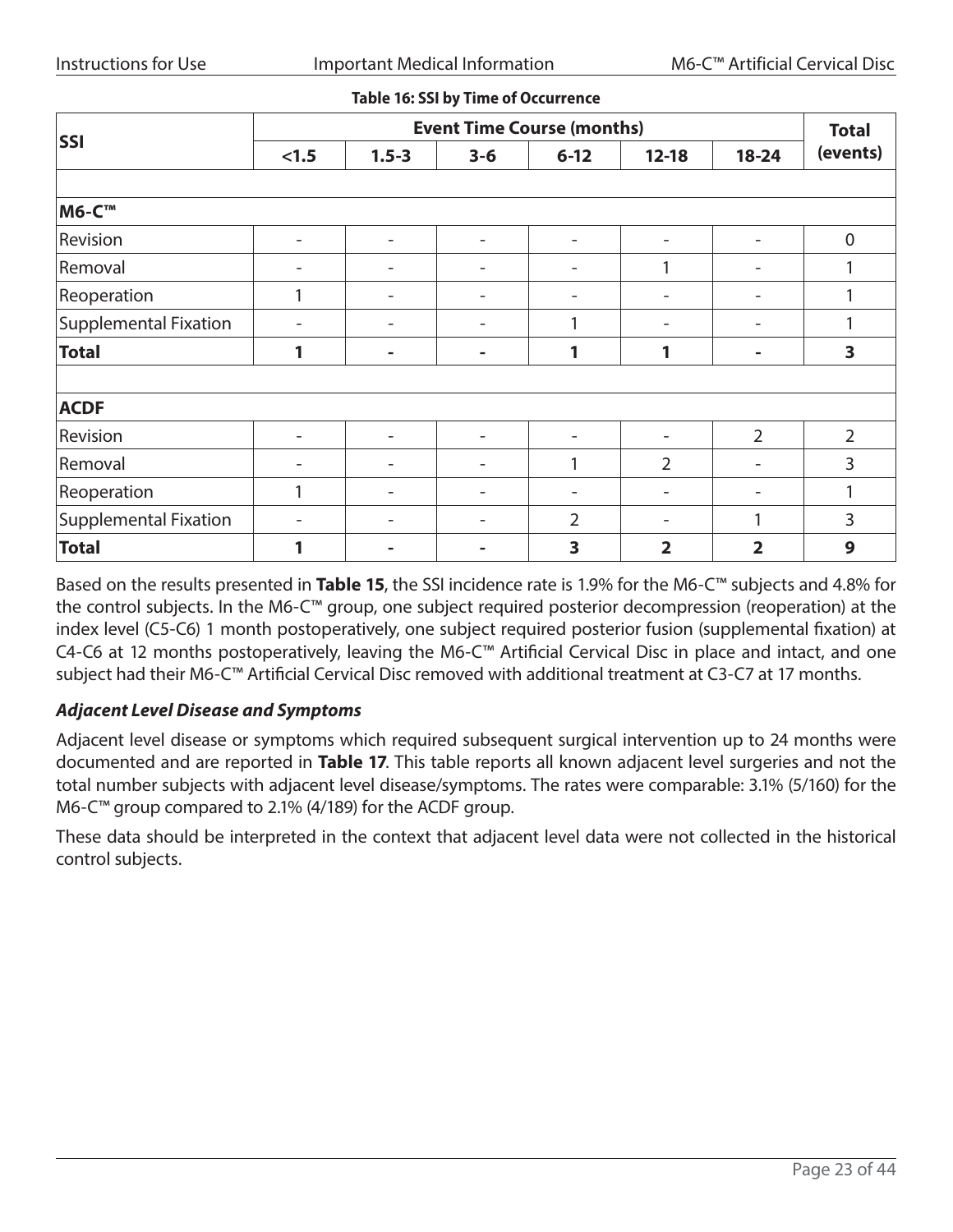| <b>Group</b> | <b>Index</b><br><b>Level</b> | <b>Event</b>                                                                      | <b>Time to SSI</b> | <b>Description of SSI</b>                          |
|--------------|------------------------------|-----------------------------------------------------------------------------------|--------------------|----------------------------------------------------|
| M6-C™        | $C5-C6$                      | Neck and right shoulder and arm<br>pain along with numbness in right<br>arm/hand. | 12 Months          | Posterior fusion from C4-C6                        |
| M6-C™        | $C5-C6$                      | Neck pain and bilateral arm pain/<br>radiculopathy                                | 12 Months          | Microdiscectomy C3-C7 and<br>3-level M6-C™         |
| M6-C™        | $C4-C5$                      | Continued neck pain with right<br>arm pain/radiculopathy                          | 24 Months          | ACDF C6-C7 and TDR C5-C6                           |
| M6-C™        | $C5-C6$                      | Continued neck pain with right<br>arm pain/ radiculopathy                         | 24 Months          | TDR C6-C7                                          |
| $M6-C^{m}$   | $C5-C6$                      | New onset bilateral arm<br>radiculopathy                                          | 24 Months          | ACDF at C6-C7; M6-C™ at C5-<br>C6 left in place    |
| <b>ACDF</b>  | $C5-C6$                      | Right arm pain and radiculopathy                                                  | 3 Months           | ACDF C6-C7                                         |
| <b>ACDF</b>  | $C5-C6$                      | Progressive severe left upper<br>extremity pain and weakness                      | 14 Months          | ACDF C5-C7                                         |
| <b>ACDF</b>  | $C5-C6$                      | Increasing pain in the shoulder<br>blade                                          | 17 Months          | Posterior fusion C5-C7                             |
| <b>ACDF</b>  | $C4-C5$                      | Increased neck and right arm<br>pain/radiculopathy                                | 20 Months          | ACDF C3-C4, C5-C6; removal of<br>hardware at C4-C5 |

#### **Table 17: Subsequent Surgical Interventions (SSI) including Level(s) Adjacent to Index Level through 24 Months**

#### *Neurological Status*

Neurological success was defined as maintenance or improvement in neurologic status at 24 months. As such, neurologic failure at 24 months was any decrease in neurologic function compared to baseline. At 24 months, 150 (93%) M6-C™ subjects and 144 (76.1%) control subjects were evaluated for this endpoint.

| Neurological Component |     | <b>M6-C™</b> |      | <b>ACDF</b> |    |       |  |  |
|------------------------|-----|--------------|------|-------------|----|-------|--|--|
|                        | N   | n            | %    | N           | n  | $\%$  |  |  |
| Sensory                | 150 | 6            | 4.0% | 164         |    | 3.0%  |  |  |
| Reflexes               | 150 |              | 2.0% | 164         | 16 | 9.8%  |  |  |
| <b>Motor Function</b>  | 150 |              | 2.0% | 164         |    | 0.6%  |  |  |
| Total*                 | 150 | 10           | 6.7% | 164         | 21 | 12.8% |  |  |

\*Total number of subjects; subjects may have one or more components with decrease from baseline.

At Month 24, ten (10) M6-C™ subjects were considered neurological failures (6.7%) and twenty-one (21) ACDF subjects were considered neurological failures (12.8%).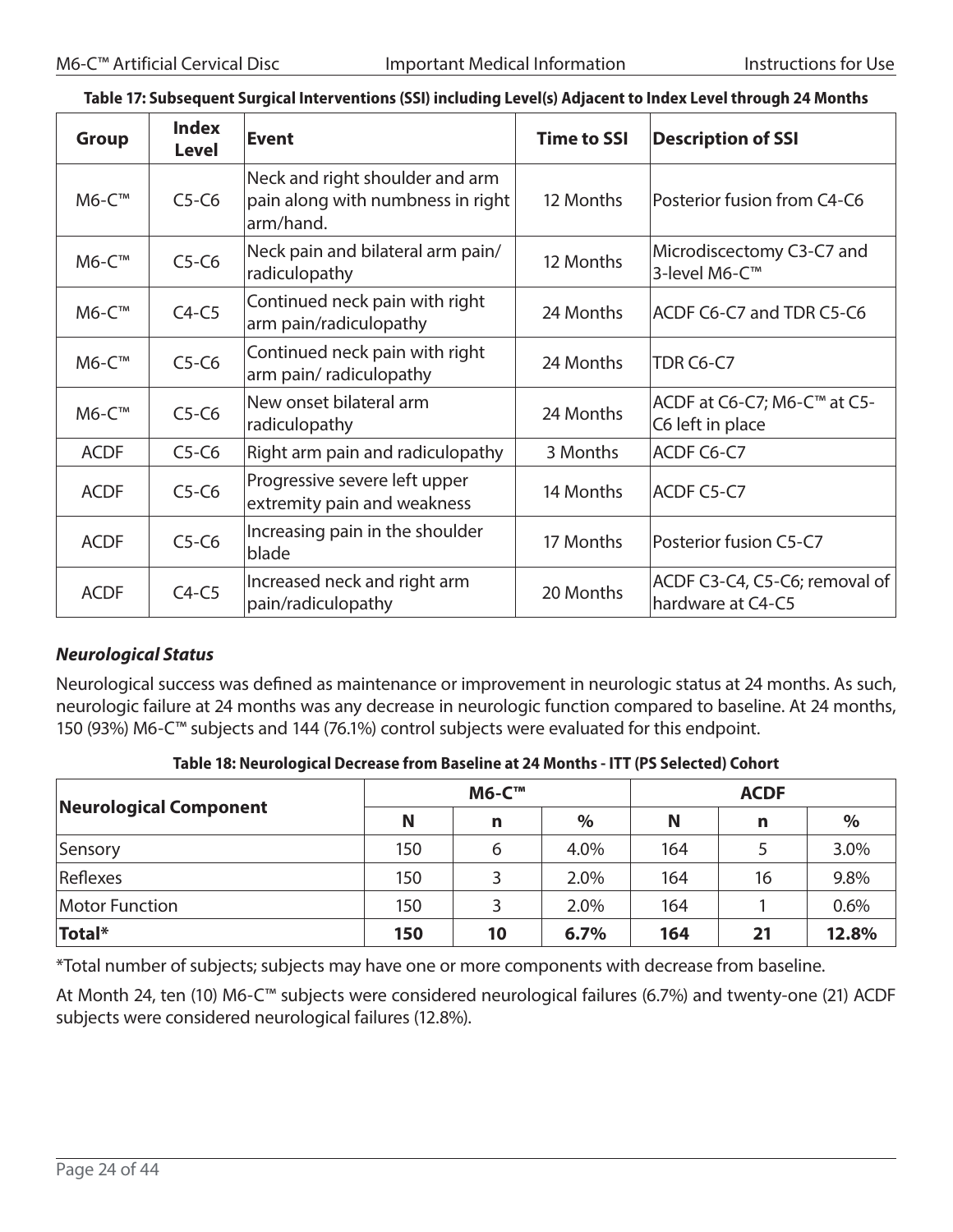Adverse events categorized as neurological were as follows:

#### **Table 19: Summary of Neurological Adverse Events**

|                                                   |               | <b>M6-C™</b>    | <b>ACDF</b>   |                 |  |  |
|---------------------------------------------------|---------------|-----------------|---------------|-----------------|--|--|
|                                                   | <b>Events</b> | <b>Subjects</b> | <b>Events</b> | <b>Subjects</b> |  |  |
| Total                                             | 68            | 46              | 115           | 73              |  |  |
| Device-related                                    | 0             |                 | 14            | 12              |  |  |
| <b>Serious</b>                                    |               | 4               | 8             | 8               |  |  |
| Serious, Definitely device- or procedure- related |               |                 |               |                 |  |  |

#### Effectiveness Results

#### *Primary Overall Success Analysis*

The primary study endpoint is success rate assessed at 24-months after treatment. The success rate is a composite endpoint including both safety and effectiveness measures:

- 1. No supplemental surgical procedure at the index level
- 2. NDI improvement of 15 points
- 3. No device /procedure definitely related SAE
- 4. Neurological success (maintained or improved from baseline)

The data presented in **Table 20** demonstrate the non-inferiority of the M6-C™ Artificial Cervical Disc to ACDF controls on the overall primary endpoint. The counts and percentages provided for the M6-C™ and ACDF groups are not adjusted for PS subclass. The device group difference and 90% confidence interval lower bound (LB) and upper bound (UB) are calculated after controlling for PS subclass. Therefore, the reported difference does not match the difference between the presented unadjusted percentages. Subjects who are missing outcome data at the Month 24 time point who were not a prior terminal failure are excluded from the overall composite success assessment and addressed in missing data analyses in **Table 21**. This includes 26 ACDF subjects from the M6-C™ IDE study in the PS cohort who had not yet reached the month 24 time point following surgery.

For the composite success using subjects with complete data at month 24, the unadjusted success rate was 86.8% for M6-C™ group compared with 79.3% for the ACDF group. Adjusted for PS subclass, the difference between the M6-C™ and ACDF was 5.2%. The lower-bound of the 1-sided 95% confidence interval (identical to the lower-bound of the two-sided 90% confidence interval) for the group difference controlling for PS subclass was -2.1%. Since -2.1% is greater than -10%, the results from this comparison demonstrate that the study success criterion for non-inferiority has been achieved.

Using multiple imputation to account for missing data, the adjusted success rate was 85.7% for the M6-C™ group compared with 78.9% for the ACDF group, with the difference between the M6-C™ group and ACDF groups being 6.9%. The lower-bound of the 1-sided 95% confidence interval for the group difference controlling for PS subclass was -0.9%. Since -0.9% is greater than -10%, the results from this comparison demonstrate that the study success criterion for non-inferiority has been achieved.

In all components of the composite endpoint, the M6-C™ population performed numerically better than the ACDF controls. The largest numerical difference was present in the NDI component of the primary endpoint with a group difference of 3.7% adjusted for PS subclass.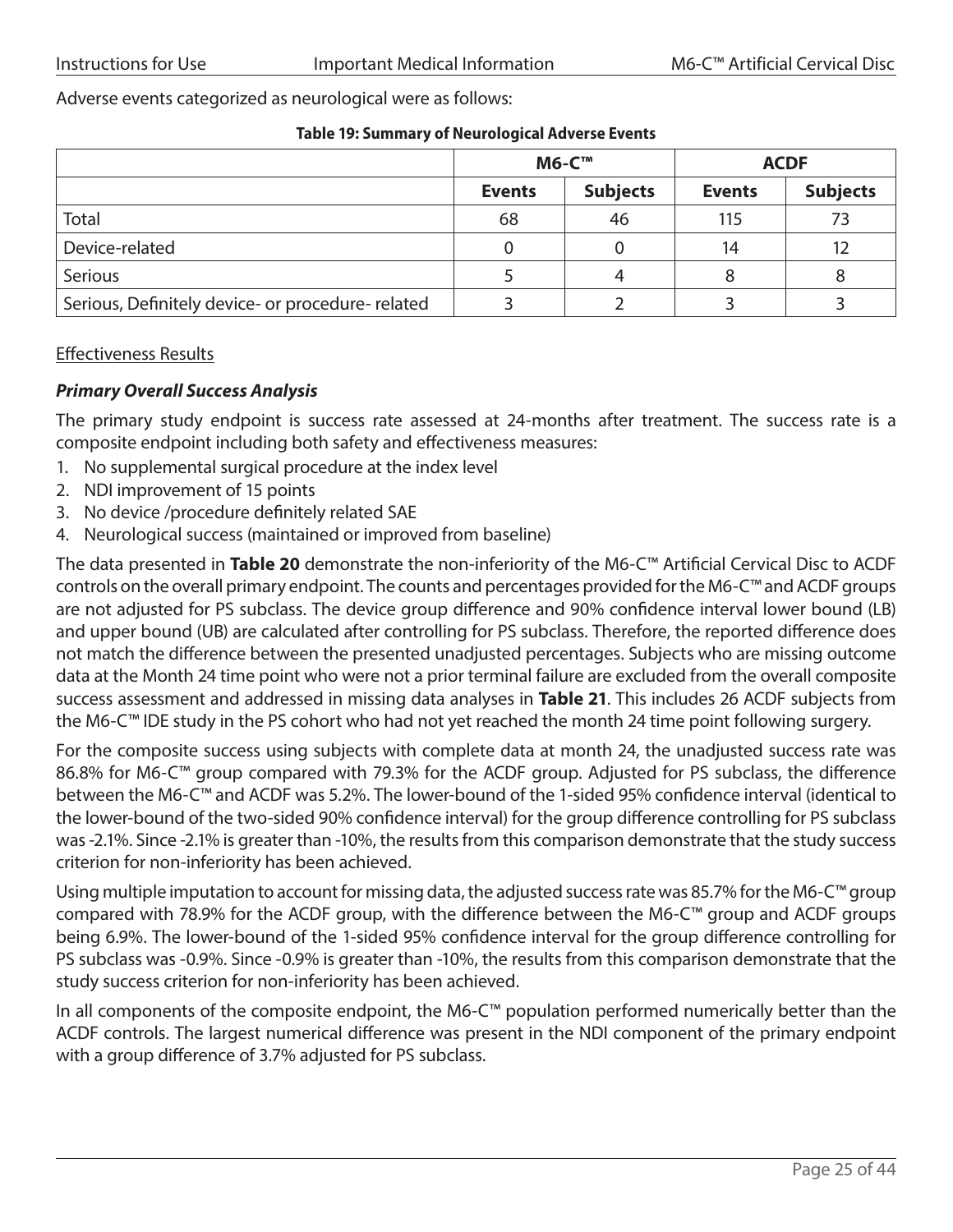#### Table 20: ITT (PS Selected) Cohort<sup>1</sup> Descriptive Comparisons of the Percentages of Subjects Achieving Month 24 **Overall Success with PS Adjusted Group Differences and Two-Sided 90% CI's for the Overall Success Endpoint and its Components**

|                                                                                                                                                |     | M6-C <sup>™ 5</sup> |      |     | ACDF <sup>5</sup> |      | <b>M6-C™</b> | $\sim$ | ACDF <sup>6</sup> |  |
|------------------------------------------------------------------------------------------------------------------------------------------------|-----|---------------------|------|-----|-------------------|------|--------------|--------|-------------------|--|
|                                                                                                                                                | N   | n                   | $\%$ | N   | n                 | $\%$ | <b>Diff</b>  | LB     | <b>UB</b>         |  |
| <b>Overall Success (Completed Cases)</b>                                                                                                       | 152 | 132                 | 86.8 | 164 | 130               | 79.3 | 5.2          | $-2.1$ | 12.5              |  |
| <b>ITT (PS Selected) using Multiple Imputation (MI)</b> <sup>2,3</sup>                                                                         | 160 | ---                 | 85.7 | 189 | $---$             | 78.9 | 6.9          | $-0.9$ | 14.7              |  |
| Per Protocol (Completed Cases) <sup>4</sup>                                                                                                    | 152 | ---                 | 86.0 | 164 | $---$             | 80.8 | 5.2          | $-2.1$ | 12.5              |  |
| (1) No supplemental surgical procedure at the index level (including<br>revision, removal, reoperation, or supplemental fixation) <sup>7</sup> | 160 | 157                 | 98.1 | 189 | 180               | 95.2 | 3.0          | $-0.2$ | 6.3               |  |
| (2) NDI Responder (improvement of at least 15 points) <sup>8</sup>                                                                             | 147 | 133                 | 90.5 | 154 | 131               | 85.1 | 3.7          | $-2.8$ | 10.2              |  |
| (3) No Device/Procedure Definitely Related SAE                                                                                                 | 160 | 157                 | 98.1 | 189 | 181               | 95.8 | 1.8          | $-1.3$ | 5.0               |  |
| (4) Neurological Success (maintenance or improvement compared<br>to baseline) <sup>8,9</sup>                                                   | 150 | 149                 | 99.3 | 164 | 162               | 98.8 | 0.7          | $-1.2$ | 2.5               |  |

#### **Notes:**

<sup>1</sup> Includes all M6-C™ subjects (N=160) and control subjects selected into a propensity score subclass (N=189).<br><sup>2</sup> The primary ITT analysis set includes all M6-C™ subjects (N=160) and controls selected into a propensity prospective controls, 46 were selected into a PS subclass. 39 (86.7%) were evaluable for overall success. Overall, among all 189 PS selected controls, 164 (86.8%) were evaluable for primary overall success endpoint. 152 of 160 (95%) M6-C™ subjects were evaluable for Month 24 overall success.

- <sup>3</sup> A fully conditional specification (FCS) approach was used to produce 20 multiply imputed completed data sets. To implement the MI, the overall success endpoints were determined at intermediate time points. The FCS approach was used to accommodate non-monotonicity in the pattern of missing overall success over time and requires models to be specified for each variable with missing values. All models included PS subclass and treatment group. Overall success variables were sequentially added to account for longitudinal temporality. The model for Month 24 included PS subclass, treatment groups, and all intermediate overall success values.
- <sup>4</sup> Since there were no exclusions from the ITT analysis set due to protocol violations the Per Protocol analysis set is a completers analysis set. The Per Protocol (PP) analysis set includes N=152 M6-C™ subjects and N=164 ACDF controls that were evaluable for Month 24 Overall Success
- <sup>5</sup> All counts and percentages presented for subjects meeting the overall success endpoint (completed cases) and components of overall success are not adjusted for PS subclass, with the exception of the overall success endpoint in the ITT (PS Selected) using Multiple Imputation cohort and the protocol assessment that are adjusted for PS subclass.
- <sup>6</sup> Device group differences and two-sided 90% confidence intervals (CI) for group differences were calculated controlling for propensity score (PS) subclass using Proc GENMOD with dist=binomial, link=logit, and ilink option in LSMEANS statements. The LB of the two-sided 90% CI is identical to the LB of the one-sided 95% CI. For overall success and NDI, PS subclass was included in the model as a stratification variable (df=4). The very high success rates for the other variables required that the ordinal PS subclass be included in the model as a continuous variable (df=1).

Note that in this table, the PS-adjusted group difference in success rates does not equal the difference in the unadjusted percentages since these do not control for PS subclass. The PS model included main effects and important interactions and squared terms for the following baseline variables: age; BMI; height; gender; NDI; VAS neck pain; VAS worse arm pain; narcotics use (Y vs N); workers compensation/disability (Y vs N); work status (not working due to neck problems); smoking status (never, past, current); treated level (C3-C4, C4-C5, C5-C6 or C6-C7); and radicular symptom duration  $\leq$ 9 mo. vs.  $\geq$ 9 mo.).

- 7 One M6-C™ subject died on relative day 18. This subject is included in this row as not experiencing an SSI. This subject experienced an SAE on day 8 that was classified as definitely related to the device or procedure and is included in row (3) as an SAE failure.
- <sup>8</sup> NDI Responder is censored for terminal failure (SSI and device / procedure related SAE). Neurologic success is not censored for terminal failure.
- <sup>9</sup> Neurological success for the primary endpoint was adjudicated for clinical relevance to the subject's index level by the CEC for the subjects who exhibited a numerical decline in neurological status.

When imputing all missing data as either successes or failures, the non-inferiority assessment is maintained, with the lower bound of the confidence interval being greater than -10% for both measurements.

The "best case" and "worst case" assessments for the M6-C™ group were developed via modeling, as the inclusion of the PS sub-classification into the model creates another dimension to the missing data analysis, with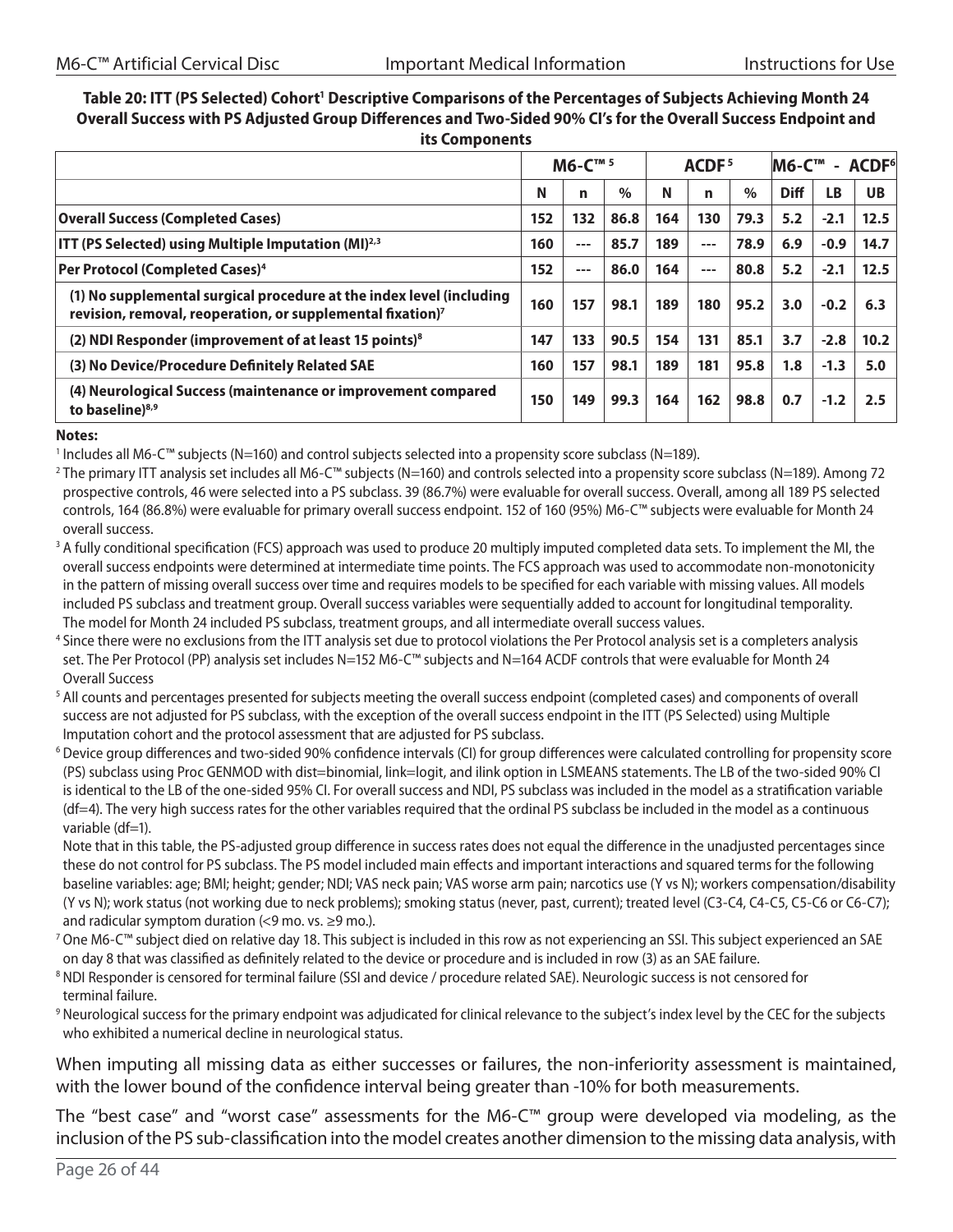the "worst case" combination not necessarily being the case where all missing M6-C™ subjects are considered failures and all missing ACDF subjects are considered as successes. In the "worst case" assessment for the M6-C™ group the lower bound of the confidence interval is -8.4%, indicating that even in the "worst case" assessment the lower bound of the confidence is greater than -10% and, thus, non-inferiority is met.

**Table 21: ITT (PS Selected) Cohort Month 24 Overall Success Comparison and Missing Value Sensitivity Analyses for PS Adjusted Month 24 Overall Success and Device Group Differences with Two-Sided 90% CI's**

|                                                                 |     | M6-C™ <sup>4</sup> |      |     | ACDF $4$ |      | $MG-C™$ - ACDF <sup>4</sup> |                 |           |
|-----------------------------------------------------------------|-----|--------------------|------|-----|----------|------|-----------------------------|-----------------|-----------|
|                                                                 | N   | n                  | $\%$ | N   | n        | $\%$ | Diff (%)                    | LB <sup>5</sup> | <b>UB</b> |
| ITT (PS Selected) using Multiple Imputation (MI) <sup>1,2</sup> | 160 | $---$              | 85.7 | 189 | $---$    | 78.9 | 6.9                         | $-0.9$          | 14.7      |
| Per Protocol (Completed Cases) <sup>3</sup>                     | 152 | $---$              | 86.0 | 164 | $---$    | 80.8 | 5.2                         | $-2.1$          | 12.5      |
| <b>All Missing as Success</b>                                   | 160 | $---$              | 86.6 | 189 | $---$    | 83.6 | 3.0                         | 3.0             | 9.6       |
| <b>All Missing as Failure</b>                                   | 160 | $---$              | 82.6 | 189 | $---$    | 68.9 | 13.8                        | 6.0             | 21.6      |
| Best Case (M6-C missing as success, ACDF as failures)           | 160 | $---$              | 87.4 | 189 | $---$    | 69.5 | 17.9                        | 10.5            | 25.3      |
| Worst Case (M6-C missing as failures, ACDF as success)          | 160 | $---$              | 81.8 | 189 | $---$    | 83.0 | $-1.2$                      | $-8.4$          | 5.9       |
|                                                                 |     |                    |      |     |          |      |                             |                 |           |

#### **Notes:**

<sup>1</sup> The primary ITT analysis set includes all M6-C™ subjects (N=160) and controls selected into a propensity score subclass (N=189). Among 72 prospective controls, 46 were selected into a PS subclass. 39 (86.7%) were evaluable for overall success. Overall, among all 189 PS selected controls 164 (86.8%) were evaluable for primary overall success endpoint. 152 of 160 (95%) of M6-C™ subjects were evaluable for Month 24 overall success.

<sup>2</sup> A fully conditional specification (FCS) approach was used to produce 20 multiply imputed completed data sets. To implement the MI, the overall success endpoints were determined at intermediate timepoints. The FCS approach was used to accommodate non-monotonicity in the pattern of missing overall success over time and requires models to be specified for each variable with missing values. All models included PS subclass and treatment group. Overall success variables were sequentially added to account for longitudinal temporality. The model for Month 24 included PS subclass, treatment groups, and all intermediate overall success values.

<sup>3</sup> Since there were no exclusions from the ITT analysis set due to protocol violations the Per Protocol analysis set is a completers analysis set. The Per Protocol (PP) analysis set includes N=152 M6-C™ subjects and N=164 ACDF controls that were evaluable for Month 24 overall success. Percentages in this row adjust for PS subclass and and not determined as n/N. This is why the n column is suppressed.

- <sup>4</sup> Estimated overall success rates for each device group as well as the device group differences and 90% confidence intervals (CI) for group differences controlling for propensity score (PS) subclass using Proc GENMOD with dist=binomial and link=logit. The ilink option in the lsmeans statement was used to obtain estimated success rates and standard errors on the probability scale. The lower bound (LB) of the 90% CI is equivalent to the LB of the 1-sided 95% non-inferiority CI. The PS model included main effects and important interactions and squared terms for the following baseline variables: age; BMI; height; gender; NDI; VAS neck pain; VAS worse arm pain; narcotics use (Y vs N); workers compensation/disability (Y vs N); work status (not working due to neck problems); smoking status (never, past, current); treated level (C3-C4, C4-C5, C5-C6 or C6-C7); and radicular symptom duration (<9 mo. vs.  $\geq$ 9 mo.).
- $5$  The Study Success criterion is a 1-sided 95% CI LB for the overall success that is greater than or equal to -10% in both the ITT and PP analysis sets. Since LB =  $-0.9\% > -10\%$  and  $-2.1\% > -10\%$ , the Study Success criterion is achieved.

#### *Secondary Effectiveness Analyses*

This section focuses on secondary clinical endpoints from a number of relevant domains (i.e., Neck Disability Index (NDI), Visual Analog Scale (VAS), Short-Form Questionnaire (SF-36/SF-12), and Radiographic Measurements, which were assessed at preoperative (baseline) and at prescribed clinical intervals throughout the follow-up period. In addition, Odom's criteria and patient satisfaction were assessed post-operatively at 24 months. Overall, subjects treated with the M6-C™ Artificial Cervical Disc exhibited significant improvement across the broad spectrum of secondary analyses.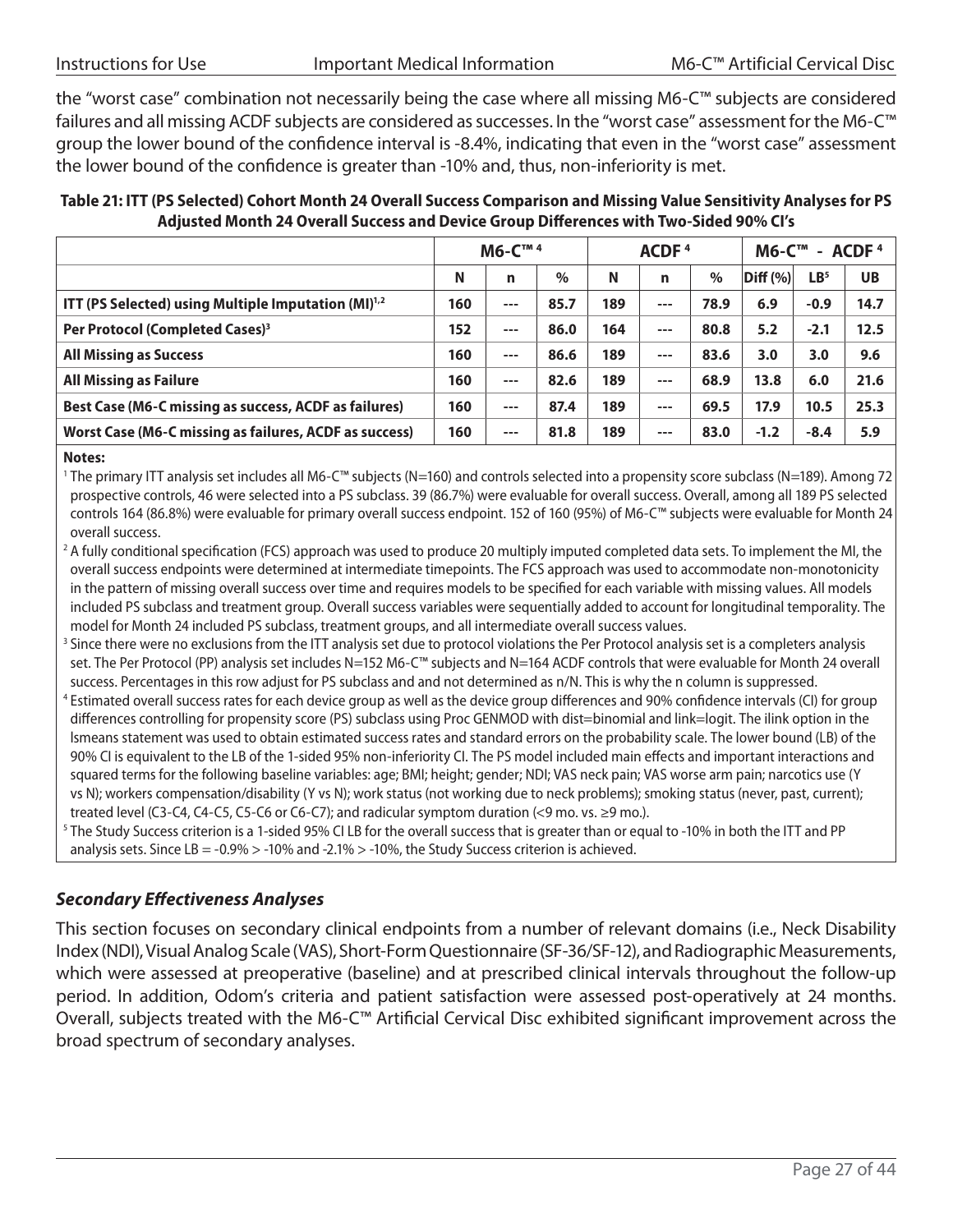#### **Table 22: Secondary Effectiveness Subject Outcomes at 24-Months Compared to Baseline – ITT (PS Selected) Cohort**

| <b>Component</b>                                              | $M6-C™ (N=160)$ | <b>ACDF (N=189)</b> |
|---------------------------------------------------------------|-----------------|---------------------|
| NDI Improvement $\geq$ 15 points                              | 133/147 (90.5%) | 131/154 (85.1%)     |
| VAS Neck Pain Improvement $\geq 2.0$ cm                       | 134/147 (91.2%) | 120/154 (77.9%)     |
| VAS Worse Side Shoulder/Arm Pain Improvement ≥ 2.0cm          | 133/147 (90.5%) | 123/154 (79.9%)     |
| SF-12/SF-36 PCS Maintenance or Improvement                    | 143/147 (97.3%) | 132/148 (89.2%)     |
| SF-12/SF-36 MCS Maintenance or Improvement                    | 114/147 (77.6%) | 114/148 (77.0%)     |
| Patient Satisfaction*                                         | 138/150 (92.0%) | 156/160 (95.1%)     |
| Odom's Criteria (Excellent or Good)                           | 142/150 (94.6%) | 146/164 (89.0%)     |
| Work Status (Working Full/Part Time w/ or w/out Restrictions) | 127/152 (83.6%) | 130/171 (76.0%)     |
| Overall Pain Medication Usage (# of Subjects Using)           | 21/150 (14.0%)  | 68/178 (38.2%)      |
| NSAID Usage (# of Subjects Using)                             | 15/150 (10.0%)  | 36/178 (20.2%)      |
| Opioid Usage (# of Subjects Using)                            | 3/150 (2.0%)    | 27/178 (15.2%)      |

\*Historical control satisfaction categories were dichotomized into "yes" or "no"

#### *Neck Disability Index (NDI)*

#### **Table 23: Descriptive Statistics including Two-Sided 95% CI's for the Neck Disability Index (NDI) – ITT (PS Selected) Cohort**

|          | <b>M6-C™</b> |      |           |      |      | <b>ACDF</b> |     |      |      |      |      | M6-C™ - ACDF <sup>1</sup> |             |           |           |
|----------|--------------|------|-----------|------|------|-------------|-----|------|------|------|------|---------------------------|-------------|-----------|-----------|
|          | N            | Mean | <b>SD</b> | Med  | Min  | <b>Max</b>  | N   | Mean | SD   | Med  | Min  | <b>Max</b>                | <b>Diff</b> | <b>LB</b> | <b>UB</b> |
| Pre-Op   | 160          | 54.8 | 14.1      | 54.0 | 26.0 | 96.0        | 189 | 51.9 | 14.5 | 50.0 | 30.0 | 90.0                      | $-0.1$      | $-3.3$    | 3.1       |
| Week 6   | 156          | 22.4 | 15.2      | 21.0 | 0.0  | 64.0        | 186 | 29.0 | 18.8 | 27.0 | 0.0  | 86.0                      | $-5.3$      | $-9.3$    | $-1.2$    |
| Month 3  | 153          | 15.4 | 14.7      | 12.0 | 0.0  | 64.0        | 179 | 22.2 | 18.4 | 18.0 | 0.0  | 82.0                      | $-5.9$      | $-9.9$    | $-1.8$    |
| Month 6  | 152          | 13.1 | 13.8      | 9.0  | 0.0  | 70.0        | 176 | 19.8 | 18.8 | 14.0 | 0.0  | 72.0                      | $-5.8$      | $-9.8$    | $-1.7$    |
| Month 12 | 149          | 12.1 | 13.6      | 8.0  | 0.0  | 62.0        | 168 | 18.1 | 18.9 | 10.0 | 0.0  | 78.0                      | $-5.9$      | $-10.0$   | $-1.8$    |
| Month 24 | 147          | 12.1 | 14.4      | 6.0  | 0.0  | 64.0        | 154 | 17.9 | 19.3 | 12.0 | 0.0  | 80.0                      | $-5.4$      | $-9.7$    | $-1.1$    |

#### **Notes:**

<sup>1</sup> Device group differences and 95% confidence intervals (CI) for group differences controlling for propensity score (PS) subclass using twoway analysis of variance. The PS model included main effects and important interactions and squared terms for the following baseline variables: age; BMI; height; gender; NDI; VAS neck pain; VAS worse arm pain; narcotics use (Y vs N); workers compensation/disability (Y vs N); work status (not working due to neck problems); smoking status (never, past, current); treated level (C3C4, C4-C5, C5-C6 or C6-C7); and radicular symptom duration  $\leq$ 9 mo. vs.  $\geq$ 9 mo.).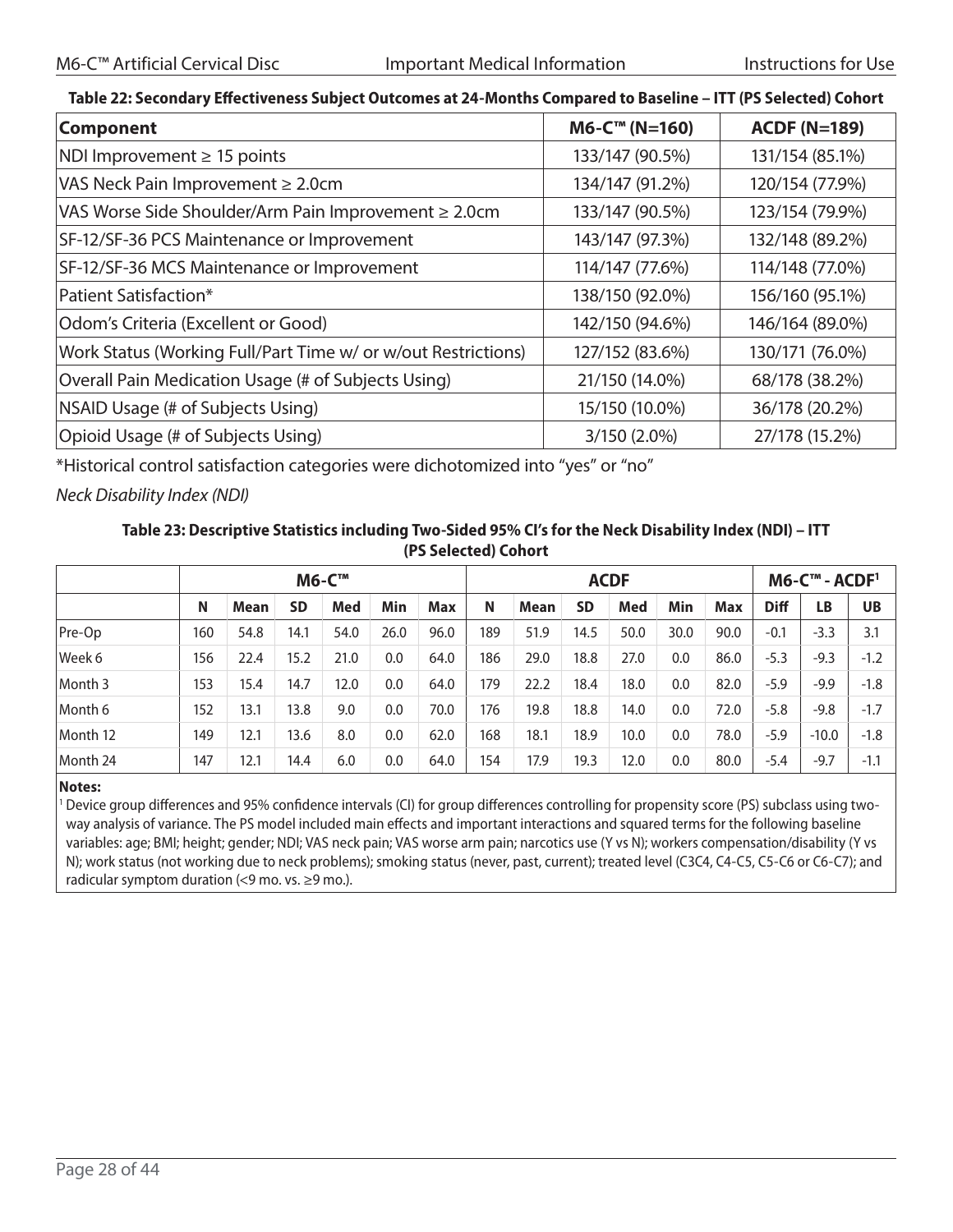|          |     | <b>M6-C™</b> |       |     | <b>ACDF</b> |       | M6-C™ - ACDF <sup>1</sup> |           |           |  |
|----------|-----|--------------|-------|-----|-------------|-------|---------------------------|-----------|-----------|--|
|          | N   | n            | $\%$  | N   | n           | $\%$  | Diff (%)                  | <b>LB</b> | <b>UB</b> |  |
| Week 6   | 156 | 125          | 80.1% | 186 | 128         | 68.8% | 4.8                       | $-5.1$    | 14.7      |  |
| Month 3  | 153 | 138          | 90.2% | 179 | 143         | 79.9% | 7.2                       | $-0.6$    | 15.0      |  |
| Month 6  | 152 | 141          | 92.8% | 176 | 142         | 80.7% | 8.5                       | 0.9       | 16.0      |  |
| Month 12 | 149 | 139          | 93.3% | 168 | 145         | 86.3% | 3.4                       | $-3.5$    | 10.2      |  |
| Month 24 | 147 | 133          | 90.5% | 154 | 131         | 85.1% | 3.7                       | $-4.1$    | 11.5      |  |

#### **Table 24: Descriptive Comparisons of the Percentages of Subjects Achieving a Decrease in NDI Score of at Least 15 Points with Two-Sided 95% CI's – ITT (PS Selected) Cohort**

#### **Notes:**

<sup>1</sup> Device group differences and 95% confidence intervals (CI) for group differences controlling for propensity score (PS) subclass using twoway generalized linear model for dichotomous variables. The PS model included main effects and important interactions and squared terms for the following baseline variables: age; BMI; height; gender; NDI; VAS neck pain; VAS worse arm pain; narcotics use (Y vs N); workers compensation/disability (Y vs N); work status (not working due to neck problems); smoking status (never, past, current); treated level (C3- C4, C4-C5, C5-C6 or C6-C7); and radicular symptom duration  $\leq$ 9 mo. vs.  $\geq$ 9 mo.).

Success for the Neck Disability Index (NDI) was defined as an improvement of at least 15 points on a 100-point scale at 24 months. At 24 months, 147 M6-C™ subjects and 154 control subjects were assessed for this parameter. Mean scores at 24 months were 12.1 and 17.9 for the M6-C™ and control subjects, respectively. These scores represent a success rate of 90.5% and 85.1%, respectively.

It should be noted that while the NDI questionnaires used in the historical control and in the M6-C™ study were identical, with the same relative weight assigned to each answer, the raw scores were converted to a 100 point scale in the M6-C™ study to facilitate comparison with the historical control, which reported NDI on a 100 point scale. This conversion is commonly performed and does not affect the comparability of the results.

Functional improvement assessed using NDI appears comparable in the study arms.

#### *Visual Analog Scale (VAS) – Neck Pain*

#### **Table 25: Descriptive Statistics including Two-Sided 95% CI's for VAS Neck Pain – ITT (PS Selected) Cohort**

|          |     | <b>M6-C™</b><br><b>Neck Pain VAS</b> |     |            |     |     |     | <b>ACDF</b><br><b>Neck Pain VAS</b> |           |            |             |            |             | $MG-CTM - ACDF1$ |           |  |  |
|----------|-----|--------------------------------------|-----|------------|-----|-----|-----|-------------------------------------|-----------|------------|-------------|------------|-------------|------------------|-----------|--|--|
|          | N   | <b>Mean</b>                          | SD  | <b>Med</b> | Min | Max | N   | <b>Mean</b>                         | <b>SD</b> | <b>Med</b> | Min         | <b>Max</b> | <b>Diff</b> | LB               | <b>UB</b> |  |  |
| Pre-Op   | 160 | 7.3                                  | 1.9 | 7.6        | 0   | 10  | 189 | 7.1                                 | 2.0       | 7.4        | 0           | 10         | 0.0         | $-0.5$           | 0.4       |  |  |
| Week 6   | 156 | 2.0                                  | 1.9 | 1.5        | 0   | 9   | 186 | 2.6                                 | 2.4       | 1.6        | 0           | 10         | $-0.5$      | $-1.0$           | 0.0       |  |  |
| Month 3  | 152 | 1.4                                  | 1.9 | 0.4        | 0   | 8   | 179 | 2.2                                 | 2.5       | 1.3        | 0           | 10         | $-0.7$      | $-1.3$           | $-0.2$    |  |  |
| Month 6  | 151 | 1.2                                  | 1.7 | 0.4        | 0   | 9   | 176 | 2.2                                 | 2.5       | 1.2        | $\mathbf 0$ | 9          | $-1.0$      | $-1.5$           | $-0.5$    |  |  |
| Month 12 | 148 | 1.2                                  | 1.7 | 0.2        | 0   | 8   | 168 | 2.0                                 | 2.7       | 0.5        | 0           | 10         | $-1.0$      | $-1.5$           | $-0.4$    |  |  |
| Month 24 | 147 | 1.1                                  | 2.0 | 0.1        | 0   | 10  | 154 | 2.2                                 | 2.7       | 0.8        | 0           | 10         | $-1.0$      | $-1.6$           | $-0.4$    |  |  |

#### **Notes:**

1Device group differences and 95% confidence intervals (CI) for group differences controlling for propensity score (PS) subclass using two-way analysis of variance. The PS model included main effects and important interactions and squared terms for the following baseline variables: age; BMI; height; gender; NDI; VAS neck pain; VAS worse arm pain; narcotics use (Y vs N); workers compensation/disability (Y vs N); work status (not working due to neck problems); smoking status (never, past, current); treated level (C3-C4, C4-C5, C5-C6 or C6-C7); and radicular symptom duration (<9 mo. vs. ≥9 mo.).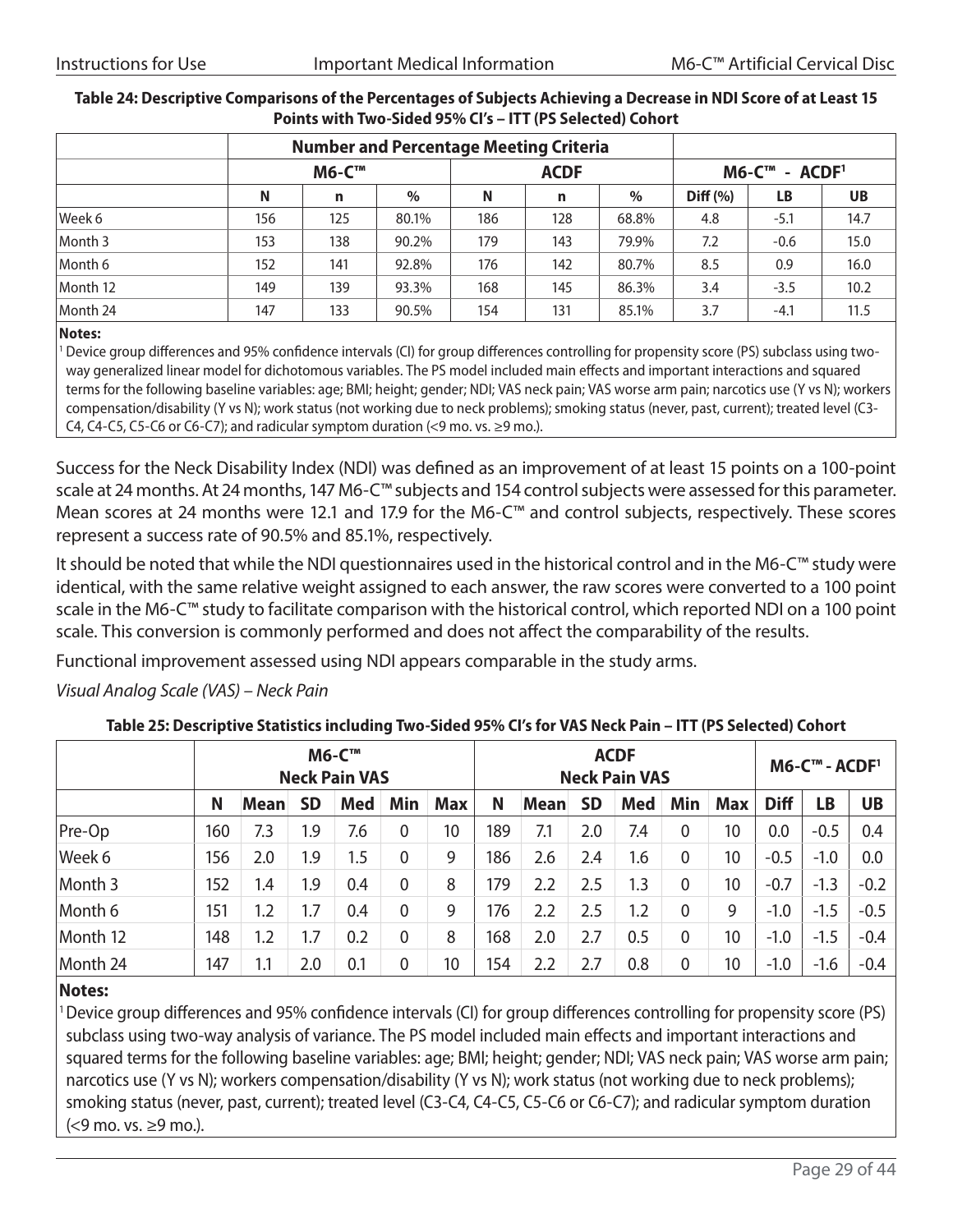|          |              |             | <b>Number and Percentage Meeting Criteria</b> |     |             |       |                  |        |           |  |
|----------|--------------|-------------|-----------------------------------------------|-----|-------------|-------|------------------|--------|-----------|--|
|          | <b>M6-C™</b> |             |                                               |     | <b>ACDF</b> |       | $MG-CTM - ACDF1$ |        |           |  |
|          | N            | $\mathbf n$ | $\%$                                          | N   | n           | $\%$  | Diff (%)         | LB     | <b>UB</b> |  |
| Week 6   | 156          | 138         | 88.5%                                         | 186 | 144         | 77.4% | 9.7              | 1.4    | 17.9      |  |
| Month 3  | 152          | 137         | 90.1%                                         | 179 | 146         | 81.6% | 5.1              | $-2.7$ | 12.9      |  |
| Month 6  | 151          | 139         | 92.1%                                         | 176 | 136         | 77.3% | 14.1             | 6.1    | 22.1      |  |
| Month 12 | 148          | 136         | 91.9%                                         | 168 | 135         | 80.4% | 12.3             | 4.4    | 20.1      |  |
| Month 24 | 147          | 134         | 91.2%                                         | 154 | 120         | 77.9% | 11.6             | 3.1    | 20.1      |  |

#### **Table 26: Improvement in VAS Neck Pain Scores of at Least 2.0 cm with Two-Sided 95% CI's – ITT (PS Selected) Cohort**

#### **Notes:**

<sup>1</sup> Device group differences and 95% confidence intervals (CI) for group differences controlling for propensity score (PS) subclass using twoway generalized linear model for dichotomous variables. The PS model included main effects and important interactions and squared terms for the following baseline variables: age; BMI; height; gender; NDI; VAS neck pain; VAS worse arm pain; narcotics use (Y vs N); workers compensation/disability (Y vs N); work status (not working due to neck problems); smoking status (never, past, current); treated level (C3-C4, C4-C5, C5-C6 or C6-C7); and radicular symptom duration (<9 mo. vs.  $\geq$ 9 mo.).

Success for the Visual Analog Score (VAS) was defined as an improvement of at least 2cm on a 10cm scale compared to baseline at 24 months. The M6-C™ IDE study specified a baseline threshold score of 4cm, and the propensity method was used to match control subjects to this baseline value.

At 24 months, 147 M6-C™ subjects and 154 control subjects were evaluated for this parameter. The mean VAS scores at 24 months were 1.1 and 2.2, respectively. Success for this parameter was 91.2% and 77.9%, respectively. The M6-C™ Artificial Cervical Disc appears to be more effective in relieving neck pain than ACDF.

*Visual Analog Scale (VAS) – Shoulder/Arm Pain (Worse Side)*

#### **M6-C™ Shoulder/Arm Pain (worse side) ACDF Shoulder/Arm Pain (worse side) M6-C™ - ACDF1 N Mean SD Med Min Max N Mean SD Med Min Max Diff LB UB** Pre-Op 160 7.3 2.2 7.6 0 10 189 7.5 1.9 7.7 0 10 -0.1 -0.5 0.4 Week 6 155 1.2 2.0 0.2 0 9 186 2.5 2.7 1.1 0 10 -1.1 -1.7 -0.5 1.1 -1.7 -0.5 Month 3 152 0.9 1.8 0.1 0 8 179 2.3 2.6 1.3 0 9 -1.0 -1.6 -0.5 Month 6 151 0.7 1.6 0.1 0 9 176 2.2 2.6 0.9 0 9 -1.2 -1.7 -0.7 1.6 0.9 0 9 -1.2 -1.7 -0.7 Month 12 148 0.9 1.9 0.0 0 10 168 2.1 2.8 0.5 0 10 -1.2 -1.8 -0.7 Month 24 147 0.8 1.8 0.0 0 9 154 2.4 2.9 1.0 0 10 -1.5 -2.1 -0.9

#### **Table 27: Descriptive Statistics including Two-Sided 95% CI's for VAS Shoulder/Arm Pain (Worse Side) – ITT (PS Selected) Cohort**

#### **Notes:**

<sup>1</sup> Device group differences and 95% confidence intervals (CI) for group differences controlling for propensity score (PS) subclass using twoway analysis of variance. The PS model included main effects and important interactions and squared terms for the following baseline variables: age; BMI; height; gender; NDI; VAS neck pain; VAS worse arm pain; narcotics use (Y vs N); workers compensation/disability (Y vs N); work status (not working due to neck problems); smoking status (never, past, current); treated level (C3-C4, C4-C5, C5-C6 or C6-C7); and radicular symptom duration  $\leq$ 9 mo. vs.  $\geq$ 9 mo.).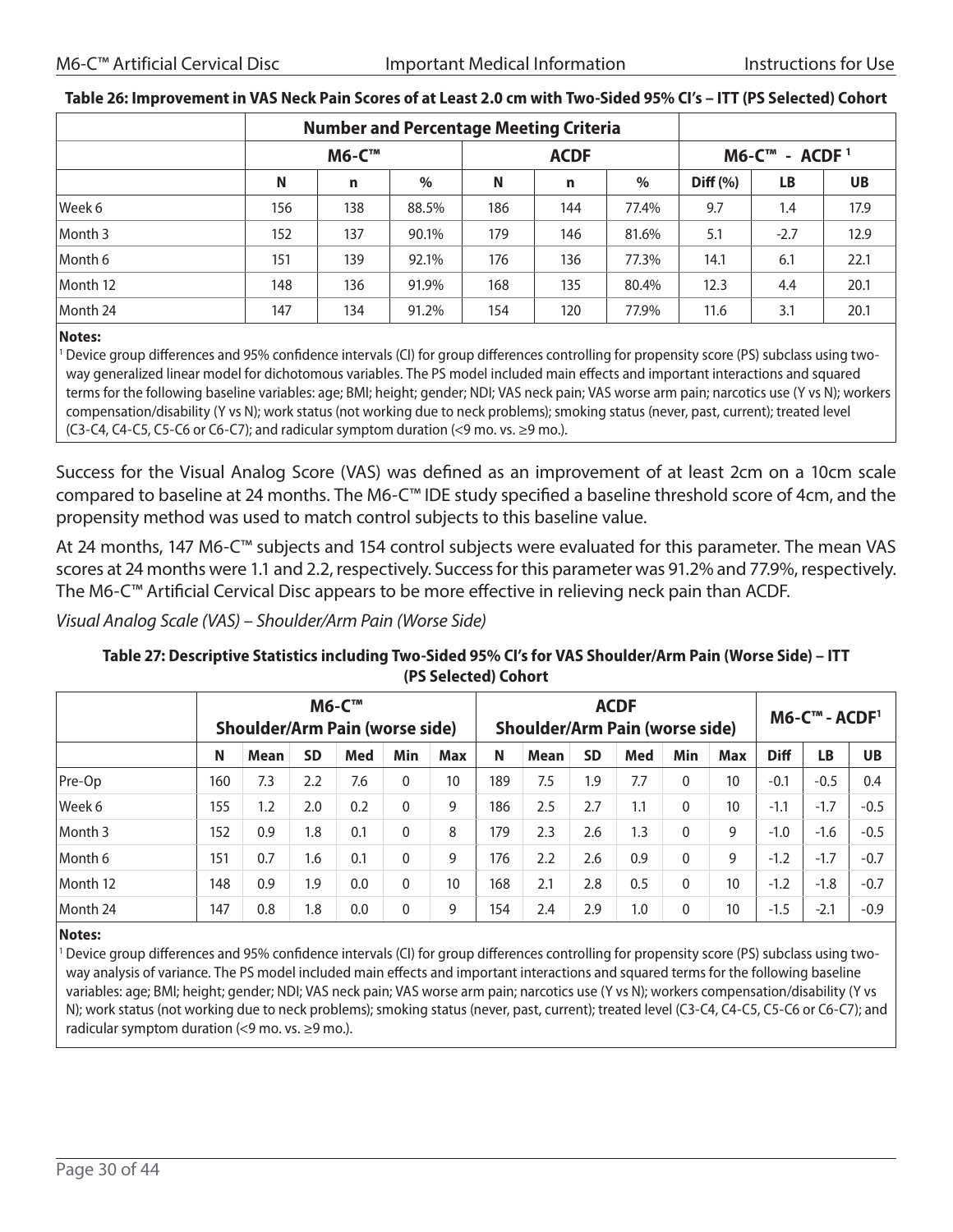|          | <b>Number and Percentage Meeting Criteria</b> |     |       |     |             |       |                      |        |      |  |
|----------|-----------------------------------------------|-----|-------|-----|-------------|-------|----------------------|--------|------|--|
|          | M6-C™                                         |     |       |     | <b>ACDF</b> |       | $MG-C^{m}$ - $ACDF1$ |        |      |  |
|          | N                                             | n   | $\%$  | N   | n           | $\%$  | Diff (%)             | LB     | UB   |  |
| Week 6   | 155                                           | 135 | 87.1% | 186 | 150         | 80.6% | 5.8                  | $-2.3$ | 13.9 |  |
| Month 3  | 152                                           | 137 | 90.1% | 179 | 144         | 80.4% | 10.0                 | 2.1    | 17.8 |  |
| Month 6  | 151                                           | 139 | 92.1% | 176 | 142         | 80.7% | 13.7                 | 6.1    | 21.3 |  |
| Month 12 | 148                                           | 131 | 88.5% | 168 | 138         | 82.1% | 11.5                 | 3.6    | 19.4 |  |
| Month 24 | 147                                           | 133 | 90.5% | 154 | 123         | 79.9% | 14.5                 | 6.3    | 22.7 |  |

#### **Table 28: Improvement in VAS Shoulder/Arm Pain (Worse Side) Scores of at Least 2.0 cm with Two-Sided 95% CI's – ITT (PS Selected) Cohort**

#### **Notes:**

<sup>1</sup> Device group differences and 95% confidence intervals (CI) for group differences controlling for propensity score (PS) subclass using twoway generalized linear model for dichotomous variables. The PS model included main effects and important interactions and squared terms for the following baseline variables: age; BMI; height; gender; NDI; VAS neck pain; VAS worse arm pain; narcotics use (Y vs N); workers compensation/disability (Y vs N); work status (not working due to neck problems); smoking status (never, past, current); treated level (C3- C4, C4-C5, C5-C6 or C6-C7); and radicular symptom duration  $\leq$ 9 mo. vs.  $\geq$ 9 mo.).

Pain in the shoulder/arm was also assessed at 24-months using the VAS with the same success criteria. At 24 months, 147 M6-C™ subjects and 154 control subjects were evaluated for this parameter. No threshold baseline score was required; however, the baseline scores were similar. At 24 months, mean VAS worse side shoulder and arm pain scores were 0.8 and 2.4 for the M6-C™ and control subjects, respectively. Success for this parameter was 90.5% and 79.9%, respectively. The M6-C™ Artificial Cervical Disc appears to be more effective in relieving shoulder and arm pain than ACDF.

#### *SF-12/SF-36*

Health-related quality of life was assessed using the SF-36 tool in the M6-C™ IDE study and the SF-12 tool in the historical control, which precluded pooling of the concurrent and historical control groups. The sponsor addressed this by calculating the subscores of PCS and MCS and pooling them. This is not a validated method and the outcomes should be viewed in this context.

• Physical Component Summary (PCS)

#### **Table 29: Descriptive Statistics including Two-Sided 95% CI's for SF-12/SF-36 Physical Component Summary Scores – ITT (PS Selected) Cohort**

|          | <b>M6-C™</b><br><b>Physical Component Summary</b> |      |     |      |      | <b>ACDF</b><br><b>Physical Component Summary</b> |     |      |      |      |      |      | $MG-C™ - ACDF1$ |        |     |  |
|----------|---------------------------------------------------|------|-----|------|------|--------------------------------------------------|-----|------|------|------|------|------|-----------------|--------|-----|--|
|          | N                                                 | Mean | SD  | Med  | Min  | Max                                              | N   | Mean | SD   | Med  | Min  | Max  | <b>Diff</b>     | LB     | UB  |  |
| Pre-Op   | 160                                               | 34.9 | 7.7 | 34.6 | 16.1 | 55.0                                             | 187 | 32.7 | 8.0  | 32.4 | 10.8 | 56.9 | 2.8             | 1.0    | 4.7 |  |
| Month 6  | 151                                               | 50.7 | 8.9 | 53.2 | 14.5 | 63.4                                             | 170 | 47.2 | 10.6 | 50.0 | 19.4 | 68.9 | 2.3             | $-0.1$ | 4.7 |  |
| Month 12 | 148                                               | 51.3 | 8.6 | 54.0 | 23.5 | 65.2                                             | 164 | 48.8 | 10.4 | 51.7 | 15.9 | 70.0 | 2.4             | 0.1    | 4.8 |  |
| Month 24 | 147                                               | 51.3 | 8.4 | 53.4 | 22.5 | 63.2                                             | 150 | 48.2 | 10.8 | 52.4 | 17.5 | 64.3 | 2.5             | 0.1    | 5.0 |  |

#### **Notes:**

Device group differences and 95% confidence intervals (CI) for group differences controlling for propensity score (PS) subclass using two-way analysis of variance. The PS model included main effects and important interactions and squared terms for the following baseline variables: age; BMI; height; gender; NDI; VAS neck pain; VAS worse arm pain; narcotics use (Y vs N); workers compensation/ disability (Y vs N); work status (not working due to neck problems); smoking status (never, past, current); treated level (C3-C4, C4-C5, C5-C6 or C6-C7); and radicular symptom duration  $\leq$ 9 mo. vs.  $\geq$ 9 mo.).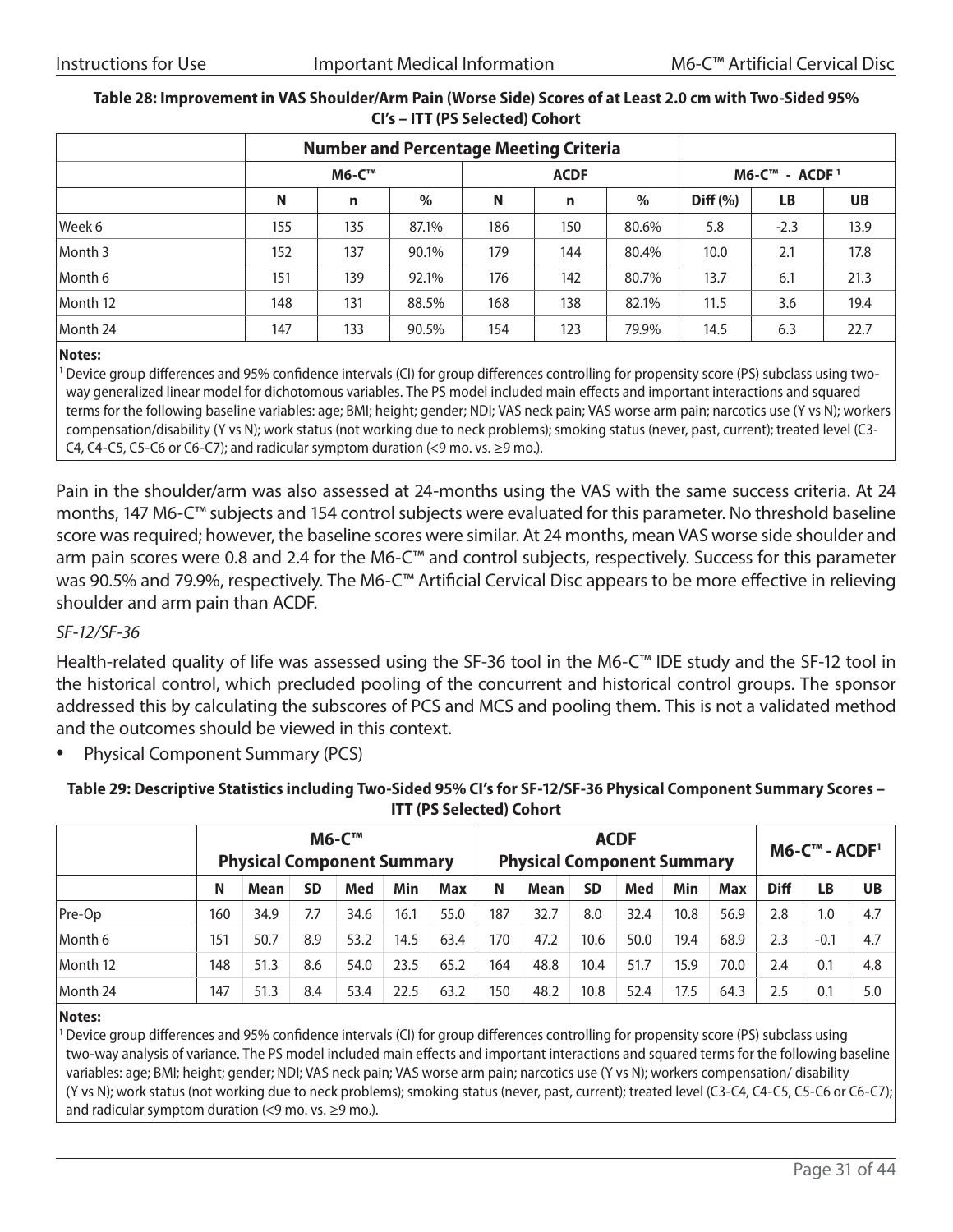|          | <b>Number and Percentage Meeting Criteria</b> |              |               |             |     |       |                         |           |           |
|----------|-----------------------------------------------|--------------|---------------|-------------|-----|-------|-------------------------|-----------|-----------|
|          |                                               | <b>M6-C™</b> |               | <b>ACDF</b> |     |       | $MG-C^{m}$ - $ACDF^{1}$ |           |           |
|          | N                                             | n            | $\frac{0}{0}$ | N           | n   | $\%$  | Diff (%)                | <b>LB</b> | <b>UB</b> |
| Month 6  | 151                                           | 143          | 94.7%         | 168         | 153 | 91.1% | 2.6                     | $-3.2$    | 8.3       |
| Month 12 | 148                                           | 141          | 95.3%         | 162         | 150 | 92.6% | 2.0                     | $-3.5$    | 7.5       |
| Month 24 | 147                                           | 143          | 97.3%         | 148         | 132 | 89.2% | 7.6                     | 1.6       | 13.6      |

#### **Table 30: Descriptive Comparisons of the Percentages of Subjects Maintaining or Improving SF-12/SF-36 Physical Function Component Summary Score with Two-Sided 95% CI's – ITT (PS Selected) Cohort**

#### **Notes:**

<sup>1</sup> Device group differences and 95% confidence intervals (CI) for group differences controlling for propensity score (PS) subclass using twoway generalized linear model for dichotomous variables. The PS model included main effects and important interactions and squared terms for the following baseline variables: age; BMI; height; gender; NDI; VAS neck pain; VAS worse arm pain; narcotics use (Y vs N); workers compensation/disability (Y vs N); work status (not working due to neck problems); smoking status (never, past, current); treated level (C3- C4, C4-C5, C5-C6 or C6-C7); and radicular symptom duration (<9 mo. vs.  $\geq$ 9 mo.).

At 24 months, 147 M6-C™ subjects and 148 control subjects were assessed. Both groups reported improvement of this score compared to baseline (measurement at pre-operative timepoint). The scores for the M6-C™ subjects were numerically higher.

• Mental Health Component Summary (MCS)

#### **Table 31: Descriptive Statistics including Two-Sided 95% CI's for SF-12/SF-36 Mental Health Component Summary Scores – ITT (PS Selected) Cohort**

|          |     | <b>Mental Health Summary</b> |           | <b>M6-C™</b> |      |      | <b>ACDF</b><br><b>Mental Health Summary</b> |      |           |      | M6-C™ - ACDF <sup>1</sup> |      |                  |        |           |
|----------|-----|------------------------------|-----------|--------------|------|------|---------------------------------------------|------|-----------|------|---------------------------|------|------------------|--------|-----------|
|          | N   | Mean                         | <b>SD</b> | Med          | Min  | Max  | N                                           | Mean | <b>SD</b> | Med  | Min                       | Max  | <b>Diff</b>      | LB     | <b>UB</b> |
| Pre-Op   | 160 | 41.4                         | 13.9      | 42.1         | 7.7  | 66.6 | 187                                         | 42.5 | 12.8      | 42.0 | 16.0                      | 73.6 | 0.5              | $-2.6$ | 3.5       |
| Month 6  | 151 | 53.6                         | 9.3       | 56.3         | 15.0 | 69.4 | 170                                         | 50.5 | 10.7      | 53.6 | 17.3                      | 66.7 | 3.0              | 0.5    | 5.4       |
| Month 12 | 148 | 53.0                         | 8.9       | 55.9         | 15.8 | 64.6 | 164                                         | 49.7 | 11.3      | 52.9 | 9.6                       | 66.3 | 3.3              | 0.7    | 5.8       |
| Month 24 | 147 | 52.9                         | 9.7       | 56.0         | 20.1 | 65.0 | 150                                         | 51.7 | 10.4      | 56.2 | 21.1                      | 72.5 | $\overline{1.9}$ | $-0.7$ | 4.4       |

#### **Notes:**

<sup>1</sup> Device group differences and 95% confidence intervals (CI) for group differences controlling for propensity score (PS) subclass using twoway analysis of variance. The PS model included main effects and important interactions and squared terms for the following baseline variables: age; BMI; height; gender; NDI; VAS neck pain; VAS worse arm pain; narcotics use (Y vs N); workers compensation/ disability (Y vs N); work status (not working due to neck problems); smoking status (never, past, current); treated level (C3-C4, C4-C5, C5-C6 or C6-C7); and radicular symptom duration  $\leq$ 9 mo. vs.  $\geq$ 9 mo.).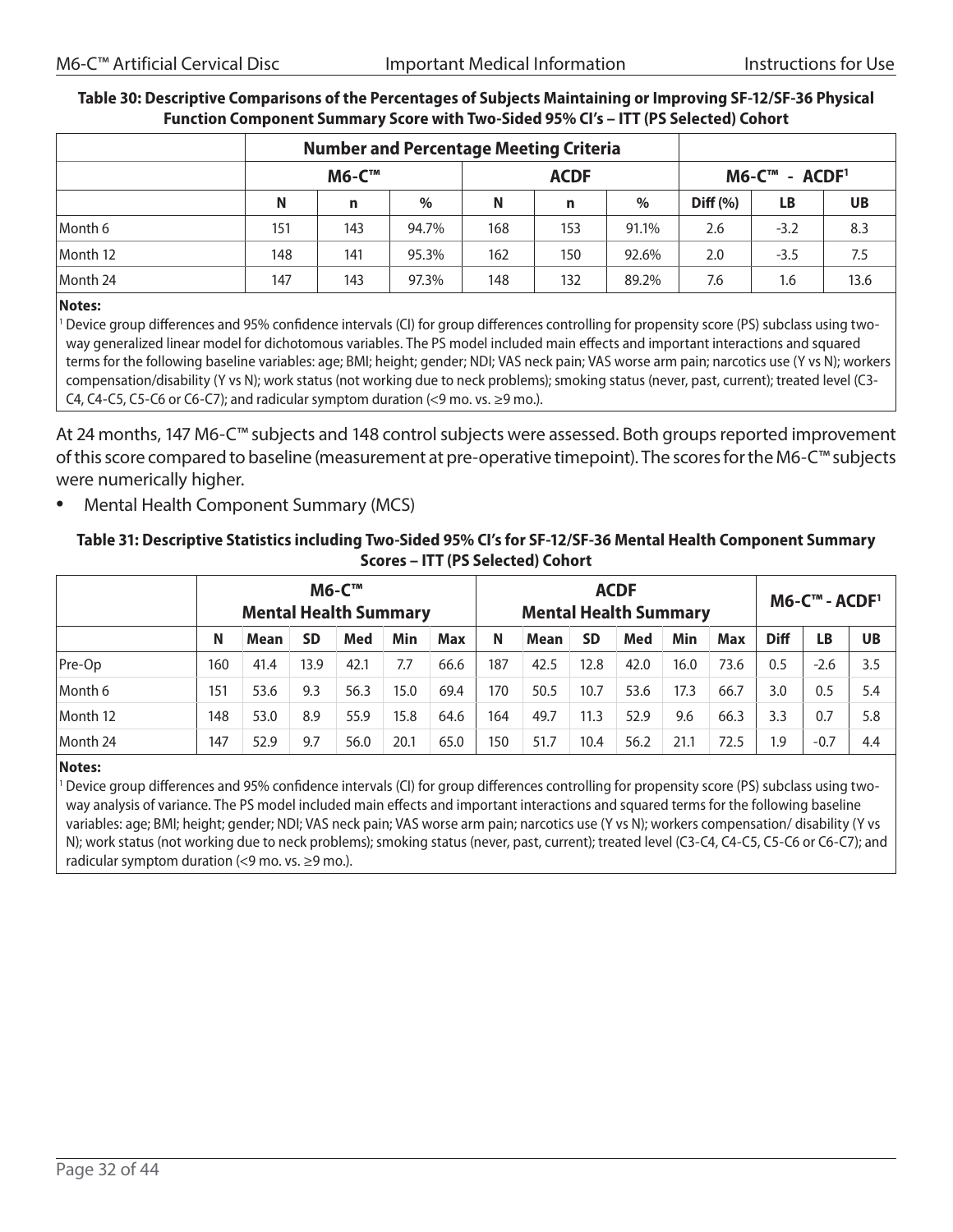|          | <b>Number and Percentage Meeting Criteria</b> |              |       |             |     |       |                  |        |           |
|----------|-----------------------------------------------|--------------|-------|-------------|-----|-------|------------------|--------|-----------|
|          |                                               | <b>M6-C™</b> |       | <b>ACDF</b> |     |       | $MG-CTM - ACDF1$ |        |           |
|          | N                                             | n            | $\%$  | N           | n   | $\%$  | Diff (%)         | LB     | <b>UB</b> |
| Month 6  | 151                                           | 123          | 81.5% | 168         | 132 | 78.6% | 0.3              | $-9.0$ | 9.5       |
| Month 12 | 148                                           | 114          | 77.0% | 162         | 115 | 71.0% | 5.1              | $-5.2$ | 15.5      |
| Month 24 | 147                                           | 114          | 77.6% | 148         | 114 | 77.0% | 0.5              | $-9.5$ | 10.6      |

#### **Table 32: Descriptive Comparisons of the Percentages of Subjects Maintaining or Improving SF-12/SF-36 Mental Health Component Summary Score with Two-Sided 95% CI's – ITT (PS Selected) Cohort**

#### **Notes:**

<sup>1</sup> Device group differences and 95% confidence intervals (CI) for group differences controlling for propensity score (PS) subclass using twoway generalized linear model for dichotomous variables. P-values are from Mantel-Haenszel PS subclass stratified comparisons between device groups. The PS model included main effects and important interactions and squared terms for the following baseline variables: age; BMI; height; gender; NDI; VAS neck pain; VAS worse arm pain; narcotics use (Y vs N); workers compensation/disability (Y vs N); work status (not working due to neck problems); smoking status (never, past, current); treated level (C3-C4, C4-C5, C5-C6 or C6-C7); and radicular symptom duration (<9 mo. vs. ≥9 mo.).

At 24 months, 147 M6-C™ subjects and 131 control subjects were assessed for the MCS. When compared to baseline, both arms showed improvement and the rates were similar.

#### *Odom's Criteria*

The surgeon's rating of subject outcomes was assessed using Odom's criteria. Different definitions of the categories were used in the two studies, which precluded pooling of the concurrent and historical control groups. No method was available to address this issue and therefore no comparison could be made between the two study arms.

|                        |     | <b>M6-C™</b> | <b>ACDF</b> |      |  |
|------------------------|-----|--------------|-------------|------|--|
| <b>Odom's Criteria</b> | n   | $\%$         | n           | $\%$ |  |
| Excellent              | 113 | 75.3         | 106         | 64.6 |  |
| Good                   | 29  | 19.3         | 40          | 24.4 |  |
| Fair                   | 7   | 4.7          | 13          | 7.9  |  |
| Poor                   |     | 0.7          | 5           | 3.0  |  |

**Table 33: Odom's Criteria – Month 24 – M6-C™ and ACDF Pooled Controls – ITT (PS Selected) Cohort**

At 24 months, 150 M6-C™ subjects and 164 control subjects were assessed for this parameter. The majority of subjects in both arms were rated by the surgeon as "Excellent".

#### *Patient Satisfaction*

Different questions were used in assessing patient satisfaction and preclude direct comparison. The 5-point responses of the historical control were converted into a binary response and then pooled with the concurrent control for comparison to the Investigational group. As this not a validated method, no comparison can be made between the study arms.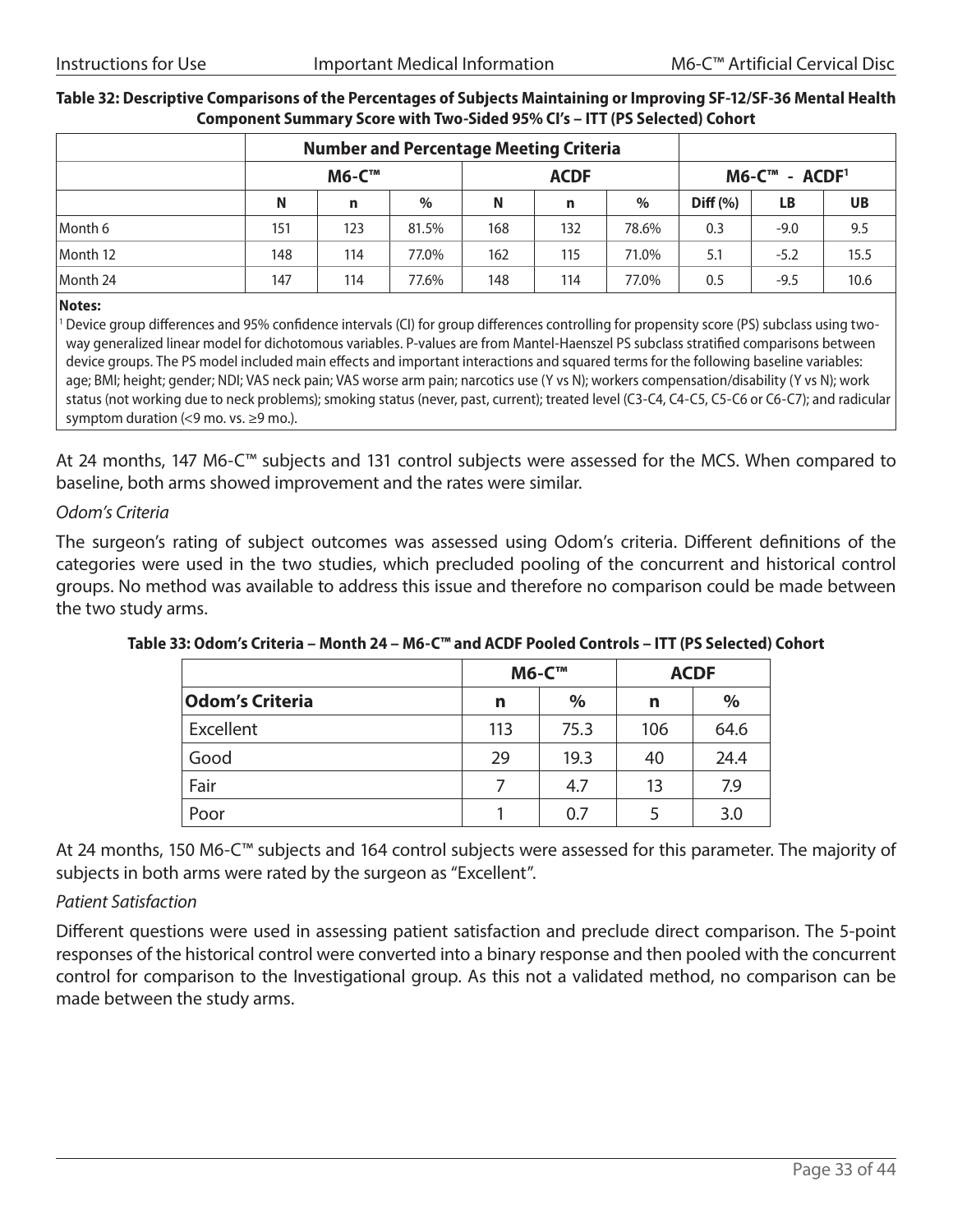#### **Table 34: Patient Satisfaction with Surgery – Month 24 – M6-C™ and ACDF Control – ITT (PS Selected) Cohort**

|                                     | <b>M6-C™</b> |      | <b>ACDF</b> |               |
|-------------------------------------|--------------|------|-------------|---------------|
| Satisfaction                        | n            | $\%$ | n           | $\%$          |
| Yes                                 | 138          | 92.0 | 156         | 95.1          |
| <b>No</b>                           | 12           | 8.0  | 8           | 4.9           |
| <b>Would you have Surgery Again</b> | n            | $\%$ | n           | $\frac{0}{0}$ |
| Yes                                 | 140          | 93.3 | 154         | 95.1          |
| <b>No</b>                           | 10           | 6.7  | 8           | 4.9           |

At 24 months, 150 M6-C™ subjects and 162 control subjects were asked if they would have surgery again. The majority of subjects in both arms responded "Yes".

#### *Radiographic Assessments*

Radiographic data were collected from both study arms. There were differences in some radiographic assessments and definitions. Assessments were performed by the same independent core laboratory, but there was a temporal difference in these assessments. In instances where there were differences in definitions or assessments, the results were harmonized.

• Quantitative Radiographic Assessments

Rotation (Flexion to Extension)

#### **Table 35: Flexion Extension Rotation (F to E) (deg) – ITT (PS Selected) Cohort**

|          | <b>M6-C™</b>               |             |           | <b>ACDF</b> |             |           |  |
|----------|----------------------------|-------------|-----------|-------------|-------------|-----------|--|
|          | <b>At Level of Implant</b> |             |           |             |             |           |  |
|          | N                          | <b>Mean</b> | <b>SD</b> | N           | <b>Mean</b> | <b>SD</b> |  |
| Pre-Op   | 153                        | 8.33        | 4.95      | 180         | 8.02        | 4.93      |  |
| Month 24 | 144                        | 8.78        | 4.55      | 152         | 1.16        | 1.34      |  |

The flexion to extension measurement reflects the range of motion at the index level. At 24 months, 144 M6-C™ subjects and 152 control subjects were evaluated for this endpoint. The mean ROM at baseline was slightly higher for the M6-C™ subjects than the controls. At 24 months, motion was maintained for the M6-C™ subjects. Motion was reduced in the fusion controls.

Translation (Flexion to Extension)

#### **Table 36: Translation (F to E) (mm) – ITT (PS Selected) Cohort**

|          | <b>M6-C™</b> |             |           | <b>ACDF</b>                |             |           |  |
|----------|--------------|-------------|-----------|----------------------------|-------------|-----------|--|
|          |              |             |           | <b>At Level of Implant</b> |             |           |  |
|          | N            | <b>Mean</b> | <b>SD</b> | N                          | <b>Mean</b> | <b>SD</b> |  |
| Pre-Op   | 153          | 0.83        | 0.62      | 179                        | 0.87        | 0.65      |  |
| Month 24 | 144          | 0.82        | 0.55      | 152                        | 0.13        | 0.16      |  |

Translational motion is a measure of stability. No difference was observed in the M6-C™ subjects. Translational motion was reduced in the fusion control subjects at 24 months. Disc Angle

Page 34 of 44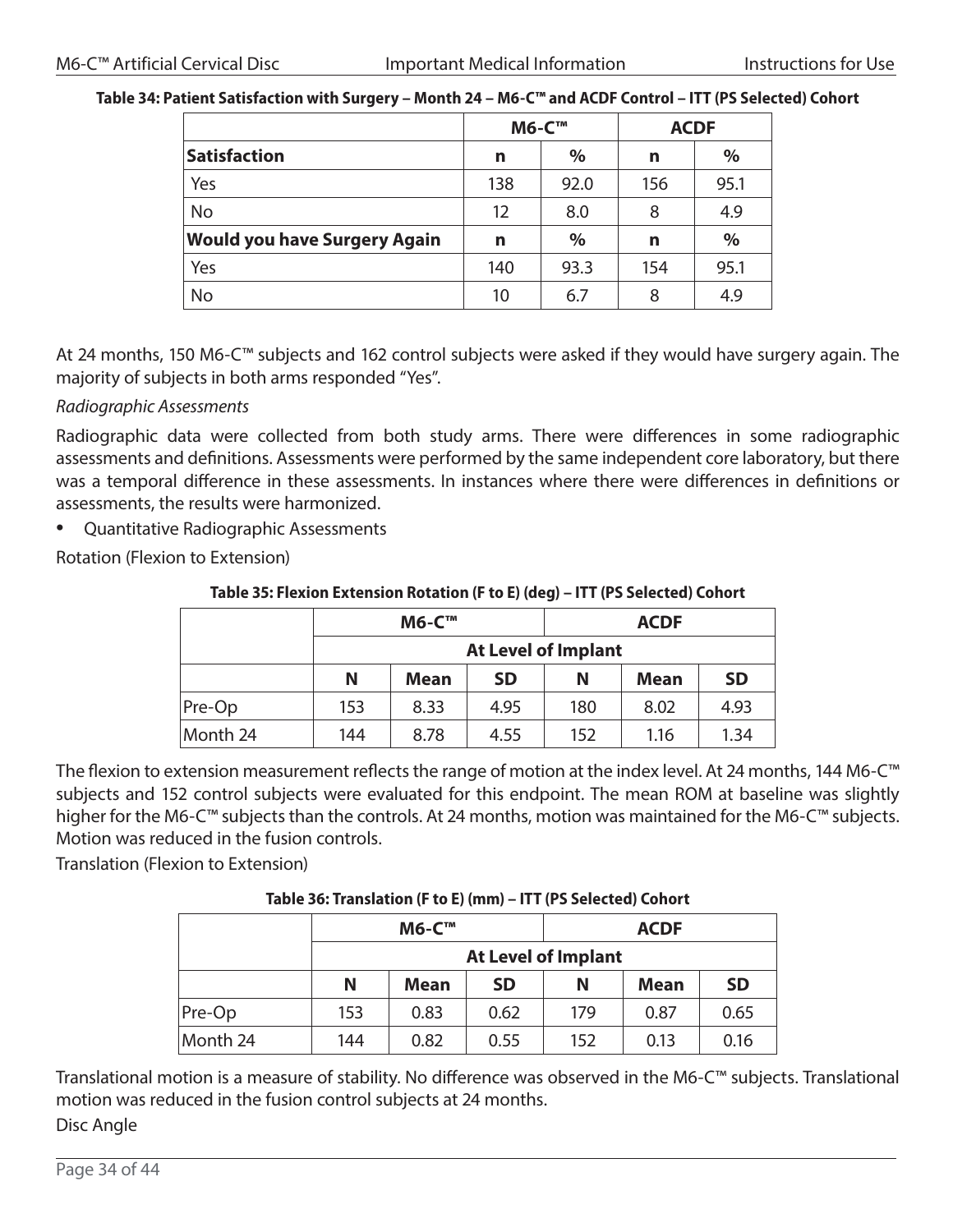|          |     | <b>M6-C™</b> |                            |     | <b>ACDF</b> |           |
|----------|-----|--------------|----------------------------|-----|-------------|-----------|
|          |     |              | <b>At Level of Implant</b> |     |             |           |
|          | N   | <b>Mean</b>  | <b>SD</b>                  | N   | <b>Mean</b> | <b>SD</b> |
| Pre-Op   | 158 | 2.21         | 4.59                       | 184 | 1.96        | 4.50      |
| Month 24 | 149 | 7.21         | 4.98                       | 152 | 5.87        | 4.57      |

#### **Table 37: Disc Angle (deg) – ITT (PS Selected) Cohort**

At 24 months disc angle was increased in both cohorts, and the measurements were comparable. Disc Height (Average)

#### **Table 38: Average Disc Height (mm) – ITT (PS Selected) Cohort**

|          |                            | <b>M6-C™</b> |           |     | <b>ACDF</b> |           |  |
|----------|----------------------------|--------------|-----------|-----|-------------|-----------|--|
|          | <b>At Level of Implant</b> |              |           |     |             |           |  |
|          | N                          | <b>Mean</b>  | <b>SD</b> | N   | <b>Mean</b> | <b>SD</b> |  |
| Pre-Op   | 158                        | 3.22         | 0.73      | 183 | 3.32        | 0.81      |  |
| Month 24 | 149                        | 5.31         | 1.02      | 152 | 4.27        | 1.28      |  |

Disc height increased in both study arms at 24 months compared to baseline. The increase was numerically greater in the M6-C™ group.

AP Rotation (Left to Right)

#### **Table 39: AP Rotation (L to R) (deg) – ITT (PS Selected) Cohort**

|          | <b>M6-C™</b> |             |           | <b>ACDF</b> |             |           |  |
|----------|--------------|-------------|-----------|-------------|-------------|-----------|--|
|          |              |             |           |             |             |           |  |
|          | N            | <b>Mean</b> | <b>SD</b> | N           | <b>Mean</b> | <b>SD</b> |  |
| $Pre-Op$ | 142          | 5.78        | 2.75      | 135         | 5.77        | 3.33      |  |
| Month 24 | 149          | 6.88        | 3.25      | 124         | 1.34        | 1.22      |  |

Rotational motion was comparable at baseline for both arms of the study. At 24 months, motion was maintained in the M6-C™ group. Motion was reduced in the ACDF group.

• Qualitative Radiographic Assessments

Radiolucency was assessed in both the M6-C™ and ACDF groups according to the following definitions:

- 1. None: No radiolucent lines along the device/endplate interface
- 2. Mild: < 25% radiolucency
- 3. Moderate: 25 50% radiolucency
- 4. Severe: > 50% radiolucency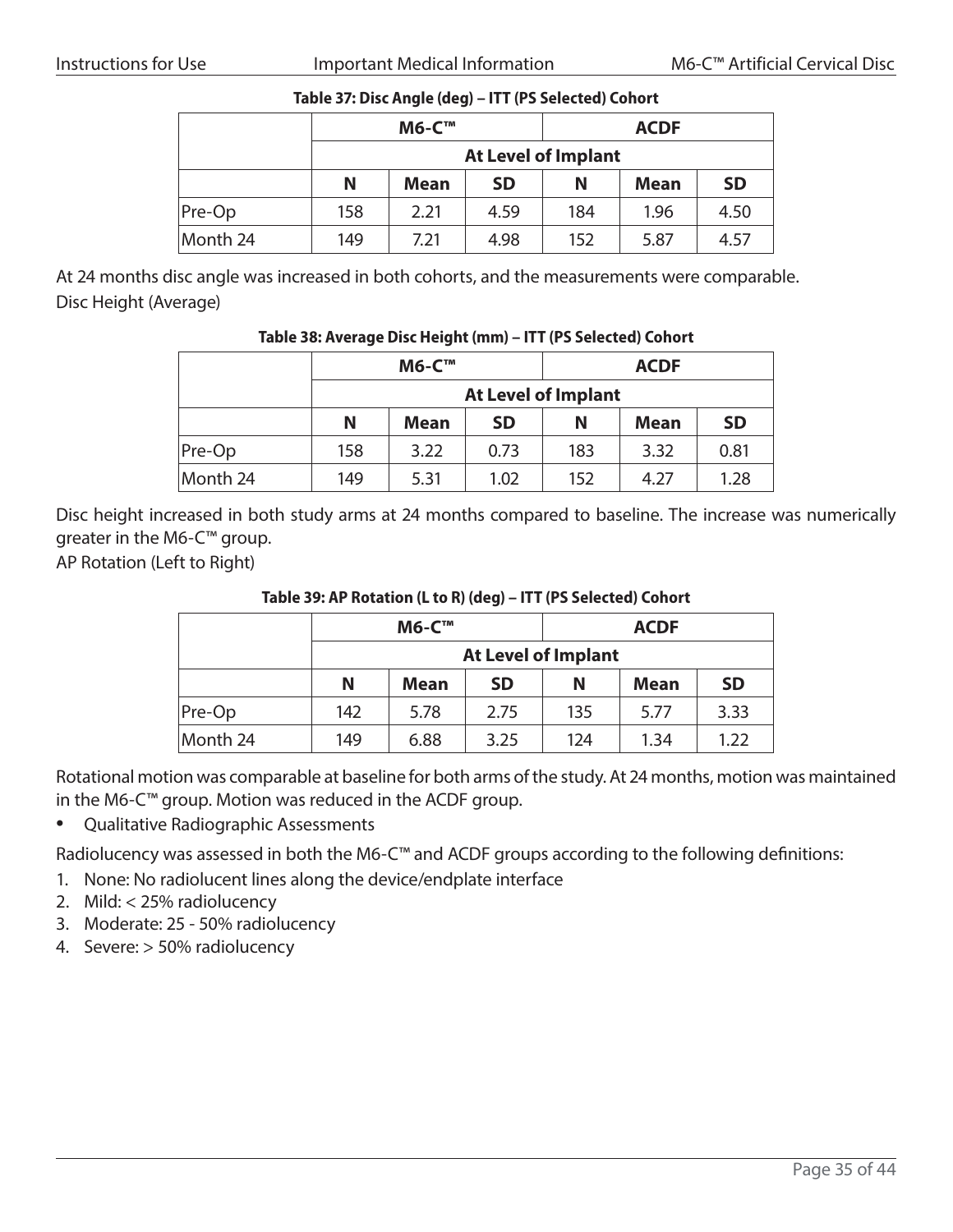|            |     | <b>M6-C™</b> | <b>ACDF</b>   |      |  |
|------------|-----|--------------|---------------|------|--|
|            | n   | %            | n             | %    |  |
| 1-None     | 144 | 96.0         | 156           | 98.7 |  |
| 2-Mild     | 6   | 4.0          | 0             |      |  |
| 3-Moderate | 0   | 0            | $\mathcal{P}$ | 1.3  |  |
| 4-Severe   |     |              | 0             |      |  |

#### **Table 40: Qualitative Assessment of Radiolucency – ITT (PS Selected) Cohort**

At 24 months, 150 M6-C™ subjects and 158 control subjects were evaluated for radiolucency. At Month 24, there was a 4% (6/150) rate of mild radiolucency in the M6-C™ group and a 1.3% (2/158) rate of moderate radiolucency in the ACDF group.

Device condition was only assessed in the M6-C™ group. At 24 months, 150 subjects were assessed for device condition. There were 4 radiographic observations of device loosening (2.6%) and no incidences of disassembly or device fracture.

At Month 24, 150 M6-C™ subjects and 159 control subjects were evaluated for subsidence. In M6-C™ group, subsidence of the device was measured; in the control group, subsidence of the graft was measured. One (1) M6-C™ subject and 2 control subjects showed subsidence.

There were no radiographic observations of migration in either the control or the M6-C™ group at any timepoint.

Fusion was assessed in the control subjects. The definition of fusion differed in the two studies. In order to pool fusion outcomes, the definition used in the M6-C™ IDE study was applied to the historical control. Fusion was defined as:

- 1. Evidence of continuous bridging bone across treated disc space; where bridging is defined as plain radiographic evidence of a continuous connection of bone from the superior vertebral body to the inferior vertebral body, AND
- 2.  $\leq$ <sup>2</sup> total angular motion (from flexion to extension), AND
- 3. ≤1.25 mm translational motion (from flexion to extension).

Fusion was observed in 78.6% (125/159) of the control subjects at 24 months.

Heterotopic ossification (HO) was assessed only in subjects that received the M6-C™ Artificial Cervical Disc. 81 subjects were prescribed NSAIDs prophylactically for 6 weeks post-operatively for HO. At 24 months, 150 subjects were assessed for heterotopic ossification.

Heterotopic ossification was graded as follows:

- Class 0: No evidence of osteophyte formation or heterotopic ossification.
- Class I: HO is detectable in the front or sides of the vertebral body, or as islands of bone in the adjacent soft tissue, but is not in the disc space. Bone is not present between the planes formed by the two vertebral endplates.
- Class II: HO is growing into the disc space. Bone is present between the planes formed by the two adjacent endplates but is not significantly blocking or articulating between adjacent vertebral endplates or osteophytes.
- Class III: The range of motion of the vertebral endplates is blocked by the formation of HO and/or postoperative osteophytes on flexion-extension or lateral bending radiographs. However, the ossifications still allow some movement of the prosthesis.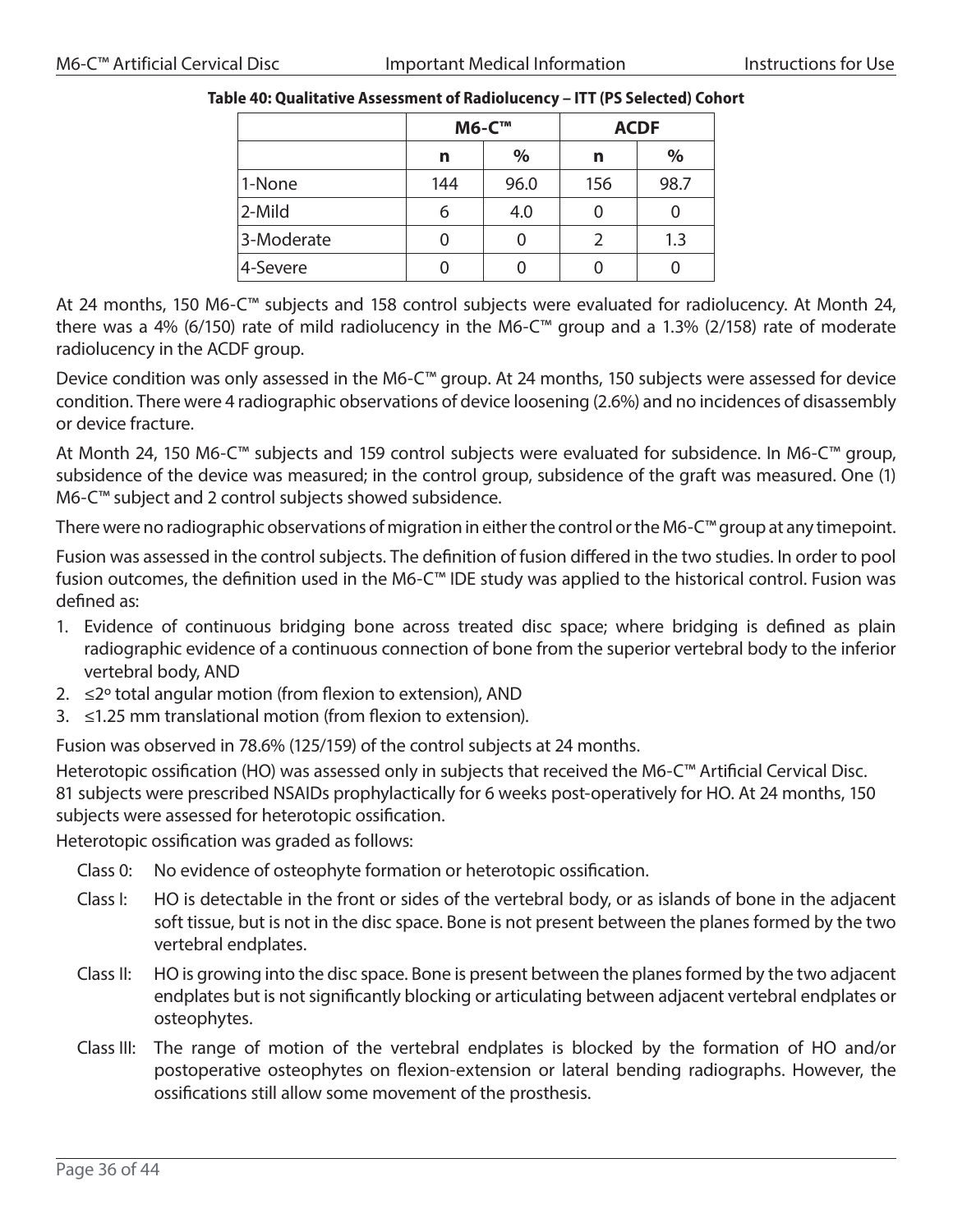Class IV: HO is causing bony ankylosis. An apparent continuous connection of bridging bone exists between the adjacent vertebral endplates with little or no motion occurring across the treated segment.

#### **Table 41: Qualitative Assessment of HO at 24 Months – ITT (PS Selected) Cohort (M6-C™ Only)**

| <b>Class</b> | n  | $\%$ |
|--------------|----|------|
|              | 61 | 40.7 |
|              | 22 | 14.7 |
|              | 50 | 33.3 |
| Ш            | 16 | 10.7 |
|              |    | 0.7  |

At 24 months, 59.3% (89/150) of subjects had HO. One subject had Class IV heterotopic ossification at Month 24 (0.7%).

*Pain Medication Use*

|              |     | <b>M6-C™</b> |       |     | <b>ACDF</b> |               |  |  |
|--------------|-----|--------------|-------|-----|-------------|---------------|--|--|
|              | N   | n            | $\%$  | N   | n           | $\frac{0}{0}$ |  |  |
| Preoperative | 160 | 129          | 80.6% | 189 | 162         | 85.7%         |  |  |
| Week 6       | 158 | 46           | 29.1% | 189 | 91          | 48.1%         |  |  |
| Month 3      | 156 | 30           | 19.2% | 189 | 78          | 41.3%         |  |  |
| Month 6      | 154 | 32           | 20.8% | 186 | 76          | 40.9%         |  |  |
| Month 12     | 152 | 27           | 17.8% | 185 | 69          | 37.3%         |  |  |
| Month 24     | 150 | 21           | 14.0% | 178 | 68          | 38.2%         |  |  |

#### **Table 42: Overall Pain Medication Use (Any) – ITT (PS Selected) Cohort**

#### **Table 43: Pain Medication Use (Anti-Inflammatory and Antirheumatic Products, Non-Steroids) – ITT (PS Selected) Cohort**

|              |     | <b>M6-C™</b> |       | <b>ACDF</b> |    |       |  |
|--------------|-----|--------------|-------|-------------|----|-------|--|
|              | N   | n            | $\%$  | N           | n  | %     |  |
| Preoperative | 160 | 81           | 50.6% | 189         | 71 | 37.6% |  |
| Week 6       | 158 | 29           | 18.4% | 189         | 13 | 6.9%  |  |
| Month 3      | 155 | 14           | 9.0%  | 189         | 29 | 15.3% |  |
| Month 6      | 154 | 18           | 11.7% | 186         | 38 | 20.4% |  |
| Month 12     | 152 | 18           | 11.8% | 184         | 35 | 19.0% |  |
| Month 24     | 150 | 15           | 10.0% | 178         | 36 | 20.2% |  |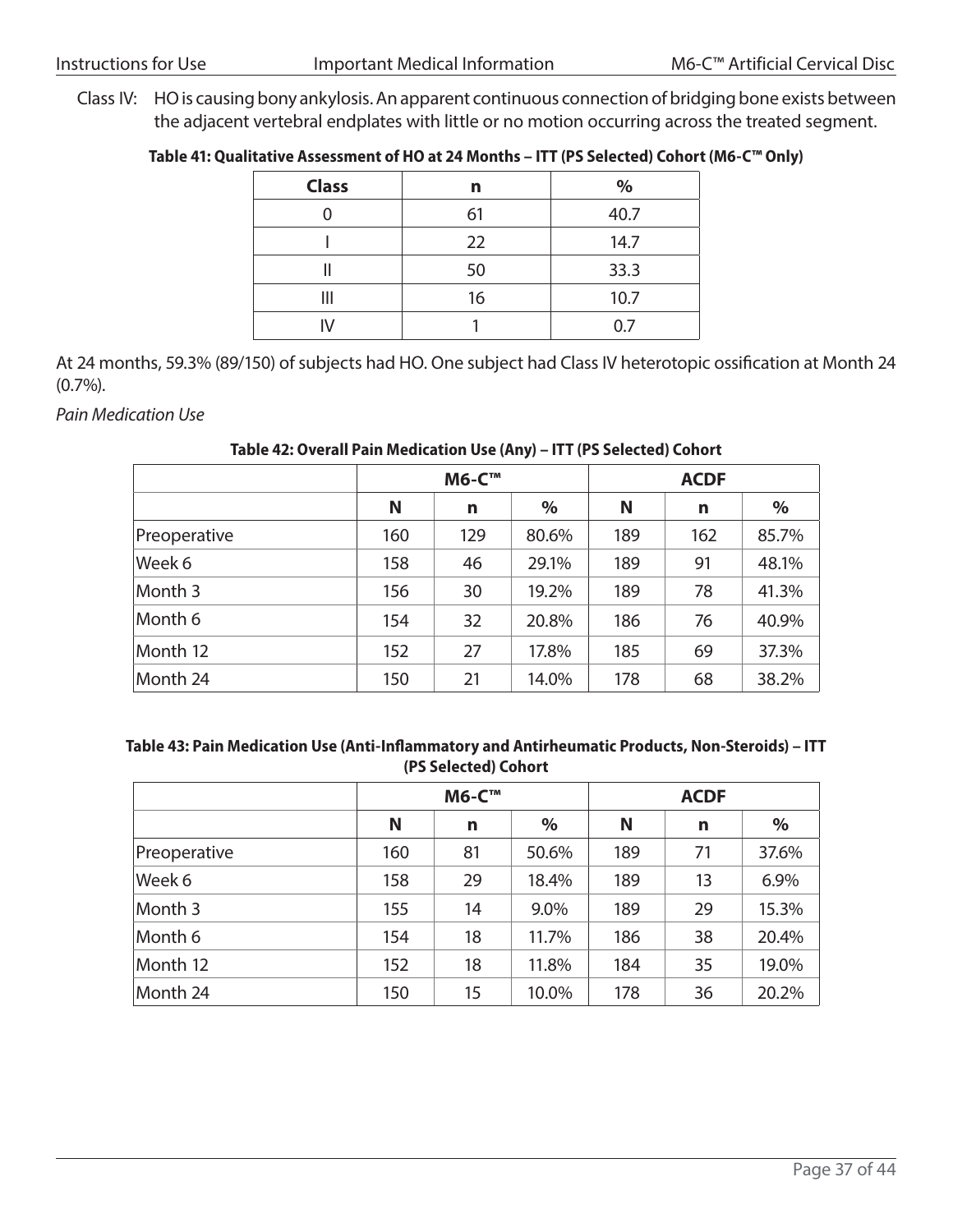| <b>M6-C™</b> |    |       | <b>ACDF</b> |     |       |  |
|--------------|----|-------|-------------|-----|-------|--|
| N            | n  | $\%$  | N           | n   | $\%$  |  |
| 160          | 71 | 44.4% | 189         | 115 | 60.8% |  |
| 158          | 11 | 7.0%  | 189         | 62  | 32.8% |  |
| 155          | 9  | 5.8%  | 189         | 38  | 20.1% |  |
| 154          | 7  | 4.5%  | 186         | 32  | 17.2% |  |
| 152          | 8  | 5.3%  | 184         | 31  | 16.8% |  |
| 150          | 3  | 2.0%  | 178         | 27  | 15.2% |  |
|              |    |       |             |     |       |  |

| Table 44: Pain Medication Use (Opioid) - ITT (PS Selected) Cohort |  |
|-------------------------------------------------------------------|--|
|-------------------------------------------------------------------|--|

As shown **Table 42**, **Table 43**, and **Table 44** overall pain medication, anti-inflammatory and antirheumatic products, non-steroids (NSAIDs), and opioid use was markedly higher in the ACDF group compared to the M6-C™ group at Month 24. In the ITT (PS Selected) cohort at Month 24, 38.2% (68/178) of ACDF subjects reported overall pain medication usage compared to 14.0% (21/150) of M6-C™ subjects, 20.2% (36/178) of ACDF subjects reported NSAID usage compared to 10.0% (15/150) of M6-C™ subjects, and 15.2% (27/178) of ACDF subjects reported opioid usage compared to 2.0% (3/150) of M6-C™ subjects. This observed reduction in pain medication usage at later time points demonstrates an additional benefit of the M6-C™ Artificial Cervical Disc compared to ACDF.

#### Long Term Clinical Results (36 Months)

An analysis of the 36-month data using the same parameters safety and effectiveness endpoints was conducted. For subjects theoretically due for 36-month follow-up, the M6-C™ cohort had a follow-up rate of 82.3% (93/113) and the ACDF control cohort had a follow-up rate of 88.2%. **Table 45** shows the secondary effectiveness results at 36 months. While these analyses were not pre-specified, the results suggest that the M6-C™ Artificial Cervical Disc remains comparable to the ACDF control for clinical outcomes at 36 months.

| <b>Component</b>                                     | $M6$ -C™(N=139) | <b>ACDF (N=158)</b> |  |
|------------------------------------------------------|-----------------|---------------------|--|
| $NDI$ Improvement $\geq 15$ points                   | 82/88 (93.2%)   | 109/126 (86.5%)     |  |
| VAS Neck Pain Improvement $\geq 2.0$ cm              | 80/87 (92.0%)   | 103/126 (81.7%)     |  |
| VAS Worse Side Shoulder/Arm Pain Improvement ≥ 2.0cm | 75/87 (86.2%)   | 105/126 (83.3%)     |  |
| SF-12/SF-36 PCS Maintenance or Improvement           | 83/88 (94.3%)   | 107/122 (87.7%)     |  |
| SF-12/SF-36 MCS Maintenance or Improvement           | 72/88 (81.8%)   | 99/122 (81.1%)      |  |
| Overall Pain Medication Usage (# of Subjects Using)  | 7/89 (7.9%)     | 57/147 (38.8%)      |  |
| NSAID Usage (# of Subjects Using)                    | 6/89(6.7%)      | 30/146 (20.5%)      |  |
| Opioid Usage (# of Subjects Using)                   | $3/89$ (3.4%)   | 25/147 (17.0%)      |  |

**Table 45: Secondary Effectiveness Subject Outcomes at 36 Months Compared to Baseline**

At 36 months, differences in adverse event rates are noted between the M6-C™ and control groups, with higher percentages of any adverse event, any serious adverse event, and device related adverse events in the ACDF group, while there is a higher rate of procedure-related adverse events in the M6-C™ group (**Table 46**). This difference in procedure-related adverse events may be due to differences in the classification of procedurerelated adverse events in the M6-C™ and historical control IDE studies.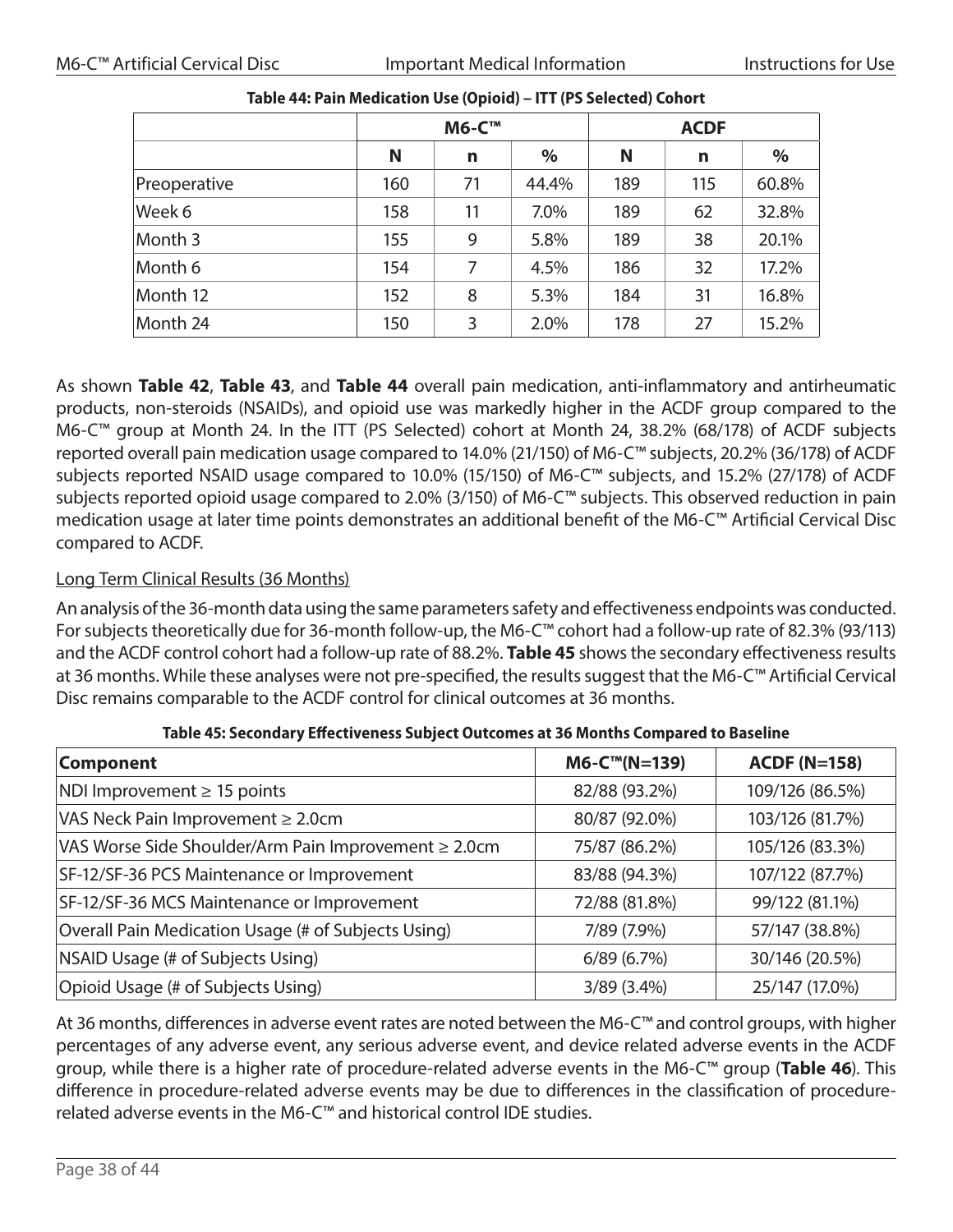#### **Table 46: Comparisons of Summary Adverse Event Rates between M6-C™ and ACDF Groups with Two-Sided 95% CI's – ITT (PS Selected) Cohort through 36 Months**

|                                                                    | $MG-CTM$ (I)<br>$(N=160)$ |      | ACDF(C)<br>$(N=189)$ |      | I vs. C <sup>1</sup> |           |           |
|--------------------------------------------------------------------|---------------------------|------|----------------------|------|----------------------|-----------|-----------|
|                                                                    | $\mathbf n$               | $\%$ | n                    | $\%$ | Diff (%)             | <b>LB</b> | <b>UB</b> |
| Any adverse event (per patient) <sup>4</sup>                       | 111                       | 69.4 | 160                  | 84.7 | $-13.7$              | $-23.0$   | $-4.4$    |
| Any device related AE <sup>2</sup>                                 | 5                         | 3.1  | 26                   | 13.8 | $-11.3$              | $-17.2$   | $-5.4$    |
| Any procedure related AE <sup>2,3</sup>                            | 60                        | 37.5 | 51                   | 27.0 | 12.1                 | 1.8       | 22.5      |
| Any AE related to device or procedure <sup>2</sup>                 | 61                        | 38.1 | 69                   | 36.5 | 2.5                  | $-8.3$    | 13.2      |
| Any serious AE                                                     | 22                        | 13.8 | 35                   | 18.5 | $-5.6$               | $-13.6$   | 2.5       |
| Serious AE that is either device or procedure related <sup>2</sup> | 6                         | 3.8  | 12                   | 6.3  | $-2.7$               | $-7.3$    | 1.9       |
| Deaths <sup>3</sup>                                                | 3                         | 1.9  |                      | 0.5  | 0.9                  | $-1.4$    | 3.3       |

**Notes:** 

<sup>1</sup> Device group differences and 95% confidence intervals (CI) for group differences controlling for propensity score (PS) subclass using twoway generalized linear model for dichotomous variables. The PS model included main effects and important interactions and squared terms for the following baseline variables: age; BMI; height; gender; NDI; VAS neck pain; VAS worse arm pain; narcotics use (Y vs N); workers compensation/disability (Y vs N); work status (not working due to neck problems); smoking status (never, past, current); treated level (C3- C4, C4-C5, C5-C6 or C6-C7); and radicular symptom duration  $\leq$ 9 mo. vs.  $\geq$ 9 mo.).

<sup>2</sup> Includes possible, probable, or definite.

<sup>3</sup> The very low event rates for these variables required that PS subclass be included in the generalized linear model as a continuous variable  $(df=1)$  rather than as a stratification variables (df=4).

<sup>4</sup> Historical control follow-up exceed two-years in many cases. Therefore, in order to provide meaningful comparisons between groups, AEs with onset dates more than 1155 days (36 months + 60 days) post index surgery were excluded from primary safety tables for all subjects.

### **Conclusions Drawn from the Clinical Study**

The preclinical and clinical data in this application support the reasonable assurance of safety and effectiveness of the M6-C™ Artificial Cervical Disc when used in accordance with the indications for use. Based on the clinical study results, it is reasonable to conclude that the clinical benefits of the use of the M6-C™ Artificial Cervical Disc in terms of improvement in pain and disability, and the potential for motion preservation, outweigh the risks, both in terms of the risks associated with the M6-C™ Artificial Cervical Disc and surgical procedure when used in the indicated population in accordance with the directions for use, and as compared to the ACDF control treatment in the same indicated population.

### **PATIENT SELECTION AND TREATMENT**

#### Individualization of Treatment

The risks and benefits should be carefully considered for each patient before use of the M6-C™ Artificial Cervical Disc. Factors such as the patient's weight, activity level, and compliance to weight bearing or load bearing instructions have an effect on the stresses to which to the prosthesis is subjected and may affect implant longevity.

Prior to implantation, it is important that the surgeon provide the patient with information regarding the operative procedure to include:

- Potential failure of the cervical disc prosthesis due to excessive load, wear and tear, or infection
- Life of the prosthesis is determined by several factors, including body weight and daily activities
- Cervical disc prosthesis must not be subjected to overloading through extreme strain, or through workrelated or athletic activities
- Revision surgery may be necessary if the prosthesis fails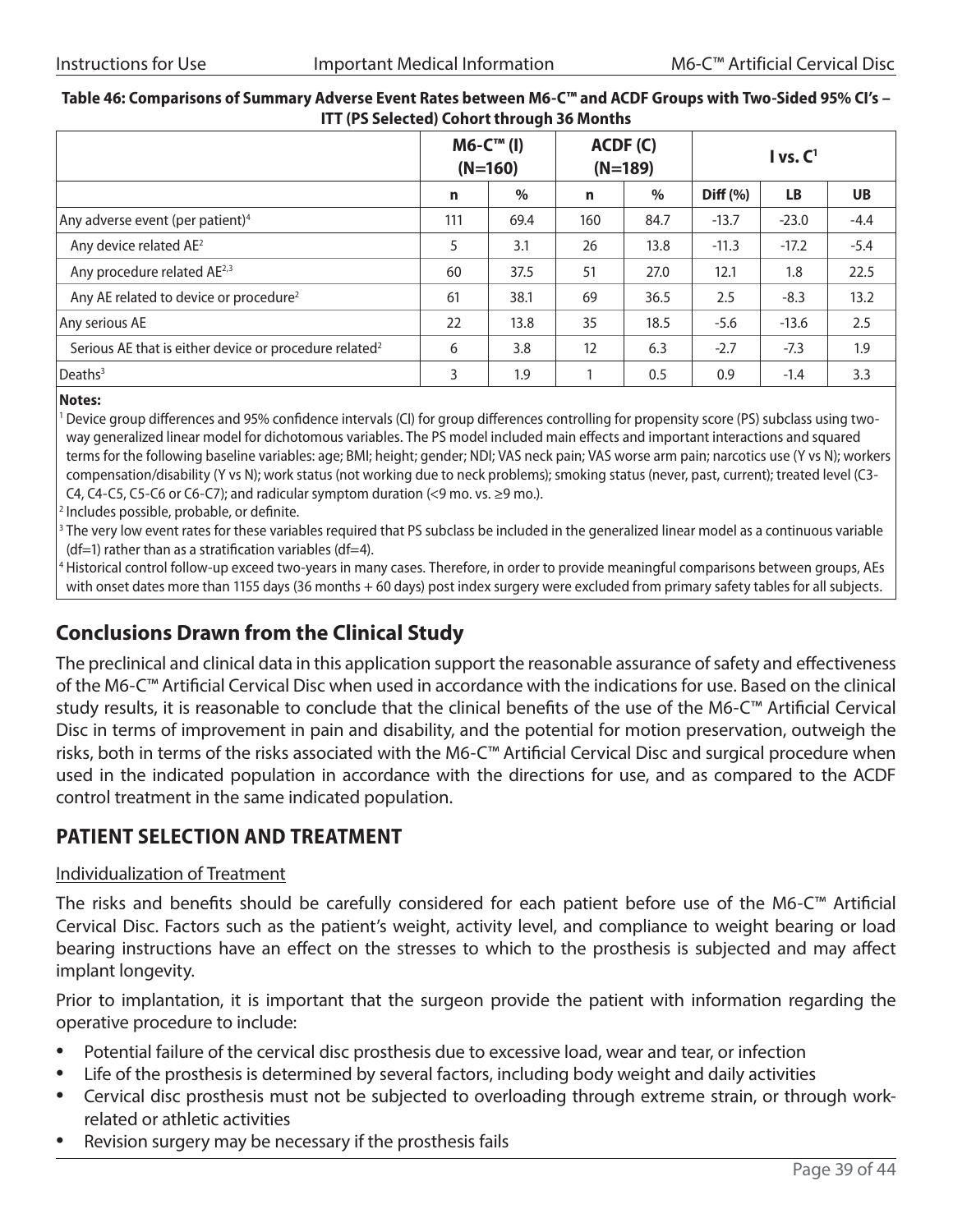- In the event of revision surgery, it may not be possible to restore segmental motion
- At regular intervals, the patient must undergo follow-up examinations of the cervical disc prosthesis

During the post-operative period, in addition to mobility and muscle therapy, it is of particular importance for the physician to keep the patient well informed regarding potential adverse events associated with an artificial disc prosthesis. Any damage to the weight-bearing structures may give rise to loosening, dislocation, subsidence, loss of height, or migration, as well as other serious complications. To ensure the earliest possible detection of such catalysts of dysfunction, the cervical disc prosthesis must be checked periodically post-operatively using appropriate techniques.

#### **See CONTRAINDICATIONS, WARNINGS, and PRECAUTIONS for more information regarding patient selection and treatment. Consult M6‑C™ Artificial Cervical Disc Operative Technique Manual for additional important information regarding implanting the device.**

### **PACKAGING**

The M6-C™ Artificial Cervical Disc is provided pre-packaged and sterile. It is intended for single use only. Do not use the M6-C™ Artificial Cervical Disc if the package is opened or damaged. The M6-C™ Artificial Cervical Disc is Ethylene Oxide (EO) sterilized. The use by date of the sterile device is provided on the external package label.

Resterilization of the prosthesis is prohibited. Any unused prosthesis in which the packaging has been opened or damaged or may otherwise be contaminated should be returned to Orthofix. Contact Orthofix for specific instructions on device return (Refer to Contact Information section below). The M6-C™ Artificial Cervical Disc is provided pre-assembled in a sterile package. Aseptic technique must be used while opening the packaging for the correctly sized prosthesis and transferring the device to the sterile field.

The M6-C™ Artificial Cervical Disc sterilization tray and associated surgical instruments are supplied non-sterile and must be cleaned and sterilized prior to use according to the instructions in the Orthofix document *Care and Handling Instructions for M6‑C™ Surgical Instruments*.

The instruments are shipped and stored in the sterilization tray which has identifying markings and specific locations for each instrument. Instruments may also be shipped individually in packaging that is labeled according to its contents.

Store the instruments in their original packaging or in the sterilization tray. Store the sterilization tray in normal hospital environmental conditions. Do not remove the M6-C™ Artificial Cervical Disc from its packaging until it is ready to be placed in the operating room sterile field.

### **HANDLING**

All instruments and implants should be treated with care. Improper use or handling may lead to damage and/or possible malfunction. Instruments should be checked to ensure that they are in working order prior to surgery. All instruments should be inspected prior to use to ensure that there is no unacceptable deterioration such as corrosion, discoloration, pitting, cracked seals, etc. Non-working or damaged instruments should not be used and should be returned to Orthofix.

Carefully inspect the sterile package before opening. Do not use after the use by date. If the integrity of the sterile packaging has been compromised or damaged, contact your local Orthofix representative for return and replacement information. **DO NOT USE IF ANY DEFECTS ARE NOTED.**

It is necessary for the prosthesis to be kept in the original packaging, in a clean, dry, temperate location under normal atmospheric pressure. Storage conditions must maintain the integrity of the prosthesis, associated ancillary instrumentation, and the respective packaging.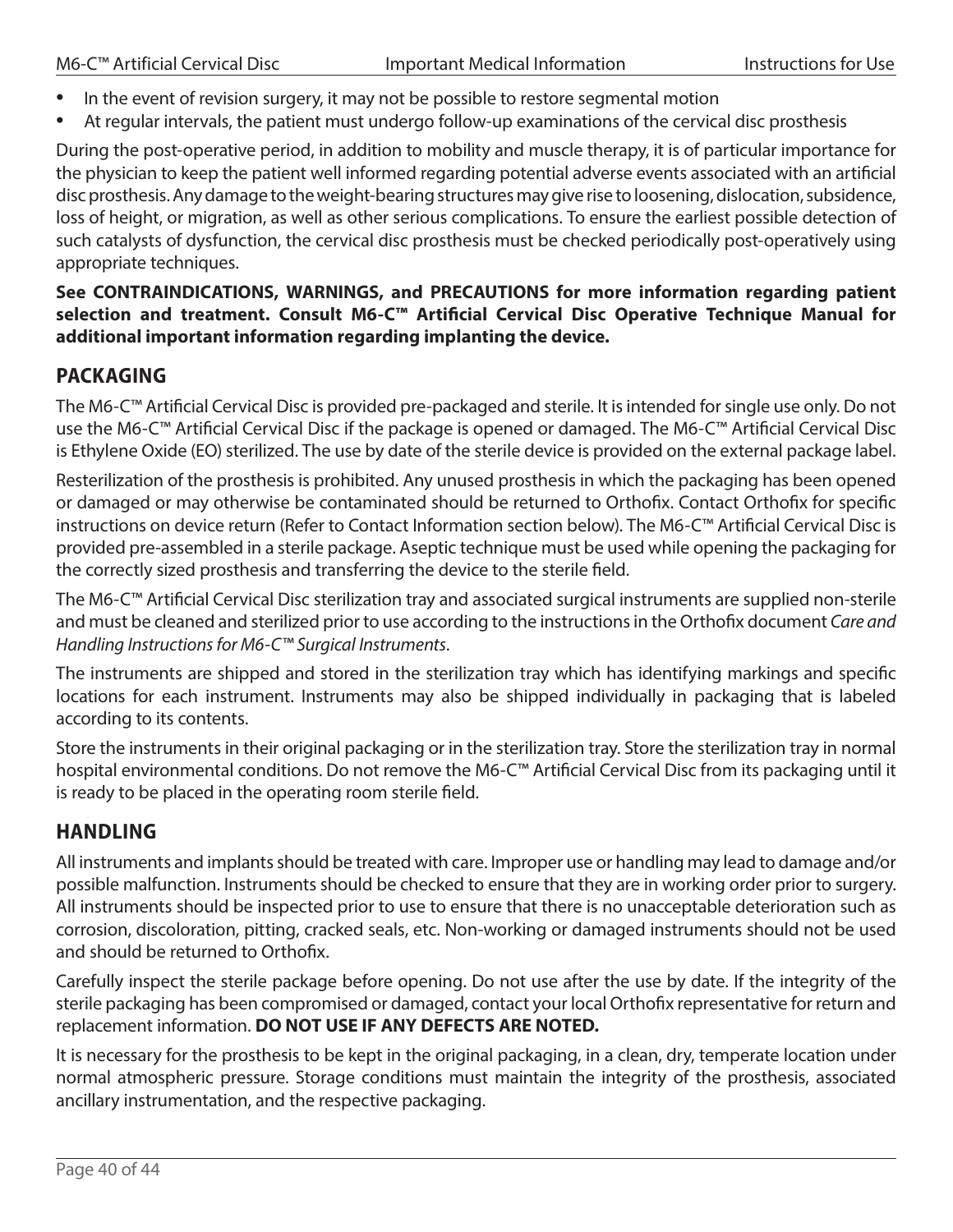### **CLEANING**

REFER TO THE *CARE AND HANDLING INSTRUCTIONS FOR M6‑C™ SURGICAL INSTRUMENTS* PRIOR TO USE.

### **STERILIZATION**

The M6-C™ Artificial Cervical Disc is provided sterile. The implant may not be resterilized for any reason. No implant should be re-used once it comes into contact with human tissue.

The M6-C™ Surgical Instruments are provided non-sterile and must be sterilized by the user prior to surgery. REFER TO THE *CARE AND HANDLING INSTRUCTIONS FOR M6‑C™ SURGICAL INSTRUMENTS* PRIOR TO USE.

### **CONFORMANCE TO STANDARDS**

The M6-C™ Artificial Cervical Disc is composed of titanium alloy (per ASTM 1472), commercially pure (CP) titanium plasma spray coating (per ASTM 1580), ultra-high molecular weight polyethylene (UHMWPE), and polycarbonate urethane (PCU).

### **UNIQUE DEVICE IDENTIFICATION (UDI)**

A unique serial number is laser-marked on each M6-C™ Artificial Cervical Disc, and the serial number is included on individual patient labels supplied with each implant for use in the patient's hospital record.

### **PRODUCT COMPLAINTS**

Any health care professional (e.g., customer or user of this system), who has complaints or who has experienced any dissatisfaction in the product quality, identity, durability, reliability, safety, effectiveness and/or performance, should notify Orthofix. Further, if the device (implant or instruments) ever "malfunctions," (i.e. does not meet any of its performance specifications or otherwise does not perform as intended) or may have caused or contributed to the death or serious injury of a patient, Orthofix should be notified immediately by telephone or written correspondence. When filing a complaint, please provide the device name and serial number, lot number, your name and address, and the nature of the complaint. Complaints may also be reported directly to Medwatch at http://www.fda.gov/medwatch. In the event that the M6-C™ Artificial Cervical Disc requires removal for any reason, follow the instructions provided below in the DEVICE RETRIEVAL section.

### **DEVICE RETRIEVAL**

Please contact Orthofix to receive specific instructions regarding the preferred method for explant handling and transport as well as data collection, including histopathological, mechanical, patient, and adverse event information. Please refer to M6-C™ Artificial Cervical Disc Operative Technique Manual for step-by-step instructions on the required operative technique for device removal. All explanted devices must be returned to Orthofix for analysis.

It is preferred that no cleaning, decontamination or sterilization be performed at the hospital. Some surgical centers may require that the device be decontaminated or sterilized prior to leaving the facility. Note that many sterilization methods will damage the device (e.g., autoclaving, immersion in alcohol), and the effects of other methods are unknown. Rinsing with water or saline is acceptable. If decontamination and sterilization are required, 10% neutral buffered formalin is best. If cleaning, decontamination, or sterilization is performed, note what cleaning methods and materials were used.

It is preferred that the explanted device is packed "dry" (no fluid) or wrapped in formalin-soaked gauze. The device can be gently rinsed with water or saline to remove excess blood and fluids.

Send the explanted device in a leak-proof container, with the date of removal, explanting surgeon, and any known information regarding initial implantation, reasons for removal, and adverse event information. Please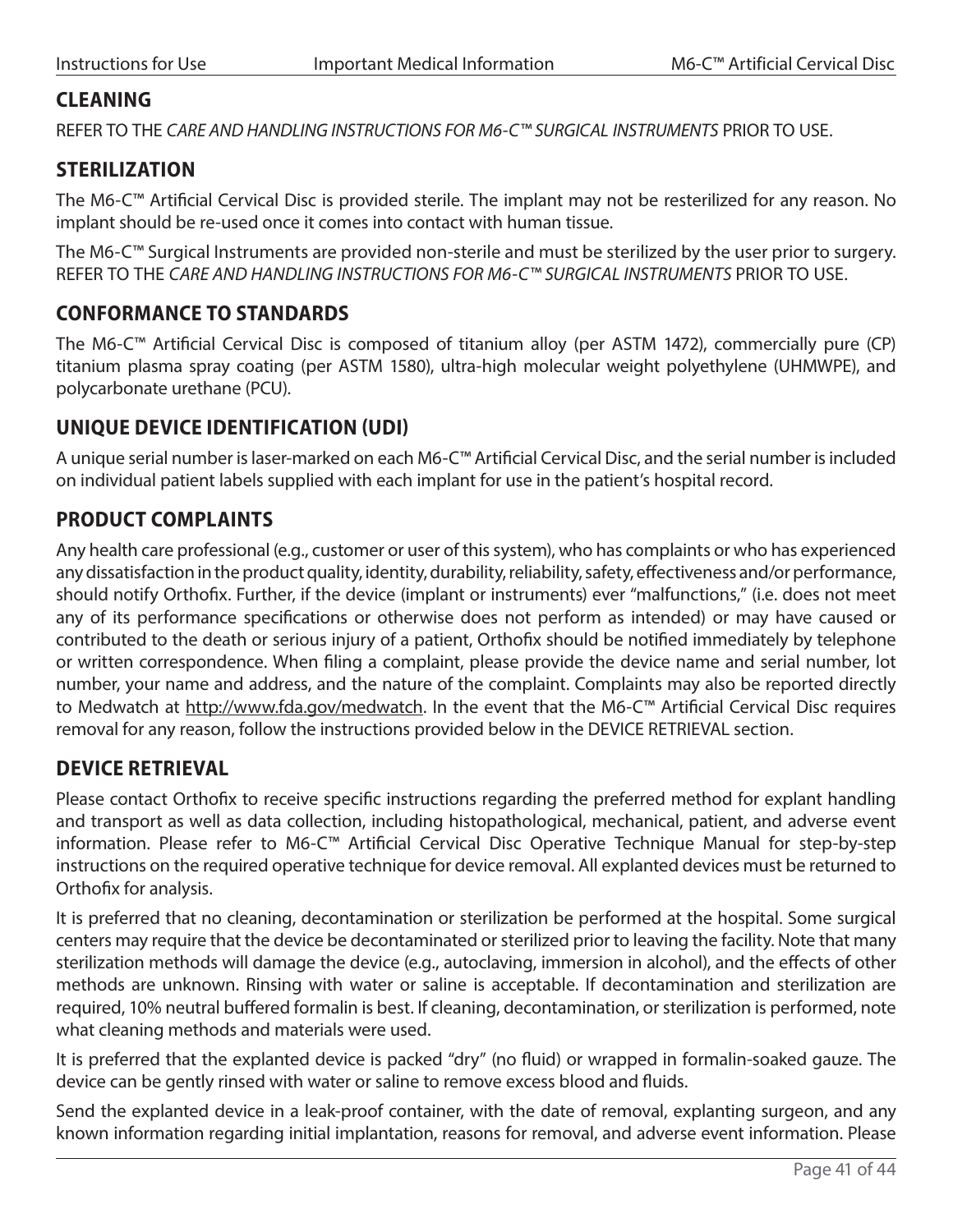M6-C™ Artificial Cervical Disc **Important Medical Information** Instructions for Use

note that the explanted M6-C™ Artificial Cervical Disc should be removed as carefully as possible in order to keep the implant and surrounding tissue intact if possible. Also, please provide descriptive information about the gross appearance of the device in situ, as well as descriptions of the removal methods, i.e., intact or in pieces. Orthofix will request additional information regarding the reason for removal, patient information and associated clinical outcomes.

NOTE: All implant removals must be reported immediately to Orthofix.

### **CONTACT INFORMATION**

**Orthofix** 3451 Plano Parkway Lewisville, TX 75056 USA www.orthofix.com 888-298-5700 OSI-CustomerService@orthofix.com M6info@orthofix.com

#### **Manufactured by:**

Spinal Kinetics LLC, an Orthofix Company 501 Mercury Drive Sunnyvale, CA 94085, USA 888-298-5700

A complete Summary of Safety and Effectiveness (SSED), and labeling information for the M6-C™ Artificial Cervical Disc may be obtained at www.fda.gov by searching PMA number P170036.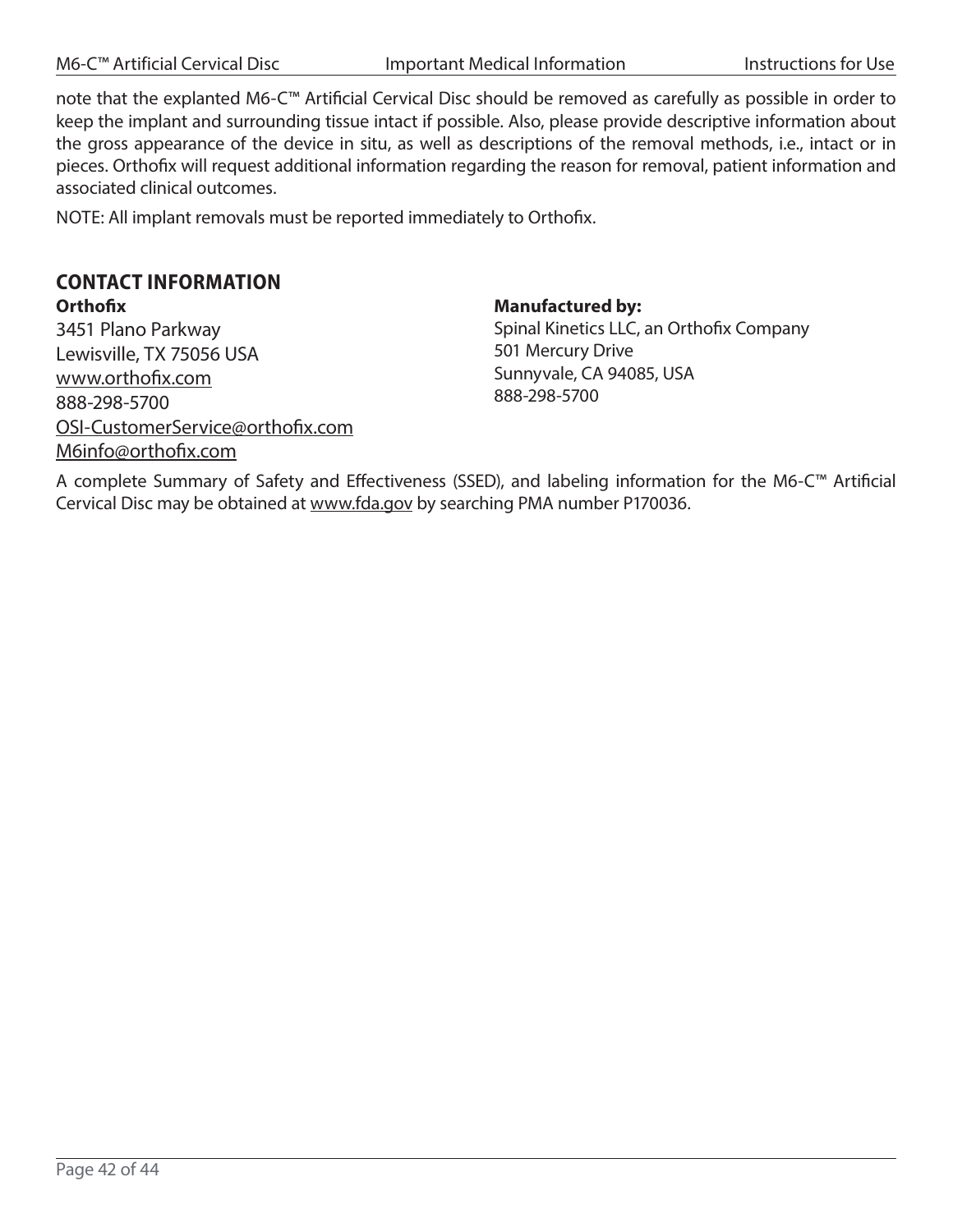Definitions of Symbols on Device Label

|                      | <b>Caution: Consult Accompanying Documentation</b>      |
|----------------------|---------------------------------------------------------|
|                      | Read Instructions Prior to Use:<br>www.orthofix/ifu.com |
| <b>STERILE</b><br>EO | Sterile with Ethylene Oxide Gas                         |
|                      | <b>MR Conditional</b>                                   |
|                      | Single Use Only / Do Not Reuse                          |
| <b>REF</b>           | <b>Catalog Number</b>                                   |
| <b>LOT</b>           | Lot Number                                              |
| <b>SN</b>            | <b>Serial Number</b>                                    |
|                      | Use by Date                                             |
|                      | Manufacturer                                            |